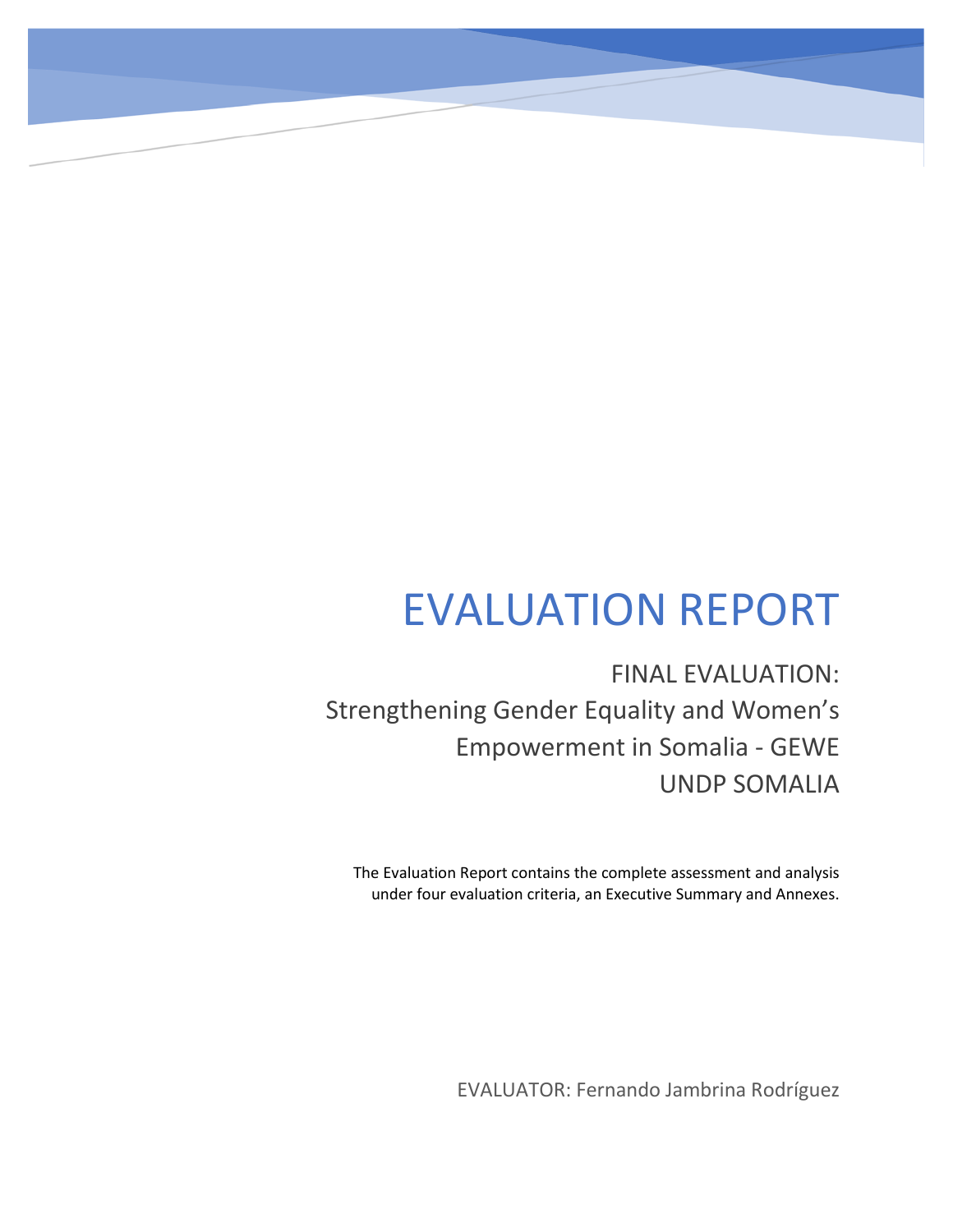# Contents

| Programmatic Performance: Achievement of Outputs and Objectives  17 |  |
|---------------------------------------------------------------------|--|
|                                                                     |  |
|                                                                     |  |
|                                                                     |  |
|                                                                     |  |
|                                                                     |  |
|                                                                     |  |
|                                                                     |  |
|                                                                     |  |
|                                                                     |  |
|                                                                     |  |
|                                                                     |  |
|                                                                     |  |
|                                                                     |  |
|                                                                     |  |
|                                                                     |  |

 $\,1$ 

 $\overline{1}$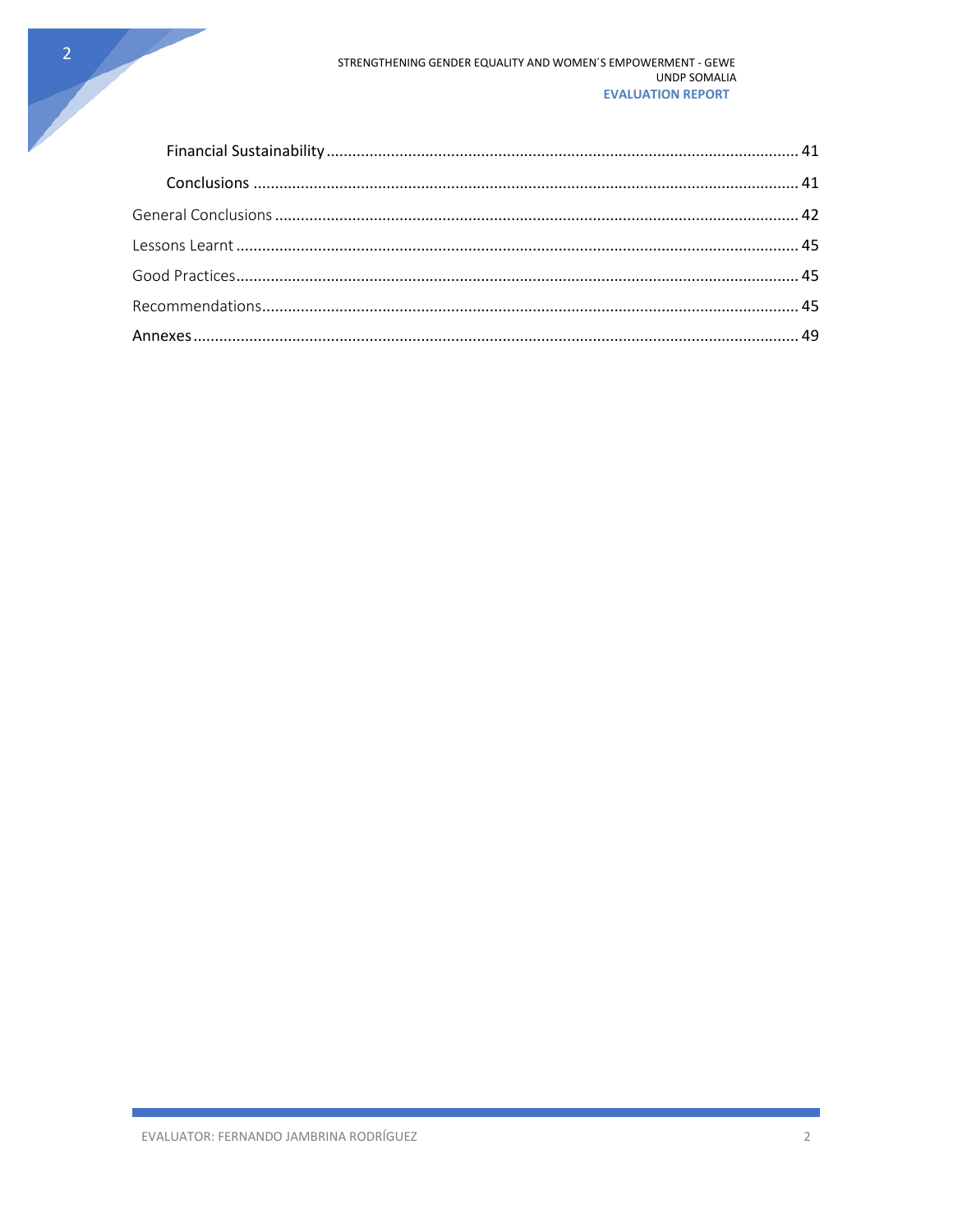

# <span id="page-3-0"></span>Acronyms

| <b>ADR</b>     | <b>Assessment of Development Results</b>                                   |
|----------------|----------------------------------------------------------------------------|
| AMISOM         | African Union Mission in Somalia                                           |
| CCE-CC         | Community Capacity Enhancement -Community Conversation                     |
| <b>CEDAW</b>   | Convention on the Elimination of All Forms of Discrimination Against Women |
| <b>CPD</b>     | <b>Country Programme Document</b>                                          |
| <b>CSO</b>     | Civil Society Organization                                                 |
| GBV-FGM        | Gender Based Violence-Female Genital Mutilation                            |
| <b>GEWE</b>    | Gender Equality and Women Empowerment                                      |
| GTG            | <b>Gender Thematic Group</b>                                               |
| LoA            | Letter of Agreement                                                        |
| M&E            | Monitoring and Evaluation                                                  |
| <b>MOLSA</b>   | Ministry of Labor and Social Affairs                                       |
| <b>MOWDAFA</b> | Ministry of Women Development & Family Affairs                             |
| <b>MoWHR</b>   | Ministry of Women and Human Rights Development                             |
| <b>PBF</b>     | Peace Building Fund                                                        |
| Prodoc         | Project Document                                                           |
| PSGs           | Peacebuilding and Statebuilding Goals                                      |
| SL, PL & FL    | Somaliland, Puntland & Federal Level                                       |
| SOB.           | <b>Sexual Offence Bill</b>                                                 |
| ToR            | <b>Terms of Reference</b>                                                  |
| UN Women       | United Nations Entity for Gender Equality and the Empowerment of Women     |
| <b>UNDP</b>    | United Nations Development Program                                         |
| UNFPA          | <b>United Nations Population Fund</b>                                      |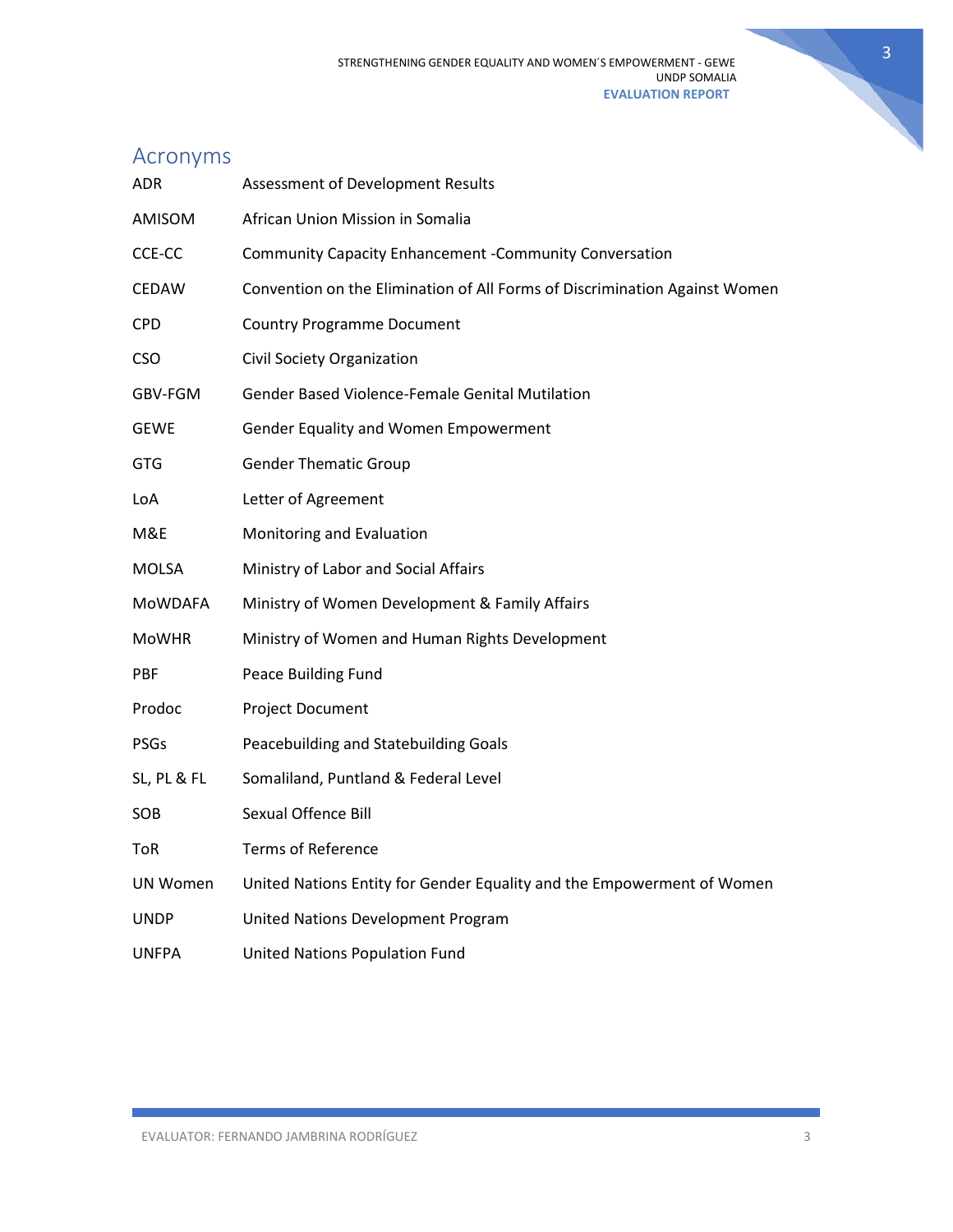# <span id="page-4-0"></span>Introduction

The concerted efforts dedicated towards improving gender equality and women's rights in Somalia in terms of peace and security, economic empowerment, leadership and participation and enabling normative frameworks, have constantly been met with resistance. Social norms, harmful traditional practices and beliefs, a deeply patriarchal clan-based structure, the protracted civil war and structural poverty all impede efforts at securing gender equality and women's empowerment.

Gender equality and the empowerment of women (GEWE) is intrinsic to the UNDP's development approach which recognizes that sustainable development cannot be achieved unless women and girls are able to contribute on an equal basis with men and boys to their societies (UNDP Strategic Plan 2014- 2017, p 17). In line with its mandate, UNDP Somalia established the GEWE Project in 2012 to further gender equality and women's empowerment as a distinct programme outcome under the CPD (2011-2015), Outcome 4: 'Somali Women and Men Attain Greater Gender Equality and are Empowered'.

Based on lessons learnt and recommendations from the first phase of the project, the GEWE project developed its second phased which included four outputs: participation of women in political life; economic empowerment of women; fight against gender violence and female genital mutilation; and adaptation of the framework of public and legal policies that provide greater sustainability to the changes generated.

Following the end of the project's implementation, the project envisaged an end of term evaluation and sought the expertise of evaluation consultant with extensive experience in evaluation, resultsbased management and knowledge on gender based programming.

This Evaluation Report has been prepared in accordance with UNDP standards. The contents are presented as follows: Analysis of the global context pertaining to Gender Equality and Women Empowerment; Description of the Project evaluated; Principles and methodology used in the evaluative process; Analysis of the evaluation criteria requested in the Terms of Reference: Relevance/Design, Effectiveness, Efficiency and Sustainability; General Conclusions reached by the evaluation. Each chapter is accompanied by its corresponding conclusions. Final conclusions are complemented by Lessons Learned and Good Practices collected. Finally, a series of Recommendations is offered.

In addition to the region of the Federal government of Somalia in Mogadishu, the evaluation process called for field visits in two Regions of Somalia Federal territory; Hargeisa and Garowe. 36 Project stakeholders were interviewed, including Program UN staff, national and local officials, civil society organizations and donors.

The evaluation faced logistical and security challenges that complicate the work. In this context, all the Program staff and the different stakeholders should be thanked for their openness, sincerity and commitment to the evaluative process.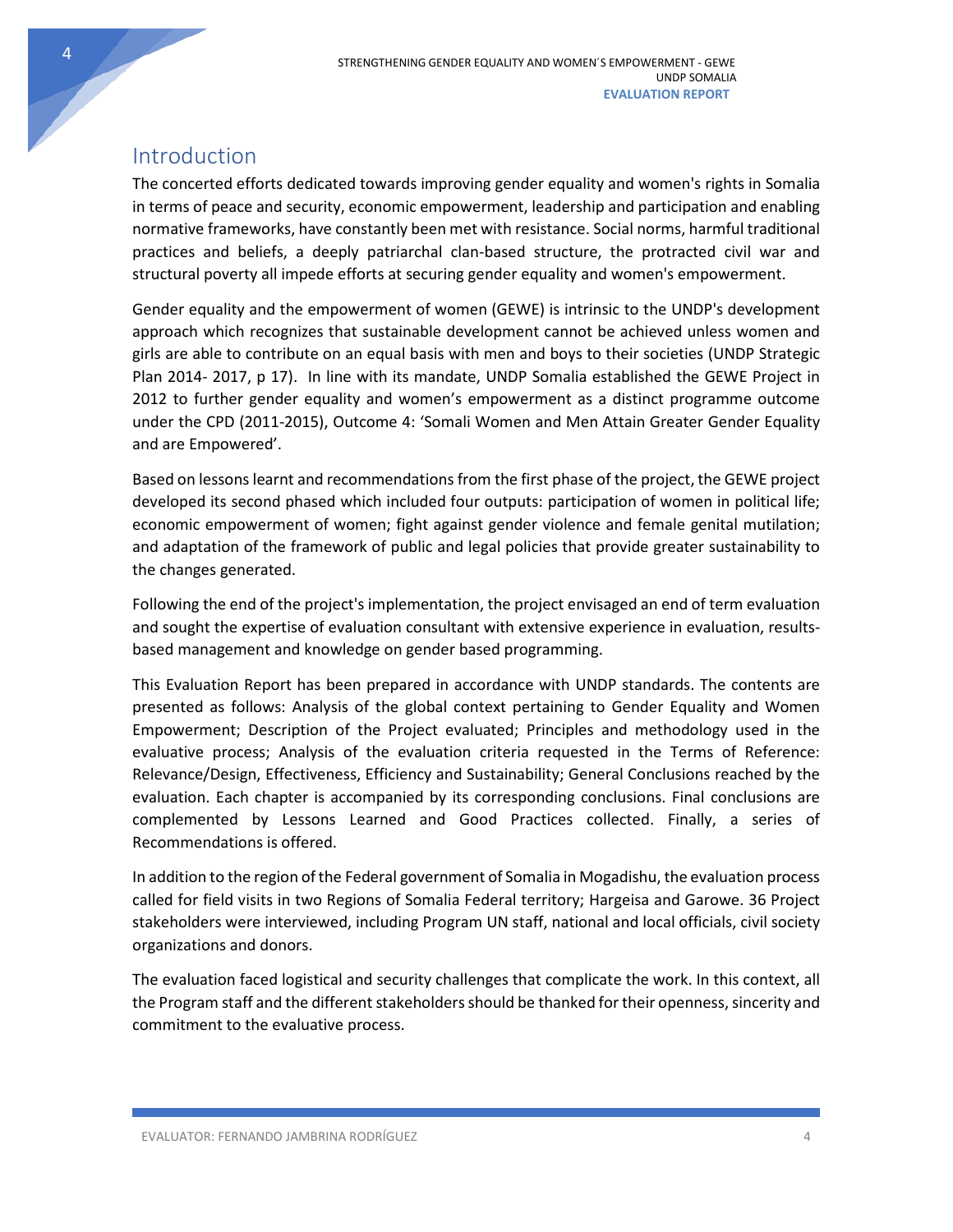# <span id="page-5-0"></span>The Evaluation

The evaluation is understood as a constructive, participatory and reflective process, aimed at assessing the processes put in place and its ability to achieve the expected objectives and results. The ultimate goal is to issue a number of useful recommendations ahead of a possible following phase of Programming, or the development of future similar interventions.

The evaluator developed this task based on a retrospective evaluation concept from a "resultsbased management" standpoint, according to the latest cooperation trends set forth in the Paris Declaration on Aid Effectiveness to Development (2005) and its Action Plan Accra (2008). The logical framework is the methodological reference structure.

The ToR of the consultancy established that the purposes of the evaluation are:

- *Assess whether the UNDP GEWE project achieved its stated outputs*
- *Determine whether the project contributed to achieving the stated programme outcomes*
- *Highlight any processes and partnerships that contributed to achievement of project outputs*
- *Document lessons learned, success stories and good practices to capitalize on the experiences gained on GEWE project*
- *Provide forward-looking recommendations on how to build on the achievements of the project and to ensure that they are sustained by relevant stakeholders*
- *The evaluation should take into consideration projects´ duration, existing resources and political and contextual constraints.*

The evaluation assessed the Project's relevance, efficiency, effectiveness and sustainability. These are the main evaluation criteria, based on the specifications of *Management Manual Assessments UNDP*, and according to the interests and needs that reflect the scope of study proposed in the ToR.

Ownership, alignment, harmonization and results-based management approach, as part of the commitments of the Paris/Accra Agenda for improving development aid were also taken into account in the evaluation process criteria.

Cross-cutting approaches also formed part of the analysis of each of the evaluation criteria: gender, human rights and governance.

In addition, the evaluator elucidated the progress that the project had in the implementation of some intervention strategies inherent to its development that is part of the sustainability approach: *Institutional and capacity strengthening, Coordination and strategic alliances.*

An Inception Report was delivered exposing the different methodological approaches to be applied in the evaluation process (See Annex 3).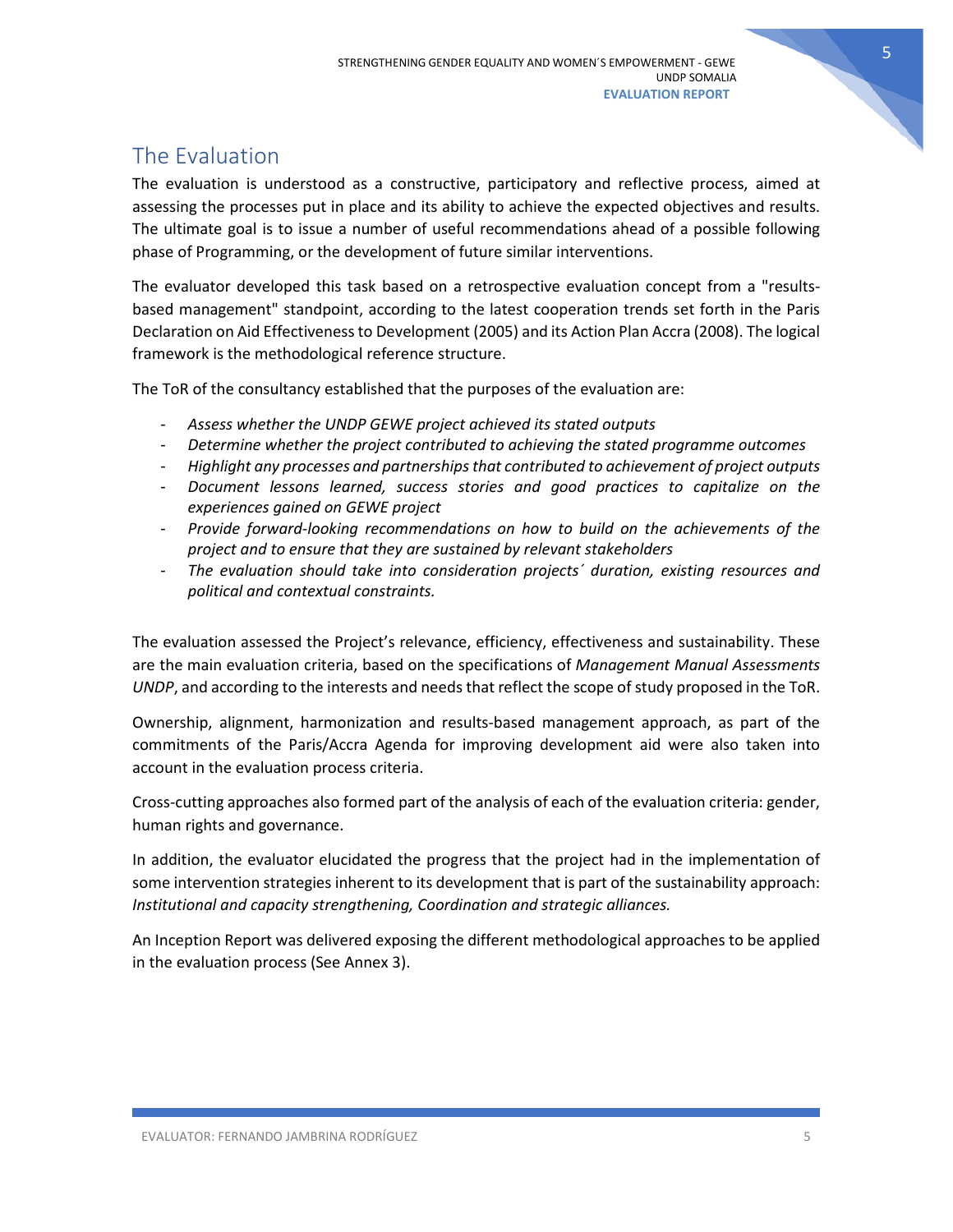# <span id="page-6-0"></span>Context

The programming context within which the GEWE project was implemented was full of challenges especially in light of the project's objective which was to explore gender transformative results in order to improve the position of Somali women and girls. Somali women have traditionally been excluded from decision making. This dynamic is strengthened in times of drought and displacement -2016-2017- on women and children. Rape and sexual violence are common especially in IDP camps, and recourses are limited due to the lack of structures, both formal and informal, to deal with these issues.

According to the World Health Organization, approximately 98% of women in Somalia undergo Female Genital Mutilation (FGM), and it is mostly performed on girls between the ages 4 to 11 years in its most severe form. Infibulation is reported to be practiced in 80% of cases. Support for FGM from community members is a key barrier to its eradication.

The 2012 Provisional Constitution of the Federal Republic of Somalia, prohibits discrimination, under the general principles of human rights. Principles of gender equity and women's rights are enshrined in the individual constitutions of Somaliland and Federal Republic. The 30 per cent reserved seats provision was enshrined in the 'Garowe II Principles,' an agreement signed in February 2012 which set forth the new institutional structures to replace the Transitional Government. The 'Mogadishu Declaration,' which was the outcome of the National Consultative Forum which ended in December 2015, stipulated that the electoral colleges would be "diverse and contain representation from women, youth and civil society" and that "there shall be a minimum fixed number of seats reserved for women in both houses."

Although gender policies and strategies have been developed, their adoption and implementation has been slow in the three Regions -PL, SL and FL-. Sexual Offences Bills have been approved in SL and PL. Within the New Deal Compact 2014-2016, although gender is a cross-cutting area within the PSGs, there are no specific gender priorities for each PSG and gender is totally absent from the PSG results matrix. The Ministry of Women and Human Rights has not participated in the development of the six joint programmes launched in support of the New Deal commitments.

On the security front, a complex attack on the Jazeera Hotel in Mogadishu led to structural damages to the main United Nations Development Program (UNDP) offices at the United Nations Common Compound (UNCC) on 26 July 2015. UNDP national staff relocation affected normal operations of UNDP, leading to challenges in coordination of staff activities and program implementation.

A significant step forward for peace and stability was the establishment of four federal states (Jubaland, South West, Hirshabele and Galmudug) which was directly linked to this project; only remaining is Hiraan/Middle Shabelle, the process of which is currently underway.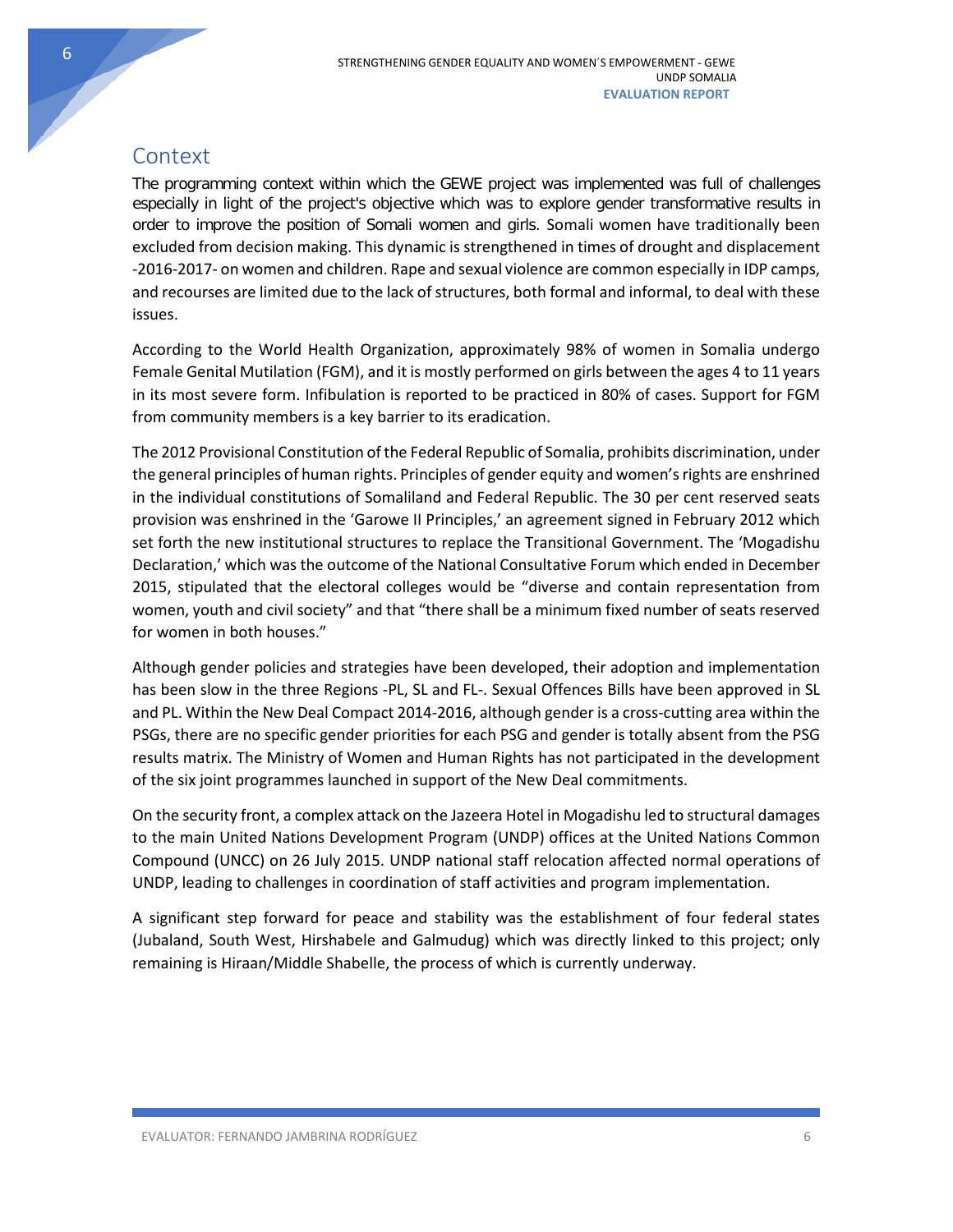

# <span id="page-7-0"></span>Relevance

The relevance as criteria looks at the extent to which the project is consistent with the needs of the Somali citizens, UNDP mandate and overarching national and international strategies and policies. In the following chapters, the strategies of intervention and management mechanisms will be assessed in terms of effectiveness, efficiency and sustainability.

## <span id="page-7-1"></span>*Strategic Framework*

This Project is aligned to common national and international strategic frameworks for development, human rights and Gender Equality reflected in different main instruments:

- Provisional Federal Constitution and placed within the framework of CEDAW and the UN SCRs 1325, 1888, 1889 and 1820
- Somali New Deal Compact, that proposes a series of commitments for gender:
	- $\circ$  Contribute to enhancing the role women play in Somali society as peace-builders, as economic actors, and as figures central to the promotion of community stability and social cohesion.
	- o Ensure equitable participation of women, youth and other marginalized groups in national political processes.
	- o Respond directly to the acute challenges contributing to sustained gender disparities across multiple sectors.
	- o Address contributing factors perpetuating gender inequality through strategic priorities under all PSGs.
	- o Strengthen a government-led gender coordination mechanism, which include representatives from the UN and donors, to ensure effective coordination of gender efforts across sectors.
- UN Integrated Strategic Framework 2014-2016 (ISF). In line with the provisions outlined in the Security Council Resolutions 1325 and 1820.
- UNDP CDP Somalia 2011 2015. Specifically, Outcome 4: *Somali Women and Men Attain Greater Gender Equality and are Empowered*.
- ADR findings: This project is designed drawing inspiration from the ADR 2014 findings, with specific focus on Outcome 4 (See Annex 8).
- Extensive consultation of partners, stakeholders and key counterparts nationwide and internal lessons gained from the first project implementation.

There are some other important international tools coming from the sphere of United Nations that also inform the design and implementation of the Projects:

- UNDP's Eight-Point Agenda for Women's Empowerment and Gender Equality in Crisis Prevention and Recovery
- UN Secretary General's 7 Point Action Plan on Women's Peace and Security
- UNDP's Strategic Plan (2014-2017)
- Gender Equality Strategy (2014-2017)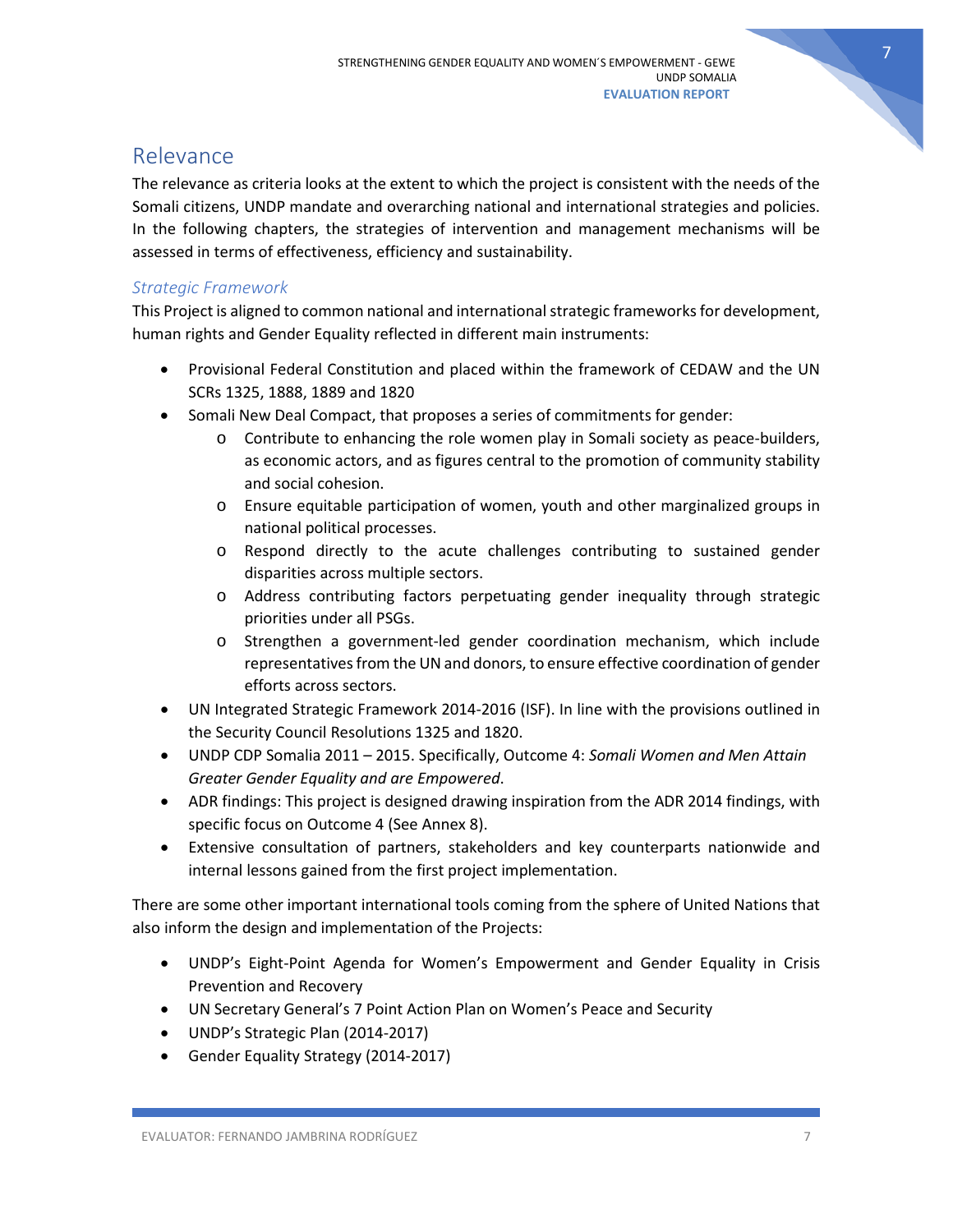The GEWE project planning process employed a series of consultative meetings with partners and stakeholders, UN agencies, donor communities. The consultations were held in Garowe, Hargeisa and Mogadishu in November 2014. In attendance were CSO and representatives from the government in both Puntland and Hargeisa. The consultative meeting in Mogadishu was equally attended by representatives at federal level as well as members from the emerging states.

The consultations were highly participatory, a recommendation that came out of the Assessment of Development Results (ADR) in 2015 of the previous -GEWE Project (2012–2014) implementation The design also includes linkages to UNDP corporate priorities, the Somali Compact (2014-2016), and the Somalia Integrated Strategic Framework 2014-2016.

#### <span id="page-8-0"></span>*Proposal of Intervention*

The proposal contains a detailed exposition of the context, which helps to contextualize the interventions. The problem statement determinants are visible forming the elements for constructing the theory of change.

The Project had a wide range of action, but this appreciation must be nuanced by the fact that the main strategy of intervention is advocacy and training. Advocacy is not an expensive strategy of intervention, it only demands a team of specialist that develop that advocacy, as the Project did. Another relevant strategy is the production of data. There was also a significant component on behavior change interventions: the community conversations on FGM, tackling social norms and harmful practices; and GBV prevention interventions.

The major beneficiaries of the interventions are:

- the people of Somalia because the activities are aimed at strengthening gender equality and women's empowerment overall as a necessary ingredient for good governance, peace consolidation and ensuring balanced and sustainable development.
- Somali Civil Society Women's Groups and Networks (CSOs) and national gender machineries pursue a shared goal to ensure that government commitments to the advancement of gender equality and women's empowerment are fully realized.

The GEWE Project also identifies *other potential beneficiaries*. This includes, among others: traditional and religious leaders, women at all levels of decision making, local communities/local governments, academia, media and private sector institutions. All these beneficiaries had a tangential role in the intervention designed. It has sense considering the wide range of coordination expected to implement comprehensive approaches. Ministries of Women were identified as essential partners who had to take a leading role in articulation with other sectoral ministries.

*In implementing this GEWE project, the most critical partners were the gender ministries in each region (MoWHRD at the federal level, MOLSA in Somaliland and MoWDAFA in Puntland) as well as other relevant line ministries, agencies or public institutions with distinct roles to play in implementing certain components of the project. NGOs/CSOs, CBOs and the media were*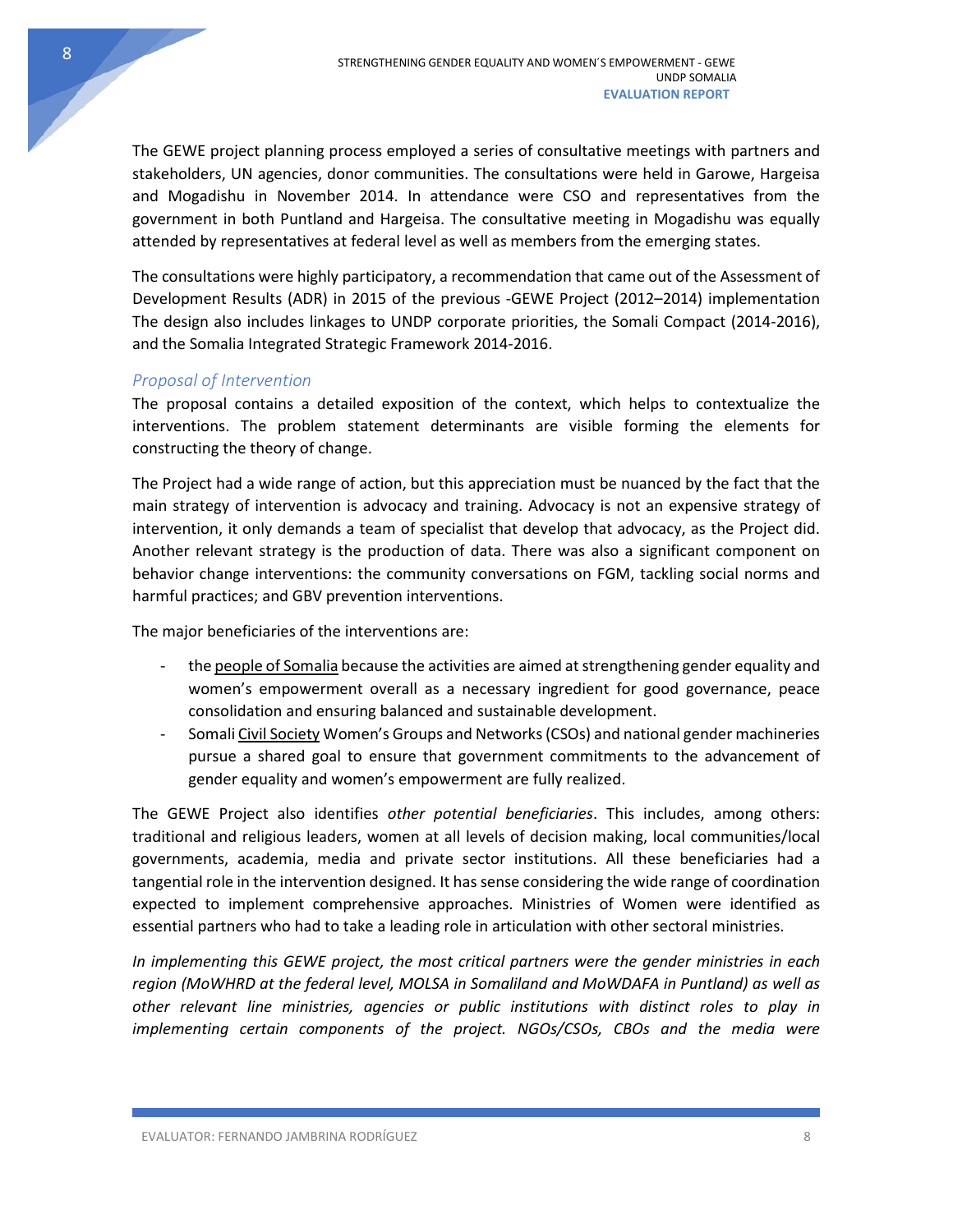*instrumental in helping the project reach local communities. Efforts will also be made to engage the private sector[1](#page-9-0) .*

The geographical coverage of the Project is not precisely defined, so it implies that it is the whole territory of Somalia. In fact, it was implemented in the three territories where UNDP has a Territorial Office SL, PL and FL. This was a very wide range of intervention for a limited budget.

The quantity of resources budgeted for the four-year Program is UDS 7,450,000 for 3 years and 3 territories. The allocated resources were UDSD 3,880,000, which implies an unfunded budget of USD 3,570,000.

The expectation to mobilize resources were very high and it was very daring to propose to raise such a quantity of funds. Anyhow, this meant a weakness in terms of focus. It would have been more appropriate to aim for a more discrete intervention in terms of geographical and thematic scope with a limited quantity of resources, and a quite complex context.

The objectives of the Project are very well sustained, with an expected main purpose and a logic of intervention accurately narrated.

CO Assessment of Development Results (ADR) exercise in May/June 2014, with specific focus on Outcome 4, informed the design of the GEWE Project. The assessment recommended the four lines of action that were consensual and validated by the different national actors.

The Objective proposed for the Project is: GEWE project aims at *strengthening women's representation and participation in public decision-making processes rendering them more inclusive; engaging community structures to transform negative traditions which limit women's and girls' rights; and addressing challenges of limited capacity and insecurity all of which adversely affect women's ability to voice out their concerns, put forward their agenda, negotiate their interests, claim their rightful space in society and enhance their access to resources and opportunities.* 

As it was nationally agreed, it was oriented to address four Outputs:

Output 1. *To increase the representation of women in decision-making at all levels, temporary special measures such as quotas are indispensable. Interventions like training, sensitization meetings, dialogue and awareness deployed to increase knowledge and change attitudes. The project further motivated and supported women candidates in elections as complementary and equally important measure.* 

Output 2. *Since socio-economic and political status of women is intricately inter-related, women's economic opportunities will be improved through increased scholarships and leadership capacities for young women, trainings in entrepreneurship for women businesses and provision of support for women job seekers.*

Output 3. *The change process towards reducing FGM prevalence and prevention of GBV is based on the perspective that gender inequality and discriminatory practices are deeply embedded in cultural* 

<span id="page-9-0"></span><sup>&</sup>lt;sup>1</sup> Chapter IV. Partnerships. GEWE Project Document.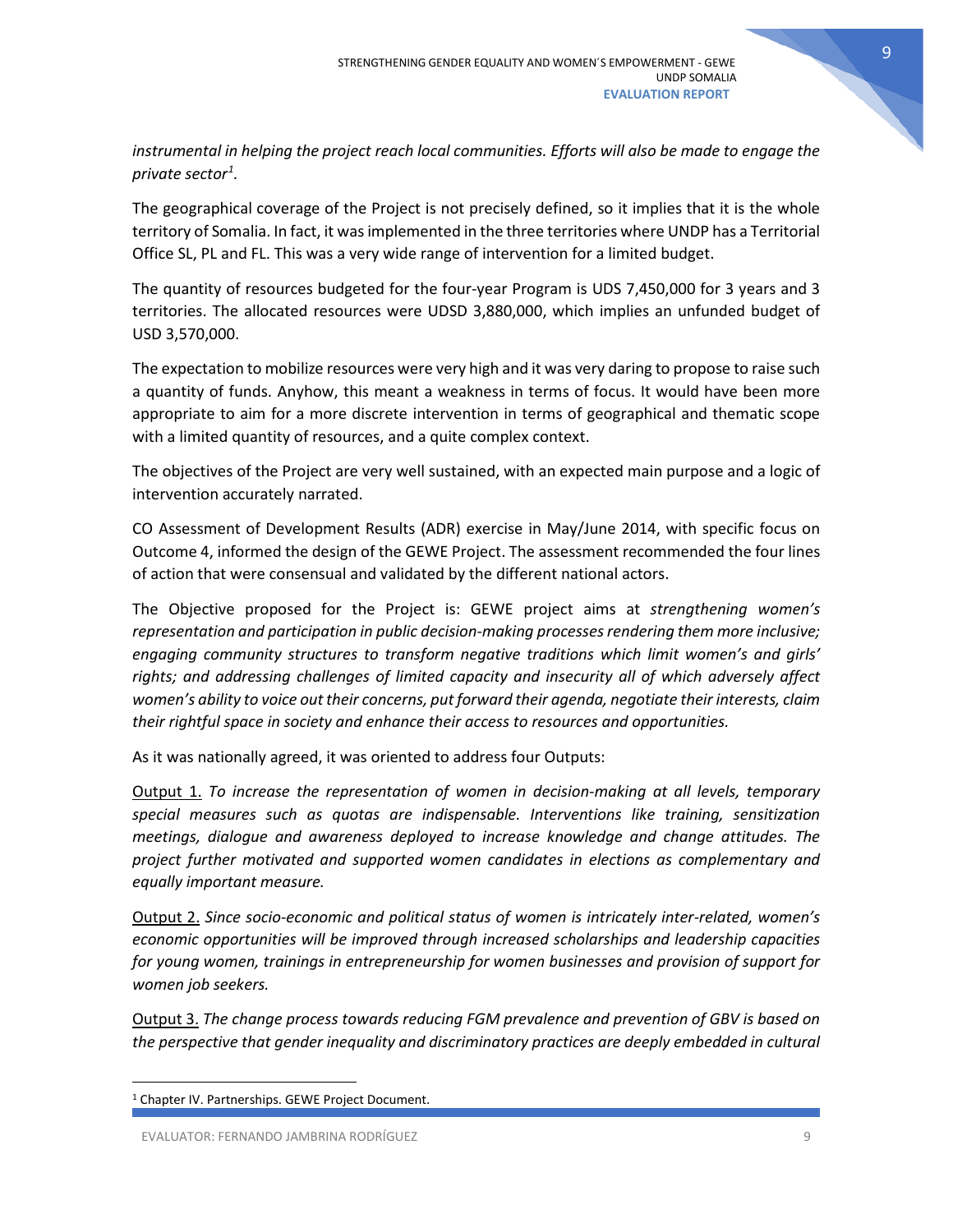*and traditional norms. The project supported local organizations and communities to encourage dialogue, create space for mutual learning, and foster new perspectives and help local communities to mobilize around agreed actions.*

Output 4. *With regard to legal and policy framework, UNDP supported advocacy, policy and legal reforms to accelerate the equal participation of women, including young women and marginalized groups, in decision making across all branches of the state.*

The Project aimed to address too many fronts from an intervention with limited resources. The Outputs 1 and 4 shared the same logic of intervention, oriented to a high-level advocacy for updated policy and legislative framework. The Outputs 2 and 3 had another kind of components that differ to the strategies of advocacy, and that required a particular intervention for its approach, and a bigger amount of resources.

## <span id="page-10-0"></span>*The main thesis of intervention*

The Project Document sustains the proposal of intervention over some initial assumptions:

*The scope of the GEWE project and the opportunities generated through it, will have direct impact on women's ability to negotiate their ways through national processes, which is a precondition for inclusive and equitable peace-building and state-building, including Constitutional review processes, state formation, dialogues on Federalism, reconciliation and electoral processes. Gains made at this stage of the emerging processes, will have multiplier effect facilitating longer-term change in the culture of politics, policy and law-making across Somalia.* 

| Action                          | Effect                            | Result                |
|---------------------------------|-----------------------------------|-----------------------|
| women's ability to<br>negotiate | inclusive and equitable peace-    | Constitutional review |
| through national processes      | building and state-building       |                       |
|                                 | dialogues on Federalism           | electoral processes   |
|                                 | reconciliation                    |                       |
|                                 | longer-term change in the culture | policy and law-making |
| of politics                     |                                   |                       |

Women´s ability to negotiate *their ways through national processes* was an accent put in the Output 1. It was not necessarily oriented to provoke dialogue on federalism and reconciliation, but yes it was aimed to longer-term change in the culture of politics and equitable peacebuilding. Federalism and reconciliation were not exactly the accent put in the dialogue. Output 1 is connected to Output 4, that aims to generate sustainability to the changes reached through the legislative and policy review.

*Project gains would impact upon broader protections for women and girls from GBV and harmful traditional practices such as FGM and child marriages. Education and economic empowerment opportunities would have a strong correlation to women's empowerment in other areas such as women's decision-making in the family, community, and engagement by women in governance and democratization processes.*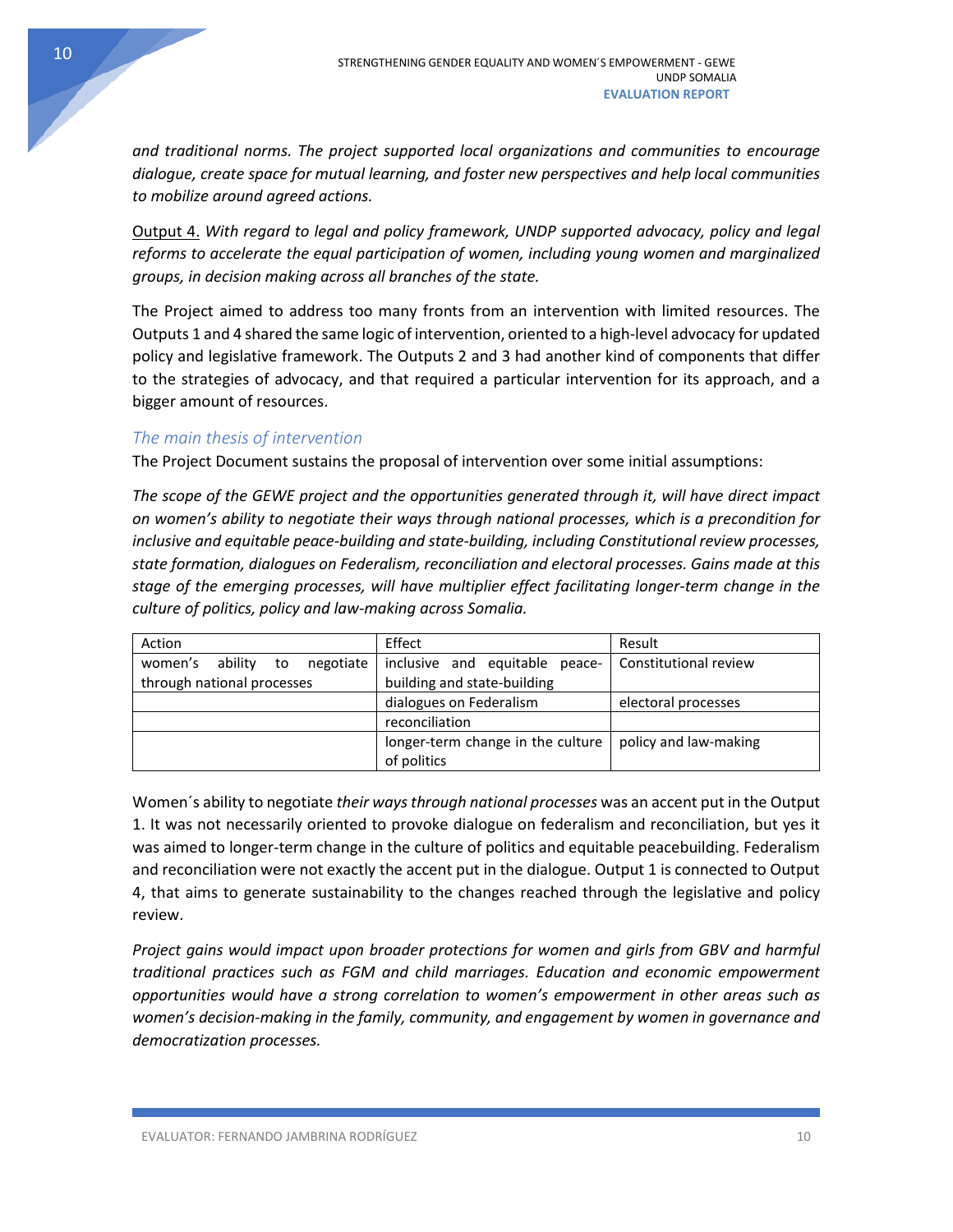| Action                                                                                      | Effect              | Result                                                                   |
|---------------------------------------------------------------------------------------------|---------------------|--------------------------------------------------------------------------|
| broader protections for women and<br>from GBV and harmful<br>girls<br>traditional practices | women's empowerment | women's decision-making in<br>the family, community                      |
| Education<br>economic<br>and<br>empowerment opportunities                                   |                     | engagement by women in<br>and<br>governance<br>democratization processes |

This statement combines two different aspects -physical integrity and economic empowerment- to get the expected effect of women´s empowerment. No doubt, they are related, but its consequences are not so direct to be stated as an assumption. Nor the immediate results of decision-making and engagement in democratization processes. There are many other interventions to be incorporated to get effects attributable to the Project. Output 2 and Output 3 had another logic of intervention, with effect of contribution that is difficult to measure. Propose more dispersed effects.

*Capacity building, advocacy and networking across women's civil society and national gender machineries will stimulate contributions to policy development towards equitable service delivery and economic recovery.*

| Action                                                                                                                                                                                               | Effect | Result            |
|------------------------------------------------------------------------------------------------------------------------------------------------------------------------------------------------------|--------|-------------------|
| Capacity building, advocacy and   stimulate contributions to policy   equitable service delivery and<br>networking across women's civil development<br>society and national<br>gender<br>machineries |        | economic recovery |

Capacity building contributed effectively to stimulate policy development which was the focus of Output 4. The result is a more equitable service delivery, under a rights approach, but it is no so direct the result of the economic recovery, which requires much more integrated elements.

More specifically, the thesis of intervention proposed for each Output are as following:

**Output 1.** The chain of results proceeds from the premise that awareness and capacity building would lead to attitudinal change; mobilization of stakeholders, training for women groups, activists, MPs and community leaders and advocacy to political parties, would amount to an increased number of women candidates. Eventually, civic education for the general public, would broaden the women politicians' constituency or electorates; tailor-made trainings for women candidates and legislation of quota, will eventually increase the number of women in decision making at all levels.

| Action                                           | Effect                                          |  |
|--------------------------------------------------|-------------------------------------------------|--|
| awareness and capacity building                  | attitudinal change                              |  |
| mobilization of stakeholders, training for women | increased number of women candidates            |  |
| groups, activists, MPs and community leaders and |                                                 |  |
| advocacy to political parties                    |                                                 |  |
| civic education for the general public           | broaden the women politicians' constituency     |  |
| tailor-made trainings for women candidates and   | increase the number of women in decision making |  |
| legislation of quota                             | at all levels                                   |  |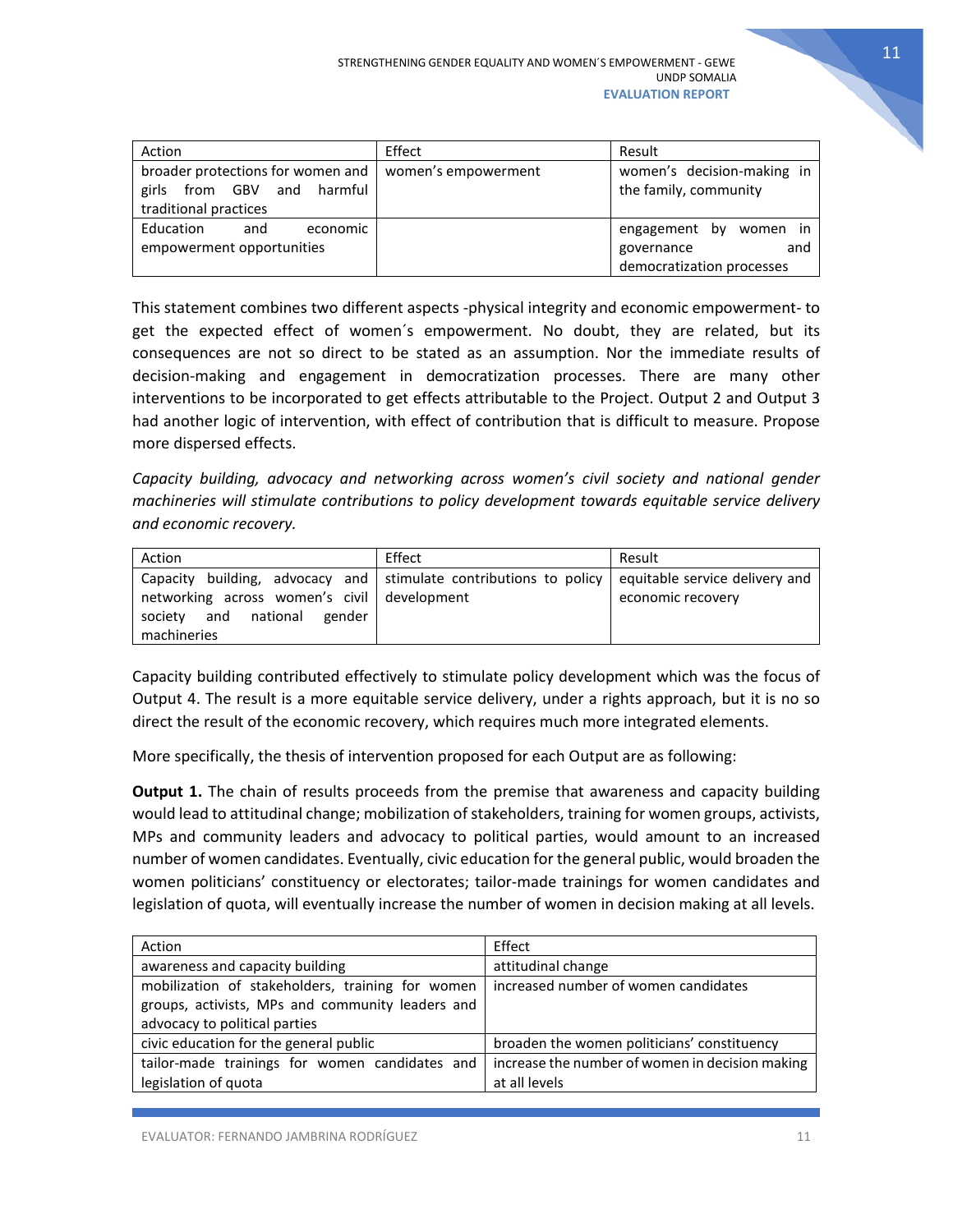The theory of change is very solid. The activities proposed are well oriented to produce the expected changes.

**Output 2.** The theory of change process envisaged here is based on the following key assumptions or drivers that need to be present to strengthen women's resilience in the economic sector: (a) availability of sex-disaggregated data and value chain analysis will open new entry points for women in the private and the economic sector. The data and the analysis are also useful for advocacy on policy or legal reform to ascertain conducive and supportive environment for women; (b) Service provisions of information, knowledge (scholarships) and practical experience through internships, self-marketing and networking skills will enhance the employability of women in the market; (c) Sensitizing companies or employers on gender sensitive recruitment, linking women job seekers to the available opportunities and availing continuous mentorship and counselling services will increase employment and resilience for women in the market.

| Action                                                                | Effect                                            |
|-----------------------------------------------------------------------|---------------------------------------------------|
| availability of sex-disaggregated data and value chain                | new entry points for women in the private and the |
| analysis                                                              | economic sector                                   |
| data and analysis                                                     | advocacy on policy or legal reform                |
| information, knowledge (scholarships) and practical                   | enhance the employability of women                |
| experience                                                            |                                                   |
| Sensitizing companies or employers on gender<br>sensitive recruitment | increase employment and resilience for women      |

There are two first interesting lines of action proposed, related to generate data and analysis as evidence to produce policies, and it has a strong sustainability approach. It was not developed in the practice. It would have been a very strategic point of action, delivering capacities and work dynamics to the institutions involved. It was very consistent with the small resources available.

The other statements (in red) are not so clear in its relation action-effect. Working on scholarship it is not clear that permit to enhance the employability of women. It can be, but only at a minor scale, reaching a small quantity of women. It has no sustainability approach. Sensitizing companies, it is not so certain that will increase employment. This last line of work was not finally developed.

**Output 3.** The theory of change proposes that following an intense reflection and analysis on personal and collective beliefs and practices on GBV/FGM, communities will have the capacity to make their own decisions based on identified concerns. It will reinforce community capacity to generate and transfer knowledge through support of community-to-community transfer of lessons learned. Once begun, this process of transfer repeats itself, from community to community, as well as among an ever-growing pool of skilled implementers and trainers, contributing to an expanded response to GBV. In this respect, communities can envision the future and make decisions. By providing an opportunity to link community decisions and actions to planning and implementation, the theory contributes to democratization and good governance in communities and local organizations.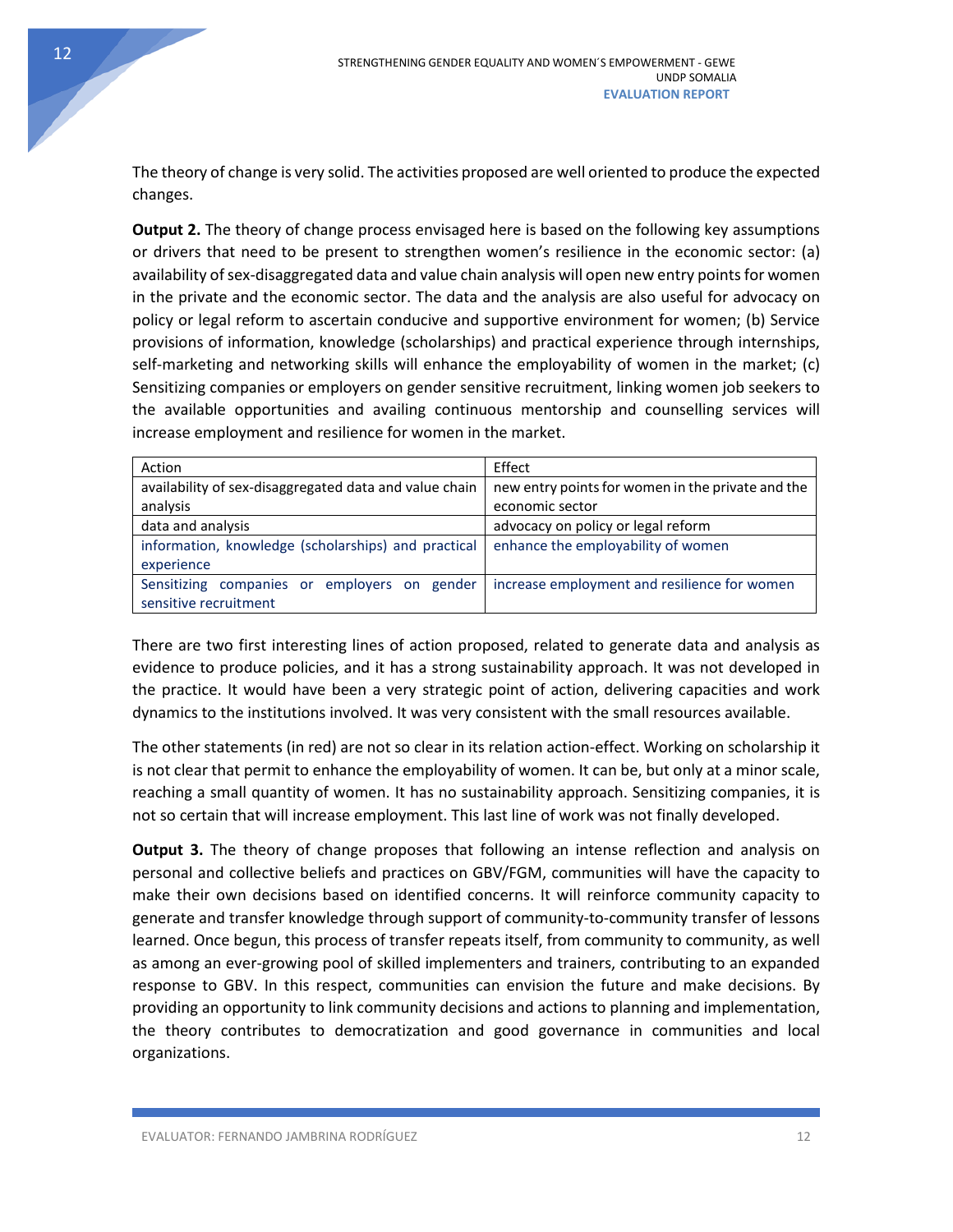This is expected to increase the reporting of GBV incidents. Reflection and review is a way of looking back at what has transpired – shifts in practices that achieved the objectives of the decision-making process. Once buy-in of decision makers is ensured, this will lead to an improved enabling environment where GBV responsive policies and programmes are in place; and eventually in a situation where FGM practice is criminalized and GBV is regarded as crime against humanity to witness reduction in actual GBV incidents as well as increased prosecutions in courts.

| Action                                                                                            | Effect                                          |  |
|---------------------------------------------------------------------------------------------------|-------------------------------------------------|--|
| intense reflection and analysis on personal and                                                   | communities have the capacity to make their own |  |
| collective beliefs and practices on GBV/FGM                                                       | decisions                                       |  |
|                                                                                                   | capacity to generate and transfer knowledge     |  |
|                                                                                                   | expanded response to GBV from community to      |  |
|                                                                                                   | community                                       |  |
| link community decisions and actions to planning and<br>democratization and<br>good<br>governance |                                                 |  |
| implementation                                                                                    | communities and local organizations             |  |
| buy-in of decision makers                                                                         | enabling environment<br>GBV<br>improved<br>for  |  |
|                                                                                                   | responsive policies and programs                |  |
| FGM practice is criminalized and GBV is regarded as                                               | reduction in actual GBV incidents and increased |  |
| crime against humanity                                                                            | prosecutions in courts                          |  |

The theory is very valid, but the resources available to produce those effects were not sufficient. That´s why the effects were limited (see Effectiveness Output 3). It was implemented but, in a small scale. This methodology is practical with ability to generate results. It would be necessary to put more effort to enhance the capacities of facilitators to transfer knowledge, expand the response and produce the linkage with local planning in terms of governance.

In practice, the activities were oriented to just two effects: community sensitization and awareness though CCE methodology; and policy reform thereby providing the intervention with greater coherence.

**Output 4.** *Hence addressing these gender gaps will furnish enabling environment for women which in turn will trickle down to and reflect in the lives of women. Therefore, the legal and policy framework will under-cut all the thematic areas and sectors to address gender inequality and empower women.*

| Action                       | Effect                                                                                         |
|------------------------------|------------------------------------------------------------------------------------------------|
| addressing these gender gaps | enabling environment for women and reflect in<br>the lives of women                            |
| legal and policy framework   | under-cut all the thematic areas and sectors to<br>address gender inequality and empower women |

The statement is not so precise and direct in terms of action-effect, but obviously, addressing the gaps, will create a better environment for women. It is more coherent in terms of contribution than in attribution. Again, the design should be more specific since it is a level of Output.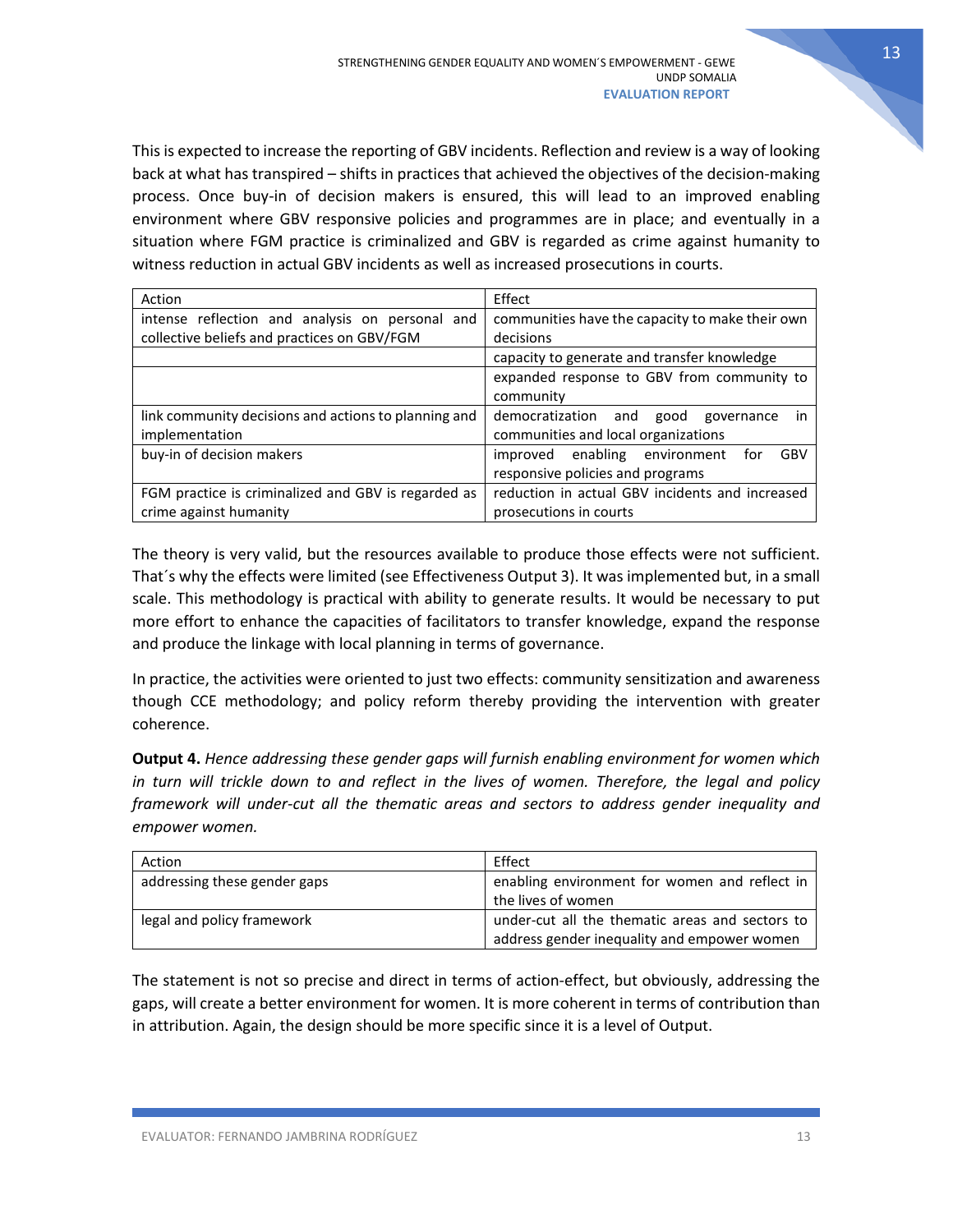14

The second statement is also a little bit vague, but correct in its proposal. In fact, the activities proposed in the practice were aimed to that purpose. Many efforts were dedicated to review and adapt the legal and policy framework.

#### <span id="page-14-0"></span>*Mainstreaming and coordination as a necessity*

GEWE Prodoc established as a principle *to build alliances with these stakeholders (donors, international and local NGOs/CSOs, CBOs and rural communities, traditional sector, the media, private sector and public authorities) and other UN agencies in gender work,so that unity is achieved in putting gender equality commitments into action, ensure complementarities and avoid overlap*.

In a Project with limited resources, coordination and mainstreaming, more than a strategy becomes an obligation. In the last decades, UN has been progressing in operationalize the Policy of *One UN, Delivering as One*. Interagency coordination is always a challenge, but in contexts like Somalia, with many factors acting against the women's interests and with difficulties in fund raising, it becomes a necessity, not only inside UNDP, but also into UNCT and with the other stakeholders and different agents involved.

It is important to acknowledge the expected role attributed by the project document to an internal mechanism -Gender Theme Group (GTG)-, which was called to be a nexus for the articulation of the gender programming in order to strengthen the effects through a joint action: *Building on UNDP's strategic leadership role within the UN system coordination, the project will ensure information sharing, coordination and synergies with other similar initiatives through the mechanism of the UNCT's Gender Theme Group (GTG). Consultation with members of the GTG on the project document would effectively highlight potential areas for collaboration and help ensure strategies for joint implementation where this would maximize resources for more effective programming[2](#page-14-2) .*

It is stablished that *under the supervision of the Deputy Country Director Programmes (DCDP), the Gender Specialist (P4) and Head of Cross-cutting Unit, Gender Programme Manager will oversee the implementation of the GEWE project as well as the CO Gender Mainstreaming strategy*. That means that the Gender Program Manager would be directly in charge of gender mainstreaming for all the UNDP Program and would be direct supervisor of the Project. This indicates the vision of comprehensive action that the project expected inside UNDP.

## <span id="page-14-1"></span>*Strategic Management Tools[3](#page-14-3)*

The GEWE Project document established a very complete monitoring and evaluation framework. It proposes two levels of periodicity with different tools: within the annual cycle, annually, and quality assurance mechanisms.

All those instruments are shown as a complex set of monitoring tools to be developed in a quarterly basis. It is a very complete design, -with a results monitoring/reporting system, a risks log and lessons learned log in Atlas, and a monitoring planning-. In the practice, it seems difficult to comply.

<span id="page-14-2"></span> <sup>2</sup> GEWE Project Document 2015-2017

<span id="page-14-3"></span><sup>3</sup> Strategic Management Tools, refers to standard UNDP corporate programmatic tools: monitoring and evaluation, communication, communication for development, results based management, human rights approach, sustainabiliy, resource mobilization, south-south cooperation,…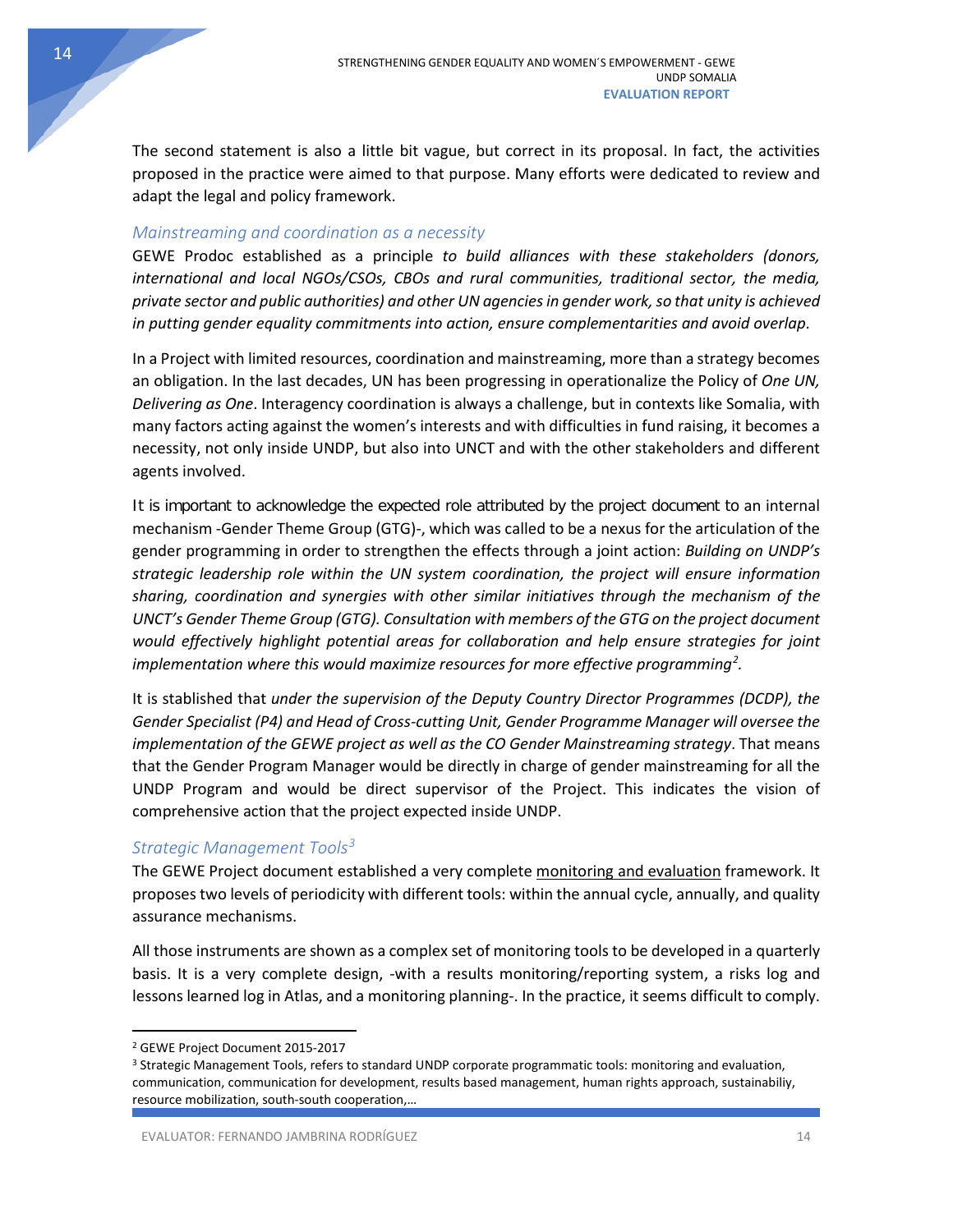Some of the tools proposed are repetitive or have similar function. In addition to all these mechanisms, the Project also proposes a quality assurance set that come back on the mechanisms previously mentioned.

An important element is the oversight of a *Project Board* and an *Outcome Board* that constitutes two important instances for presentation of advances, achievements, challenges and for discussion and decision making.

The Project also foresees the present final evaluation, conducted *to compare achievements with the objectives and to document lessons learnt and best practices,* and to *feed into the future planning of the programme and other interventions*. That is precisely the focus of the current evaluation.

The design did not consider communication as a complementary programmatic strategy of intervention inside the planning and the budget. In practice, this circumstance was corrected with the inclusion of the CCE-CC methodology, where communication is addressed under a programmatic approach. In the chapter on Sustainability, this matter is analysed as an approach in terms of the social sustainability of the intervention.

Knowledge management and networking is an important approach for the GEWE Project. Output 3 is specifically aimed at developing precise knowledge products aimed to *reinforce community capacity to generate and transfer knowledge through support of community-to-community transfer of lessons learned*. The definition of guidelines for knowledge management would have contributed to the intervention with an interesting tool to systematize experiences, duplicate in cascade, enrich reports and favour the mobilization of resources.

Due to the nature of the intervention, oriented to generate capacities and to advocate for conditions for the realization of women´s rights, with limited resources for three Regions, sustainability was not considered as a tool in GEWE project design. This deficiency in the design was corrected throughout the project´s implementation. Output 1 and 4 were entirely geared towards sustainability, which aims to institutionalising gender equality and women empowerment into local and regional policies and influencing federal policy dialogue. In a minor extent, also Output 3 did in reviewing and adapting the policy and legislative framework.

Another important management tool would have been to have some strategic guidelines for the mobilization of resources. Efforts were made, but they would have been more effective in the framework of strategic planning, starting from a brief situation analysis.

# <span id="page-15-0"></span>*Logical Framework*

Indicators are difficult matter in planning process, more so in Projects that proposes approaches in thematic of human rights, governability and peacebuilding. The Logical Framework considered by the Project proposed a set of indicators that were aimed at qualifying the performance of the Project -most of them-, and some other more activity oriented. The indicators defined are adequate to international quality standards<sup>[4](#page-15-1)</sup>. They include a baseline and a target.

<span id="page-15-1"></span> <sup>4</sup> UN recognized methodology. SMART criteria: Specific, Measurable, Attainable, Relevant, and Time-bound.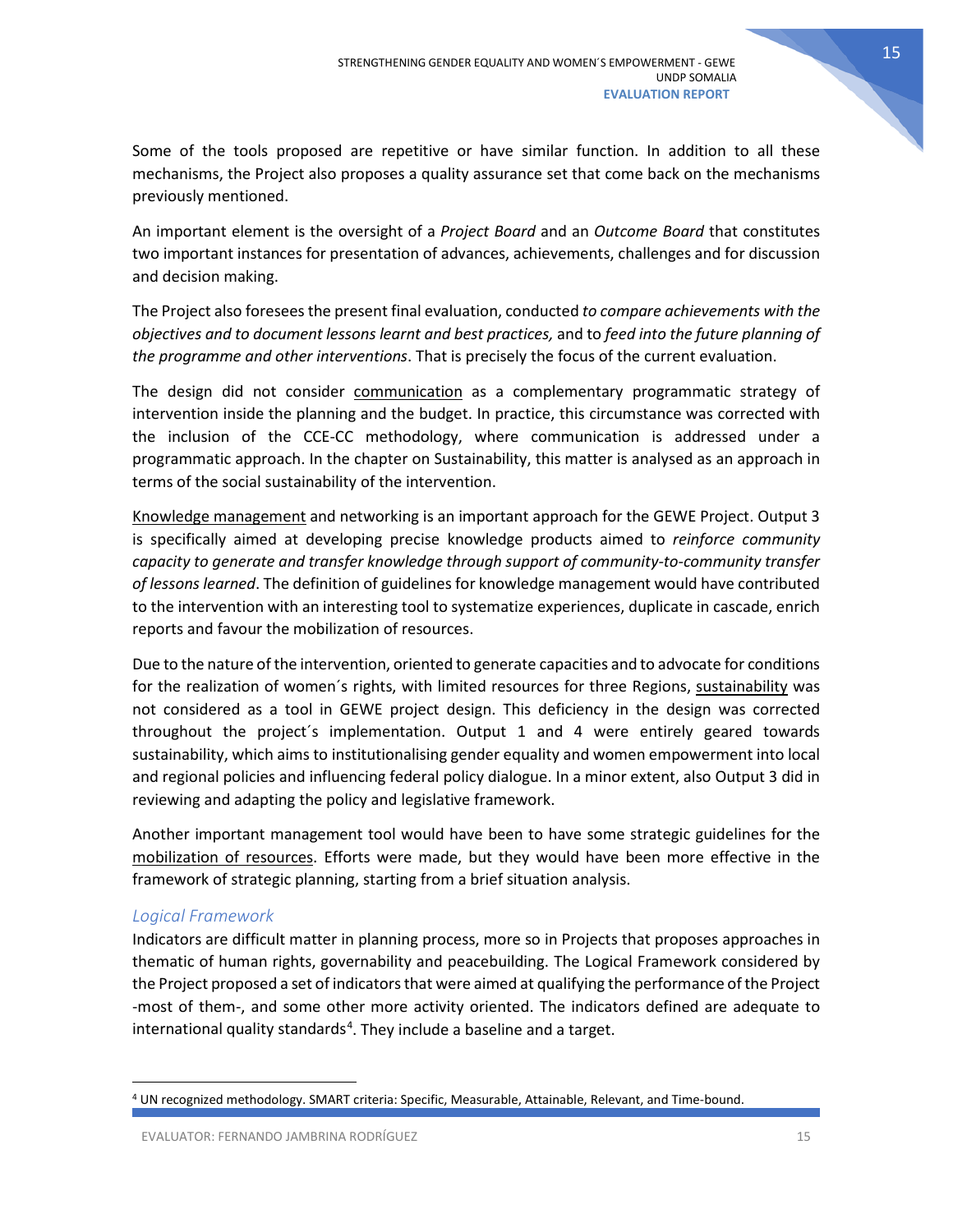Another element in a UN standard Logframe<sup>5</sup> is the Assumptions and Risks column. For the GEWE Project, the risks and assumptions were defined in the Project Document in a narrative mode, including a small but complete Theory of Change. It responds to a standard Logframe. The activities proposed guard coherence with the Outcomes, and those with the final goal expected.

The budget foresaw a large amount of funds for Output 2 and 3, which later failed to be financed. It should have been more apparent from the design, anticipating the difficulty of mobilizing resources.

A set of risks was identified as *beyond the control of the intervention*. Some of them are: resistance from clan-leaders; increased threat to women from extremist groups; and weak financial management capacity may lead to poor accountability. Indicators are identified as factors that may affect the implementation of the Project and the delivery of results. The performance in monitoring the risks is analyzed in the chapter of Effectiveness.

The annual work plans issued lack of a narrative exposition, only have the list of expected activities, the goals of the indicators and the budget. A narrative explanation would have accounted for the changes that were expected to be achieved in each period.

## <span id="page-16-0"></span>*Cross-cutting Approaches*

The Project Document has the gender approach internalized not as a crosscutting issue but as the medullar and essential component of the intervention strategy. However, a positioning and guidelines for gender mainstreaming would have help have a common understanding and enhance delivery among actors involved.

Other important approaches, such as human rights approach and governance approach, were not considered in the design. Those are important for a Program dealing with women´s rights and empowerment. It doesn´t mean that they were not considered in the Project´s implementation, but a positioning at design level would offer cross-cutting thinking and be included in the nature of the intervention, activities and budget. Those three approaches were developed in practice, not under specific guidelines, but they are mainstreamed throughout the activities, planning, reports and tools issued from the projects.

The chapter of Effectiveness, offer an analysis of the performance of the cross-cutting approaches.

#### <span id="page-16-1"></span>*Conclusions*

The Project is characterized by having a good design. Not only in terms of alignment with the context but also in exposition of thesis of intervention, internal coherence, strategic approaches and managerial arrangements. The Project is aligned to a common strategic national framework for development. Also to the UN integrated strategic framework and UNDP CO CPD. The planning process implied a wide consultation series of meetings with all different actors. The proposal contains a large and detailed exposition of the context, problems and determinants, exposed in a

<span id="page-16-2"></span> <sup>5</sup> <https://undg.org/wp-content/uploads/2015/01/UNDG-RBM-Handbook-2012.pdf> ;

<http://unpan1.un.org/intradoc/groups/public/documents/UN/UNPAN032814.pdf>;

<http://web.undp.org/evaluation/evaluations/handbook/english/documents/pme-handbook.pdf> ; <https://www.un.cv/files/UNDG%20RBM%20Handbook.pdf>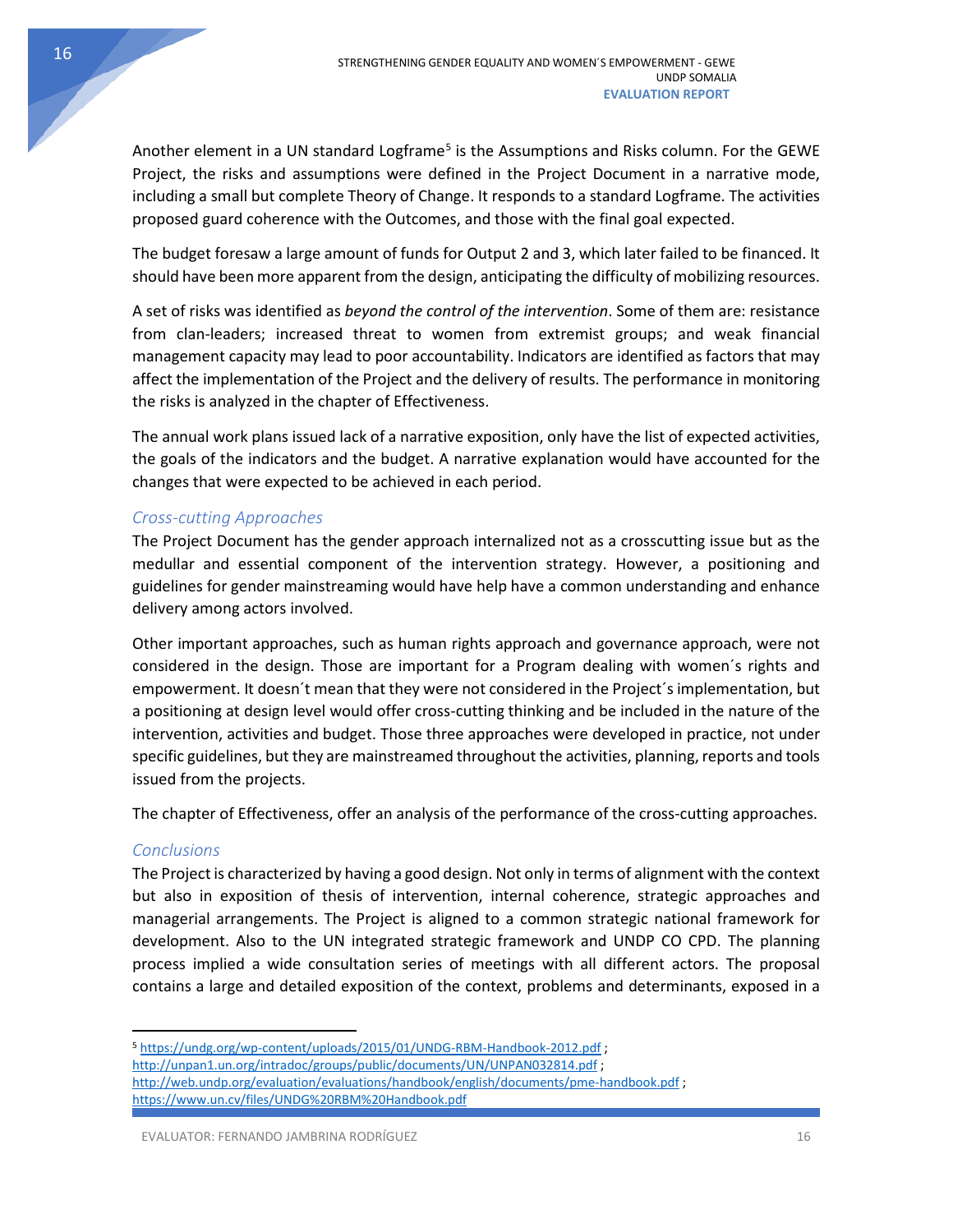theory of change. It would have been opportune to count with different management tools for programmatic approaches as: monitoring and evaluation, communication, knowledge management, sustainability, or resource mobilization.

The main intervention strategies are advocacy and training -strengthening of capacities and community sensitization strategies-. Those are appropriate strategies for a Project with limited resources and a large number of staff -including the Regional Offices-.

The Project presented a proposal of intervention with four outputs and different thematic to address within a very complex context and with limited resources. A more reduced and focused proposal could have favored a more comprehensive intervention and get small achievements in the framework of a greater women´s agenda. Would have also been opportune, in a context of difficulties for the resource mobilization.

The Project had to manage with a situation of dismemberment of the territory that implies a political and administrative division. In the practice, there exists three regions that address similar problematic but that requires a separate intervention. That is an unexpected situation that makes the intervention more expensive and with more challenges in terms of logistic and articulation.

# <span id="page-17-0"></span>Effectiveness

This chapter analyzes the scope of the results and the generation of changes proposed in the theory of change. Additionally, it reviews the performance of the indicators, the realization of the risks and the means of mitigation interposed, and the inclusion of the transversal approaches.

# <span id="page-17-1"></span>*Programmatic Performance: Achievement of Outputs and Objectives*

This section provides a brief account of the Programs' activity to outline the dimension of the intervention. The summary refers to the content of each proposed output and activity in the Project´s Logframe and provides a general reflection about the changes and remaining effects produced thanks to the intervention. The conclusions are derived together from the implementation analysis and also a quantitative analysis provided by indicator´s performance.

*Output 1: Increased participation and representation of women in politics*

The Output is aimed to *increase the representation of women in decision-making at all levels, given the patriarchal filters and the multi-faceted formidable challenges facing Somali women today, temporary special measures such as quotas are indispensable*.

The strategy was to implement *massive advocacy campaigns through comprehensive advocacy strategy development, mobilization and capacity building of stakeholders, engaging and sensitizing traditional and religious leaders, oriented to win over gate-keepers and transform the mind-set of public towards support for quotas*. All the efforts were aimed to increase knowledge and change attitudes at all levels, from community to decision-makers. At the same time the project would support women candidates in elections. The activities proposed were: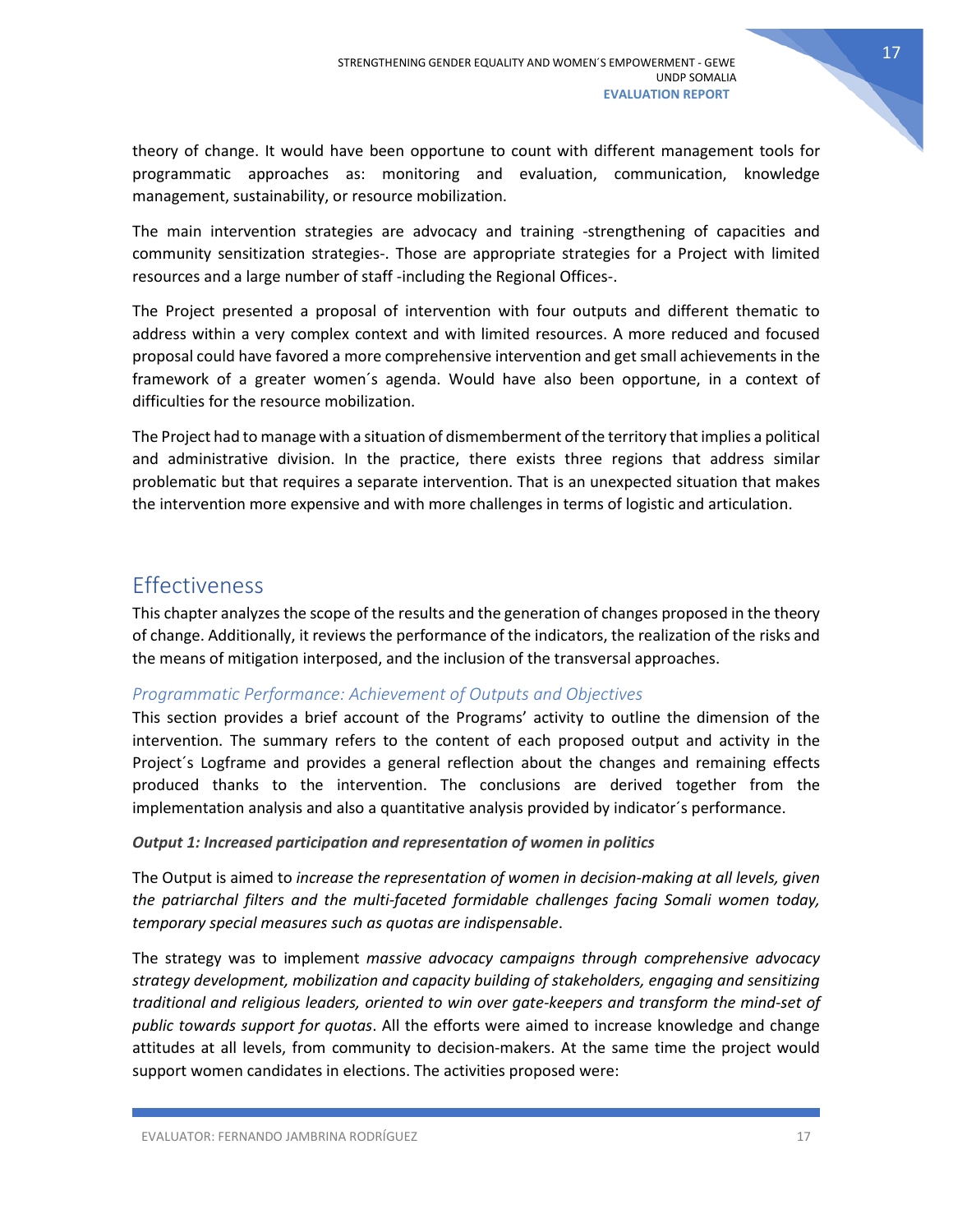## *Activity 1.1: Strengthened advocacy for women's political participation and representation in decision making*

The activities carried out were very effective in providing advocates with greater knowledge of women's rights and gender equality, with greater access to authority and voice as well enhanced, and improved confidence and capability. The advocacy efforts carried out by the women´s organizations and all the different actors at all levels, had the capacity to influence the decisions of the National Leadership Forum (NLF) even the resistance from clans. Women's demand for 30% representation in parliament was adopted and became an exceptional milestone in the fight of Somali women for a greater participation and representation in politics.

#### *Activity 1.2: Enhanced capacity for women candidates to run in elections*

MoWHRD launched an initiative to take stock of women aspirants and potential candidates nationwide. In collaboration with Civil Society and the Somali Women Leadership Initiative (SWLI), MoWHRD set up a database of women candidates that would be used as an advocacy tool to provide sufficient numbers of women to occupy the 30% of seats in the upper and lower houses of parliament.

The project supported MoWHRD and the Goodwill Ambassadors to lead the nationwide media campaign calling for more women to come forward to declare their aspirations/candidature and approach various organizations in proximity to them to enroll on the database.

301 Women political aspirants were identified nationwide: 225 (176 for Lower House and 49 for the Upper House) at federal level, while the remaining 76 were identified from Somaliland.

67% of the total identified candidate were equipped with leadership and campaigning skills whereas the remaining received sensitization and awareness on electoral education and especially on women's quota. The data was analyzed in order to generate information that could be used to advocate for the specific women's seats.

## *Activity 1.3: Key policy making institutions adopt policies, legal and administrative frameworks to enable women's participation in political and peacebuilding processes*

Somaliland supreme court (2016) endorsed the decision of the president to defer parliament polls from the presidential election. It was the third time that parliamentary elections of Somaliland were delayed since 2010.

At a Federal level, National Independent Electoral Commission NIEC law was approved on 11th February 2015. The Law reserved two seats for women in a nine-member Commission. A woman was appointed as a chairperson.

#### *Achievements*

The theory of change proposed for Output 1 was based over three assumptions: *i) awareness and capacity building, would lead to attitudinal change; ii) mobilization of stakeholders, training for women groups, activists, MPs and community leaders and advocacy to political parties, would*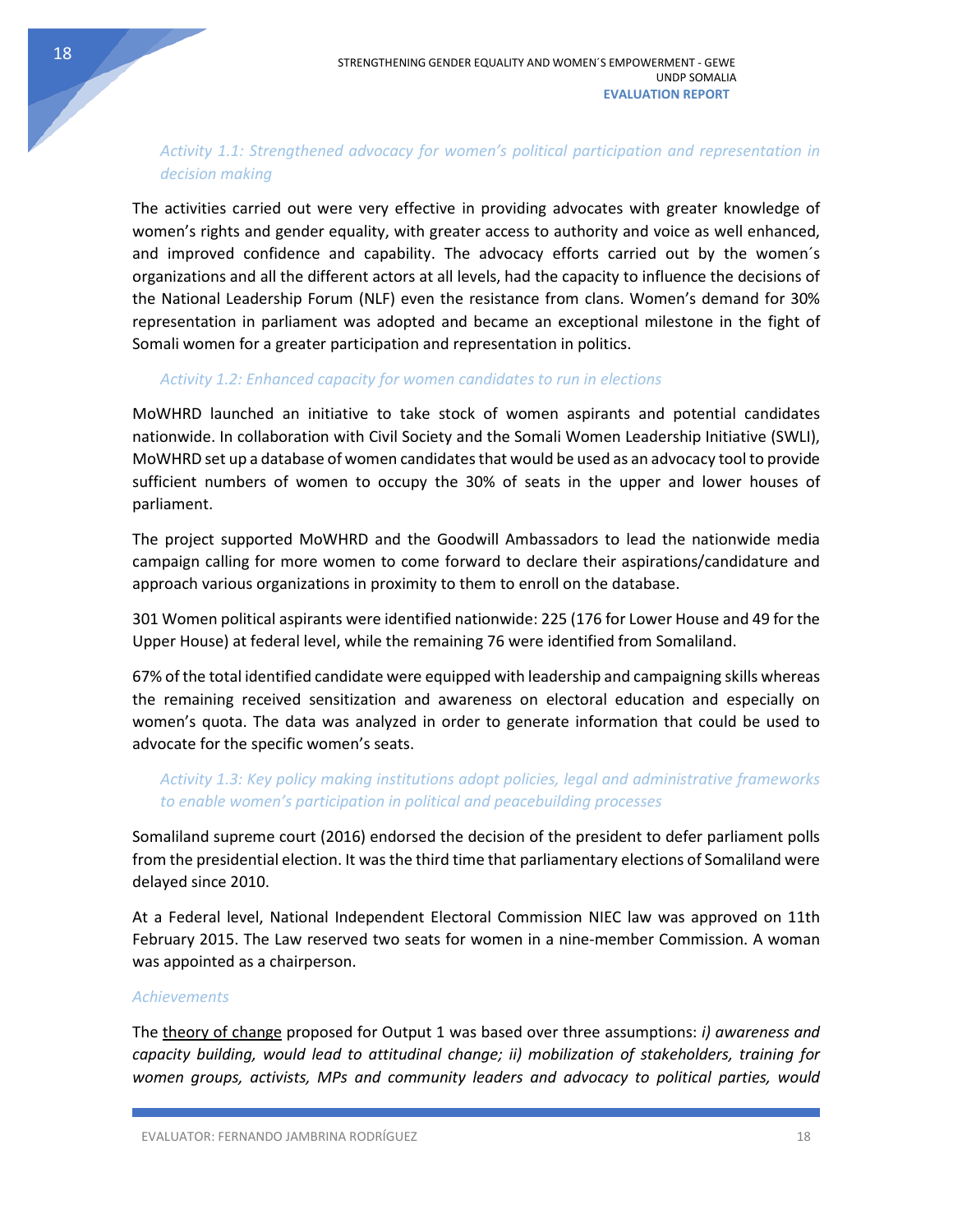*amount to an increased number of women candidates; iii) a civic education for the general public, would broaden the women politicians' constituency or electorates; iv) tailor-made trainings for women candidates and legislation of quota, would increase the number of women in decision making at all levels*.

There were three main activities that served as a basis for the activities performance: a gender analysis of emerging policies, legislations and strategies to advance women's participation in politics provided with useful data to take decisions; an advocacy action plan on women's participation was a guide to decide activities; a national consultation that established a Task Force on women's quota was an important instance for strategic discussion.

This is the more successful component of the Project. The success was based on three elements:

- $\checkmark$  The commitment of all the Somali women's movement together for the same purpose. Many men supported also.
- $\checkmark$  The support of the international cooperation.
- $\checkmark$  Acceptance from different instances of the Government, thanks to enhanced lobbying
- $\checkmark$  Communities and society in general were prepared and sensitized to accept those strong changes.
- $\checkmark$  Diaspora women participation and contribution.
- $\checkmark$  The role of the CSO working directly with the people at the grass-root level, to favor a nexus between communities and politics.

All this movement raised had to manage with powerful forces acting in the opposite direction:

- o Traditional elders, some of them very extremists and active.
- o Belief in Government institutions that they can do everything alone, but they require the support of the CSO on the field.
- o Contesters bribing the delegates and clan elders to obtain a position in the elections.
- o Islam as a religion is not in agreement with the work on the thematic
- o Clans are mostly conformed by men and they do not select women candidates because of its capacities or its profile of belligerence in defense of women´s rights. It is known that the critical decisions lay in the hands of clan leaders.

The election of 24% of women in both Federal parliaments -upper and lower- is really an achievement for the Project, that reached its objective. However, this achievement must be nuanced by two circumstances:

- MP´s and other women in decision making levels, do not really take decisions. That is conditioned by three factors:
	- o Traditional elders already dominate women. Candidates were elected by the Clans, so women represent the interests of the Clan, dominated by men, not women´s agenda.
	- o Elected women lack the capacity to articulate women´s agenda. Women elected are belligerent depending on personality and capacities to defend women's rights.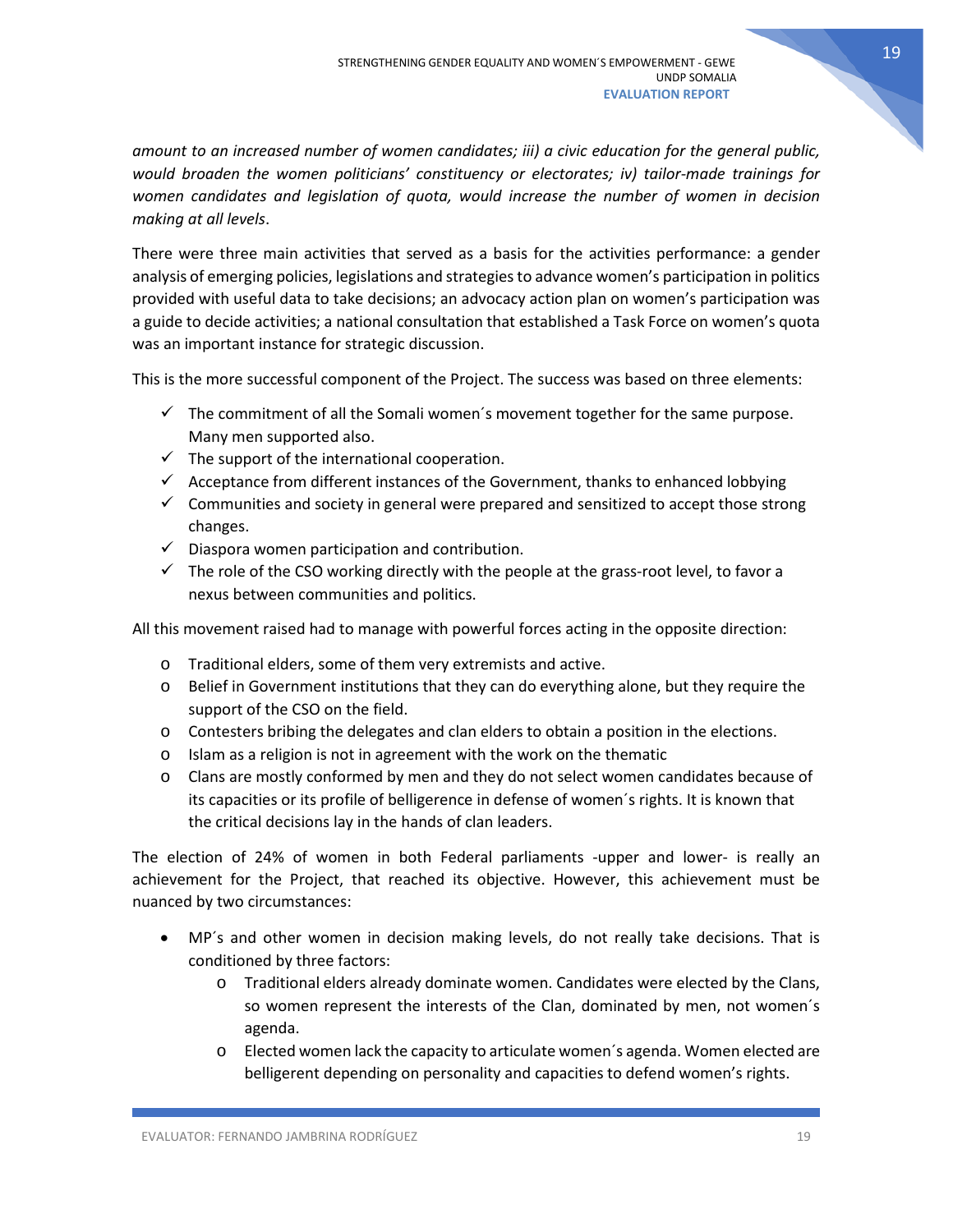- o Elected women were trained to be candidates and be successfully elected, not to develop or pursue a woman's agenda<sup>[6](#page-20-0)</sup>.
- A breach exists among MP´s and communities. There is no commitment and good working relationship with the civil society. There is sporadic articulation especially when there is political interest.

There is no clear common agenda for women making it difficult for a real lobby of women and for women<sup>[7](#page-20-1)</sup>. The 30% lobby demonstrated that a collective effort is the proper way of achieving results specially in a very difficult context and with limited resources.

In Somaliland, a Task Force for Quota was stablished, for the lobby. A very precise strategy was defined, including discussion with Guurti, politic parties, including men. A very successful agreement on 30% was signed with 3 political parties. The electoral process is very long and it is expected that many women will participate in the upcoming elections in 2019 and that at least 26 women elected. A visible change is that now, women are more aware of their rights to actively participate in politics within their communities. In 2017, there are four women Ministers and one Deputy in Somaliland.

In Puntland, changes are also perceived. Women are more aware and they feel more socially supported. There are more women participating in politics and Governance and with an increased capacity of taking decisions.

*Output 2: Enabling environment for increased economic opportunities for women in the private sector*

The Output proposed the improvement of women's economic opportunities *through increased scholarships and leadership capacities for young women, trainings in entrepreneurship for women businesses and provision of support for women job seekers*. The activities proposed were:

*Activity 2.1 Capacities of key ministries and local NGOs built to collect and analyse sexdisaggregated data and develop gender-sensitive value chain analysis and research*

*Activity 2.2 Advocacy to foster dialogue and synergy aimed at private sector policy reform or formulation*

There were no reported activities in these two lines.

*Activity 2.3 Conduct social marketing to increase profile of women in the private sector*

• A study on the influence of women in the private sector was carried out.

*Activity 2.4 Support provided to young women to increase their economic opportunities*

<span id="page-20-0"></span> <sup>6</sup> Later project trained significant number of women MPs to push women rights agenda in the parliament but its quite clear and noted in recent after election study conducted by UNDP that divisions and lack of strategic alliances within the women's movement is a key challenge to women's representation in Somalia. There is a lack of collaboration between women in political decision- making in various institutions at federal and state level, also between women politicians and those in civil society.

<span id="page-20-1"></span><sup>7</sup> Currently there is a drafted Gender National Strategy 2018-2010.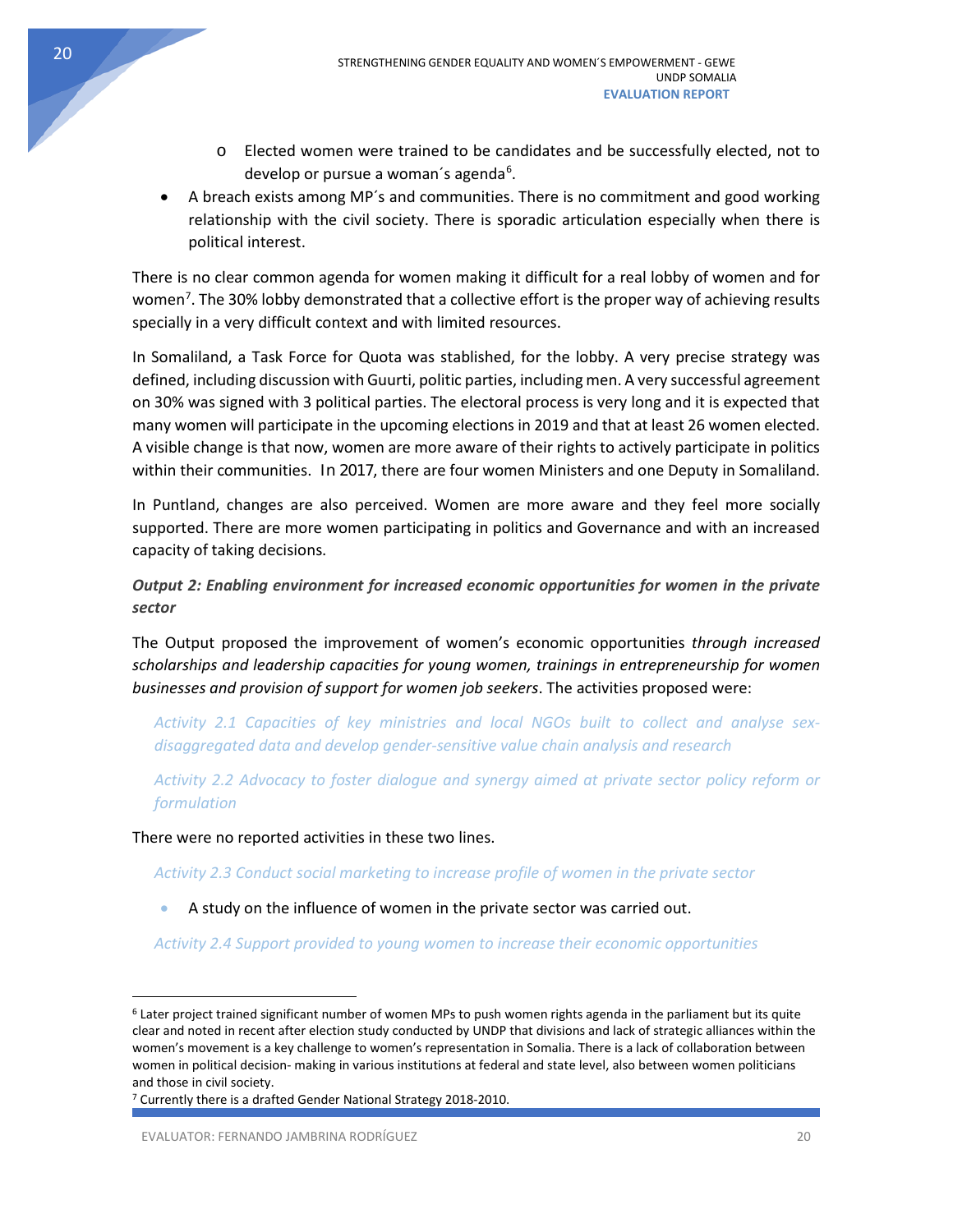This activity was implemented with a component of small grants to help women affected by famine and drought, displaced women, women victims of GBV or women living with HIV. 300\$ were assigned to 200 women, that were used mainly in the purchase of goats with the intention to initiate a sustainable business. The results of this intervention are very difficult to assess, because there was not an accompaniment, but it is considered that was useful in terms of alleviating extreme situations and changing the life of some people.

#### *Achievements*

The theory of change for this Output is based on some assumptions that need to be present to strengthen women's resilience in the economic sector: *i) availability of sex-disaggregated data and value chain analysis will open new entry points for women in the private and the economic sector, and also for advocacy on policy or legal reform to ascertain conducive and supportive environment for women; ii) service provisions of information, knowledge (scholarships) and practical experience through internships, self-marketing and networking skills will enhance the employability of women in the market; iii) sensitizing companies or employers on gender sensitive recruitment, linking women job seekers to the available opportunities and availing continuous mentorship and counselling services, will increase employment and resilience for women in the market*.

This Output was not developed at all because it was not funded. Efforts to mobilize funds were not fruitful. Donors had no interest in funding it.

Although it was not planned, some resources were aimed to provide small grants to a quantity of women in high vulnerability conditions. This action had not a sustainability approach, and responds more to an intervention under humanitarian parameters. In addition to small grants, resources were oriented to finance the scholarship of a number of women, 30 in each region (Federal Level, Puntland and Somaliland). The last batch of scholarship beneficiaries were to graduate in the course of the year. However, funds are required to enroll more students into the scheme.

Activities 2.1 and 2.2 were more consistent with the overall project approach and were cheaper. They were activities oriented to advocacy, with high strategic interest. It would have been opportune to develop them instead of small grants and scholarships.

*Output 3: Measures implemented to prevent GBV and reduce the prevalence of harmful traditional practices against women and girls; especially FGM*

Understanding that the change process towards *reducing FGM prevalence and prevention of GBV is based on the perspective that gender inequality and discriminatory practices are deeply embedded in cultural and traditional norms, and recovering the learnings of previous implementation of CCE-CC,* the Project purposes *supporting local organizations and communities to encourage dialogue, create space for mutual learning, and foster new perspectives of action.* This include *designing community plans available to service providers*. The activities proposed were:

*Activity 3.1 Enhanced community awareness and ownership to prevent GBV and reduce FGM prevalence*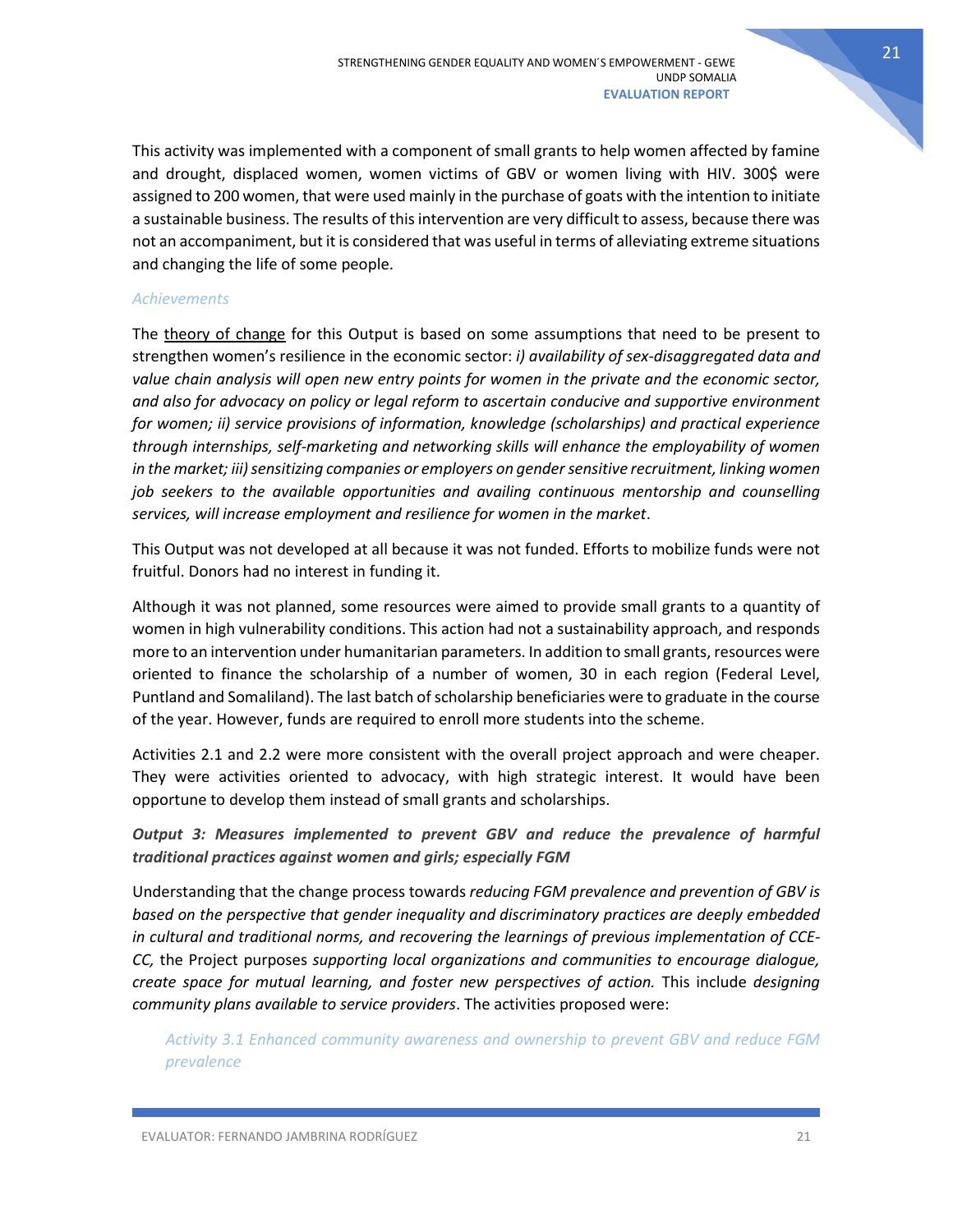22

Under the CCE methodology, two communities were reached at Federal Level, four in Somaliland and two in Puntland. They meet monthly, with the guidance of facilitators that have been trained in being conductors of discussions on different thematic. They did not declare free of FGM in PL and SL, but it was at FL.

As part of the interventions, a gender based monitoring system was implemented in those communities. Women were trained to claim justice in the national justice system.

## *Activity 3.2 Strengthened advocacy and sensitization at national levels for policy and legal response to GBV and FGM*

Two laws were impulse by the Project. This consisted of a range of activities that include lobbying with different stakeholders -religious leaders and Council of Elders-.

- $\triangleright$  FGM Policy: in PL was adopted; in FL was adopted; in SL is being reviewed.
- $\triangleright$  Sexual Offences Bill: in FL is under consultations, in PL was approved; in SL was passed by parliament and consulted.

#### *Achievements*

The theory of change proposes to *provoke a reflection on personal and collective beliefs and practices on GBV/FGM, to reinforce its capacities to generate and transfer of lessons learned with a multiplier effect. Linking community decisions to planning and implementation, the theory contributes to good governance in communities and leads to an environment of rejection of FGM practices and GBV*.

The effects of the methodology of Community Capacity Enhancement through Community Conversations CCE-CC are evident and immediate. This methodology has been implemented since 2012 and has been valuated as very successful by all the actors involved. As a result, FGM has been disowned in those communities where it was possible to be implemented. Dramatic changes in the life of the women in communities are perceived immediately after the interventions:

- o When women are totally aware, they feel more free and happier. Even it has effects in the daily division of responsibilities inside the home.
- o Women- at grass-root level are more conscious of gender issues and how it shaped their position in the society
- o In many communities, FGM practitioners opted for alternative livelihood opportunities, abandoning FGM.
- o The efforts to improve access to justice system also showed good results in those communities. The traditional practices of solving the sexual offence have been abandoned. There's preference of formal justice system to traditional system though the cases reported still low. There are more denounces introduced in the formal justice system, instead of using traditional justice, administered by men in the communities.
- o There are no data for these improvements, but the perception is that the presence of women in scholar centers has raised notably in the last years.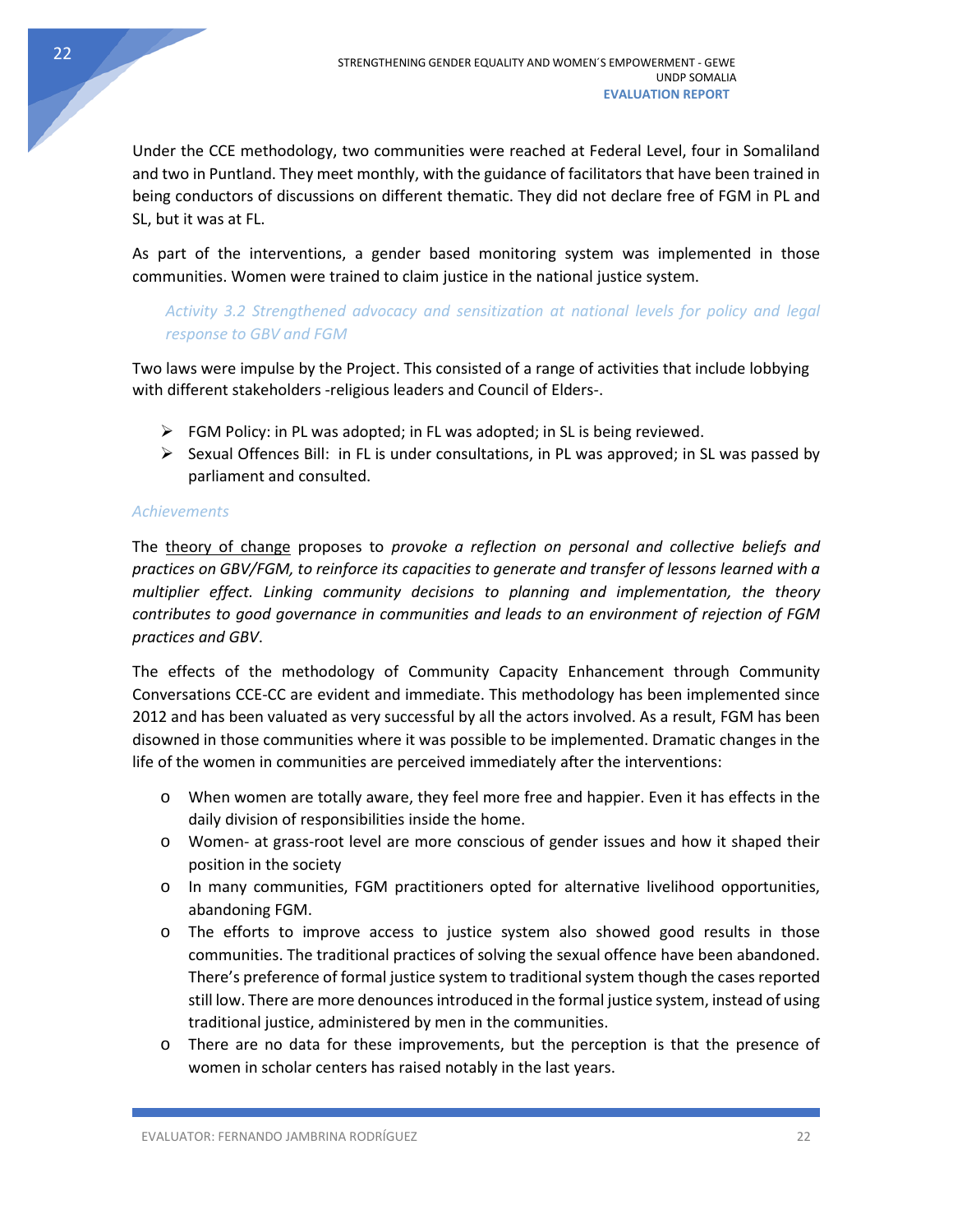Articulation with the ministry of health has not been very successful. It does not work due to weak institutional capacity. Advocacy has not been developed with the ministry of education for more sustainable actions.

In Puntland, both FGP policy and Sexual Offences Bill were approved, adopted by parliament and currently in force. Even though there's still cultural norms impeding their implementation, communities are coming out to abandon FGM. Sexual violence cases trial is increasing under the new law with 81 cases reported and executed so far.

In Somaliland, lower and upper houses passed the SOB by February this year. It is waiting only presidential signature for enactment. FGM Policy has been in draft since several years, since has found strong opposition to a zero-tolerance approach. The FGM Working Group worked directly with the Parliament Committee. FGM has been approved in April this year.

*Output 4: Women supported by appropriately designed, implemented and enforced legal and policy frameworks in line with international and regional instruments*

The Project proposal supported advocacy, policy and legal reforms with gender lens to reveal gender gaps and to accelerate the equal participation of women, including young women and marginalized groups, in decision making across all branches of the state. The activities proposed were:

## *Activity 4.1 Existing policies and legislation reviewed from gender perspective to identify gender gaps and new policies/laws developed*

In addition to the laws already mentioned, there are other legislative initiatives and government policies that were promoted at Federal Level, these are:

- $\triangleright$  National Gender Policy. Drafted at FL. Under review after approval with international expert. Will be back for consultation; in PL is in process of consultation; in SL has been approved and there is an implementation plan in place.
- Constitutional Review. Started late in FL, September 2017. It has been developed an advocacy strategy.
- $\triangleright$  CEDAW ratification is expected to be done in 2018. Started in 2016. It continues with consultations.

## *Activity 4.2 Enhanced capacity of gender machineries to lead and coordinate gender mainstreaming in government policies and programmes*

A gender focal points strategy was implemented in the three Regions, aimed to assure the mainstreaming of gender issues in all the ministries.

- $\triangleright$  In FL, 12 ministries designated a gender focal point. All of them coordinated by the Gender Department of the Ministry of Women. They had meetings every month to discuss progress.
- $\triangleright$  In PL 10 focal points were designated in ministries with the same logic, under an interagency gender coordination mechanism.
- $\triangleright$  In SL, an interagency gender coordination mechanism was formulated in 14 ministries.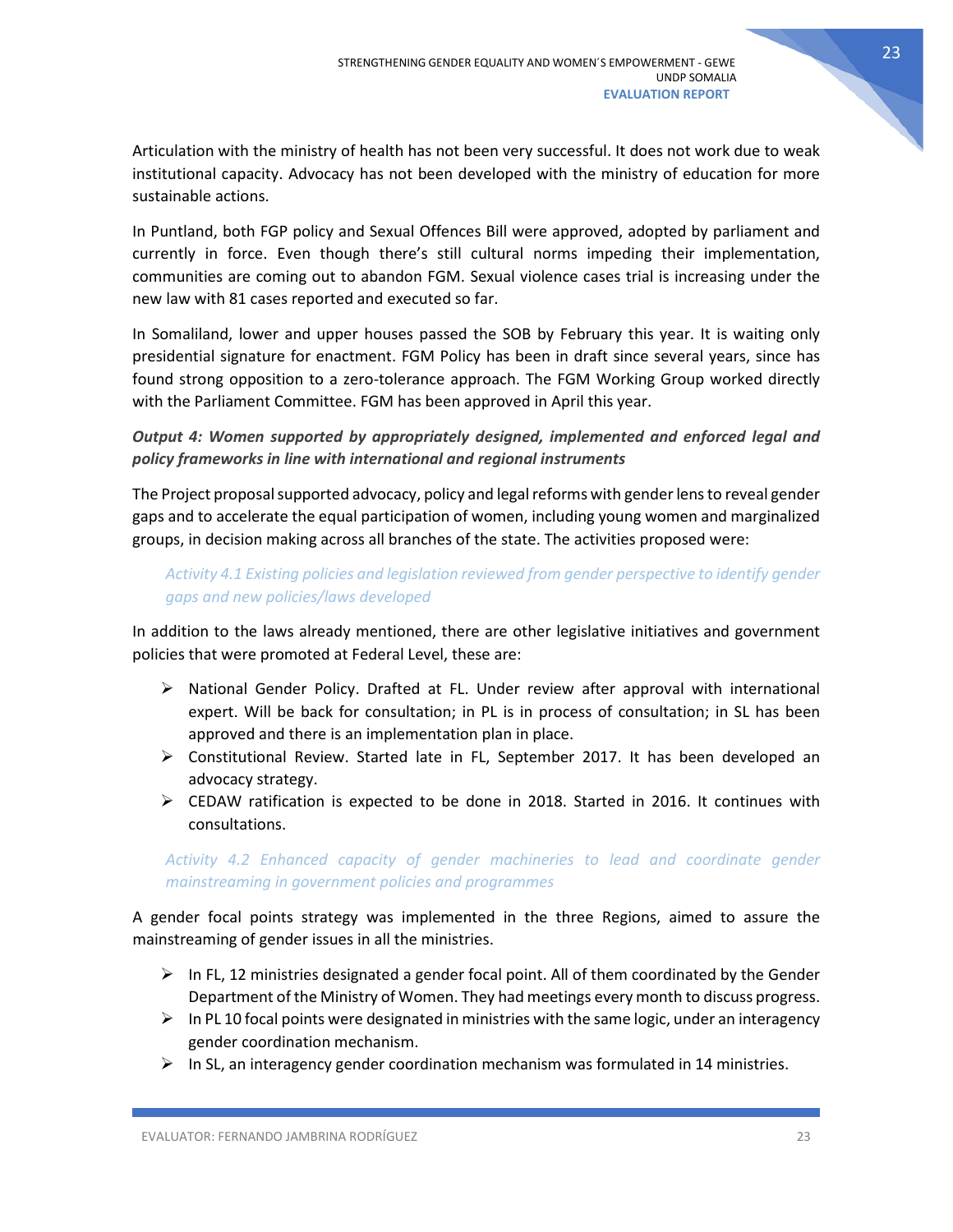#### *Achievements*

The theory of change proposes that addressing gender gaps in legislative and policy framework, will *furnish enabling environment for women which in turn will trickle down to and reflect in the lives of women*. This action should *under-cut all the thematic areas and sectors to address gender inequality and empower women*.

The system run well in the beginning. But it had the problem that the focal points did not have the capacity to decide. Then it was intended that the gender focal point would be the Director General of each ministry. This was good, but the system faced the problem of a high rotation in political positions.

#### <span id="page-24-0"></span>*Indicators*

In general terms, a constant following of indicators was developed through periodic quarterly reports. However, there is no specific discussion regarding the performance of the indicators and taking decisions to correct some programmatic tendencies.

The analysis of indicators had the tendency of disperse information. It was necessary to review all the reports to get a compilation. There has not been a systematic following into a global board. There was not either a final report that integrates all data.

The collection of information can be improved in the sense of being more organized. Currently there are meetings of National Clusters with the Government, who share information. In those meetings they all agree on the information. It is not a precise and conscientious systematic way of gathering information for reporting. To obtain the information from the partners to feed the reports was not easy.

Some of the Project's indicators refers to progress indicators, but some other (majority) have a special interest because of their content more geared towards sustainable results. For example:

- Number of electoral policies that mainstream gender equality
- Legal and/or policy framework in place to prevent and address FGM and GBV.
- Gender sensitive polices adopted in PL and FL
- Revised Constitutions in Puntland and Federal level includes specific provisions on women's rights e.g. quotas

There are some interesting indicators that were not reported at all. All of them related to the Outcome 2, that was unfunded: *Number of Ministries, NGOs and other agencies collecting sexdisaggregated data; Number of gender-sensitive private sector policy reforms; Number of women newly recruited into the big private sector companies targeted for advocacy from 2015 to 2017*.

There were some indicators that were introduced during the implementation, most of them with a focus on activities. It was a way of adapting monitoring to some new lines of action introduced by the Project. There is no evidence of an approval from the Board Committee regarding the new indicators. The new indicators lack baseline and target.

See in Annex 6, a performance analysis.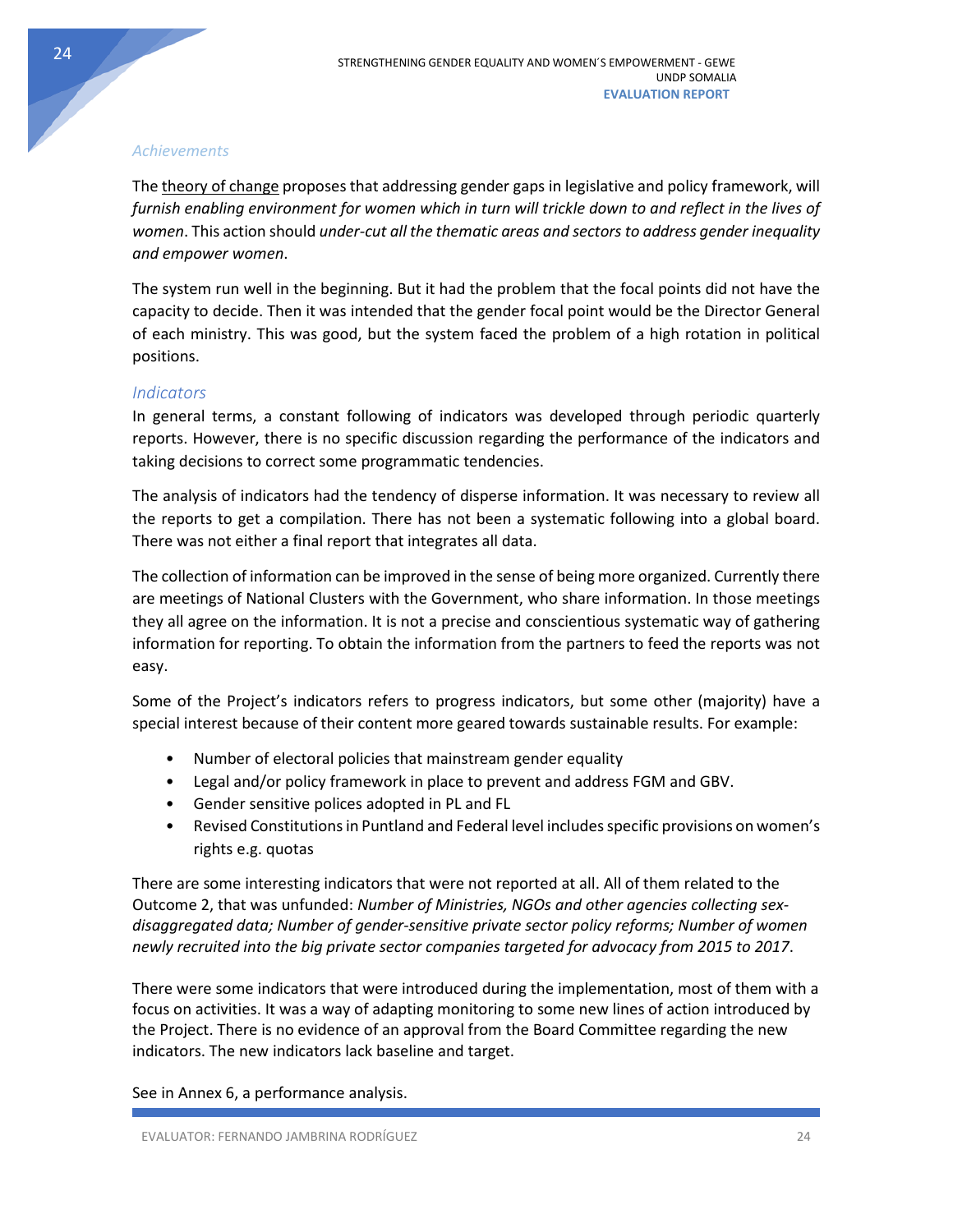<span id="page-25-0"></span>

#### Human Rights approach

Under a human rights approach, it is expected that all actions developed had been informed by an awareness of being acting in the framework of internationally recognized rights and duties. That's why exist two interlocutors: on one hand there are the rights holders, that must be conscious that its demands are based on international standards; on the other hand, we have the duty bearers, the officials and politics are seen as workers for the common welfare, public servants. This means that gender equality is considered because there is a public demand. The services provided are institutionalized and are not one-off action aimed at obtaining political revenue.

In the GEWE Project, this relationship has been developed implicitly thanks to the dynamics introduced by the Project. Although it was not established in the Project document a rights approach from the design, the Project worked in that sense from different facets of the implementation. Mainly in the provision of training and in advocacy strategies.

Many of the results and achievements reached by the Project, are expressed in terms of human rights: women´s political participation, reduction of GBV and FGM, and the review and adaptation of the policy and law framework. However, it is necessary to strengthen the human rights approach in all the interventions, aimed to reduce the violence against women.

Specifically, in PL were reported some efforts in order to improve the approach with duty bearers, with focal points in different government instances even at local level.

#### Gender approach

Gender approach is the main focus of the Project. The gender dimension was considered in all the Project activities with women as candidates for politic participation, as receptors of investment projects, as the subject of the training and awareness activities regarding GBV and access to justice, and as beneficiaries of the policy and legislative reform.

The Project management implemented a strategy of gender mainstreaming. For that purpose, a gender toolkit was issued and training was imparted to UNDP staff. It would have been appropriate to extend that training to the partners -Government and CSO´s- to share a common approach and vision for strengthening of institutional capacities.

The Project proposal had no deliberate systematic strategy of working with men that could have help produce better results. However, it was very clear from the project board to other stakeholders-implementers and beneficiaries of the project that men were involved in a productive way.

#### Governance approach

The Project worked at high level of decision making-, parliament and ministries. Local level was reached in some advocacy activities, through media and implementing partners working in remote/local areas where the Project covered local communities.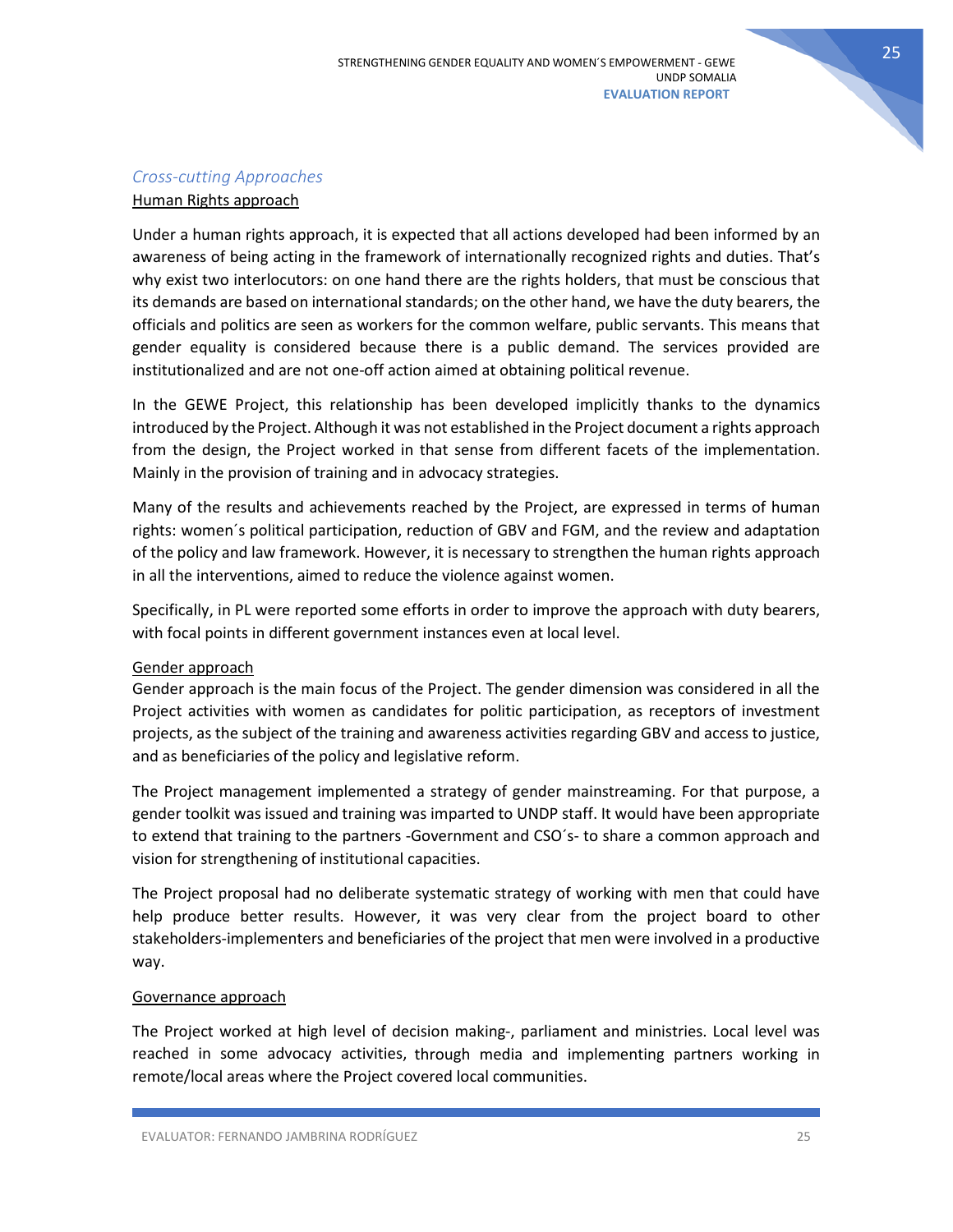There are security and logistical difficulties to reach the communities. However, it is a strategic level to institutionalize dynamics of change.

The project proposed to generate local action plans arising from the processes of awareness in the communities. Communities were trained to be able to take decisions and conduct their local planning. There is no evidence that it was produced.

An interesting dynamic was the initiative of mainstreaming focal points in ministries, that get a partial success. More than that, would have been very effective to introduce in the different levels of government as dynamic of work of all social sectors articulated around the same particular goals: civil society organizations, religious leaders, clan leaders, Guurti (Elders Council), different ministries and institutions, and donors. That dynamic would create appropriation and leadership.

#### <span id="page-26-0"></span>*Risks Management*

The Project Document included a risk analysis in its design, identifying possible risks and proposing mitigation measures. The analysis is quite complete and the risks adequately identified.

Two kinds of risks are anticipated as *beyond the control of the intervention and that may impact the implementation*:

- Structural obstacles: stronger resistance from clan-leaders; deterioration of physical safety and security situation; increased threat to women from extremist groups.
- Organizational challenges at project level: weak financial management capacity that may lead to poor accountability; gap in required funding or resources.

There were other emerging situations that were not anticipated in the Project document and became a challenge: new emerging regions in the political and administrative landscape; the situation of drought and famine in some regions of the territories of intervention; the highly elevated cost of operation in some regions, united to complicated logistic conditions; a constant change of ministries of women and technical staff.

Those situations have represented a risk for implementation and required decision-making to adjust the programme's strategy and workplan by the project management board. Analysis were done, and mitigation measures were identified and addressed.

Project reports, periodically -quarterly- analysed the aforementioned aspects. The constant context analysis carried out by the management board meetings, have provided a permanent review of what happened in each Region and for the whole Project. (See Annex 7).

#### <span id="page-26-1"></span>**Conclusions**

Achievements must be valued considering some key determinants in the intervention. Some of them were anticipated in the risk analysis of the Project, but other were not. Those are: logistic, elevated costs of the intervention in the different regions, weakness of the different structures of Government at Federal, Regional or Local levels, and weaknesses in the articulation of civil society and its capacity of delivering results.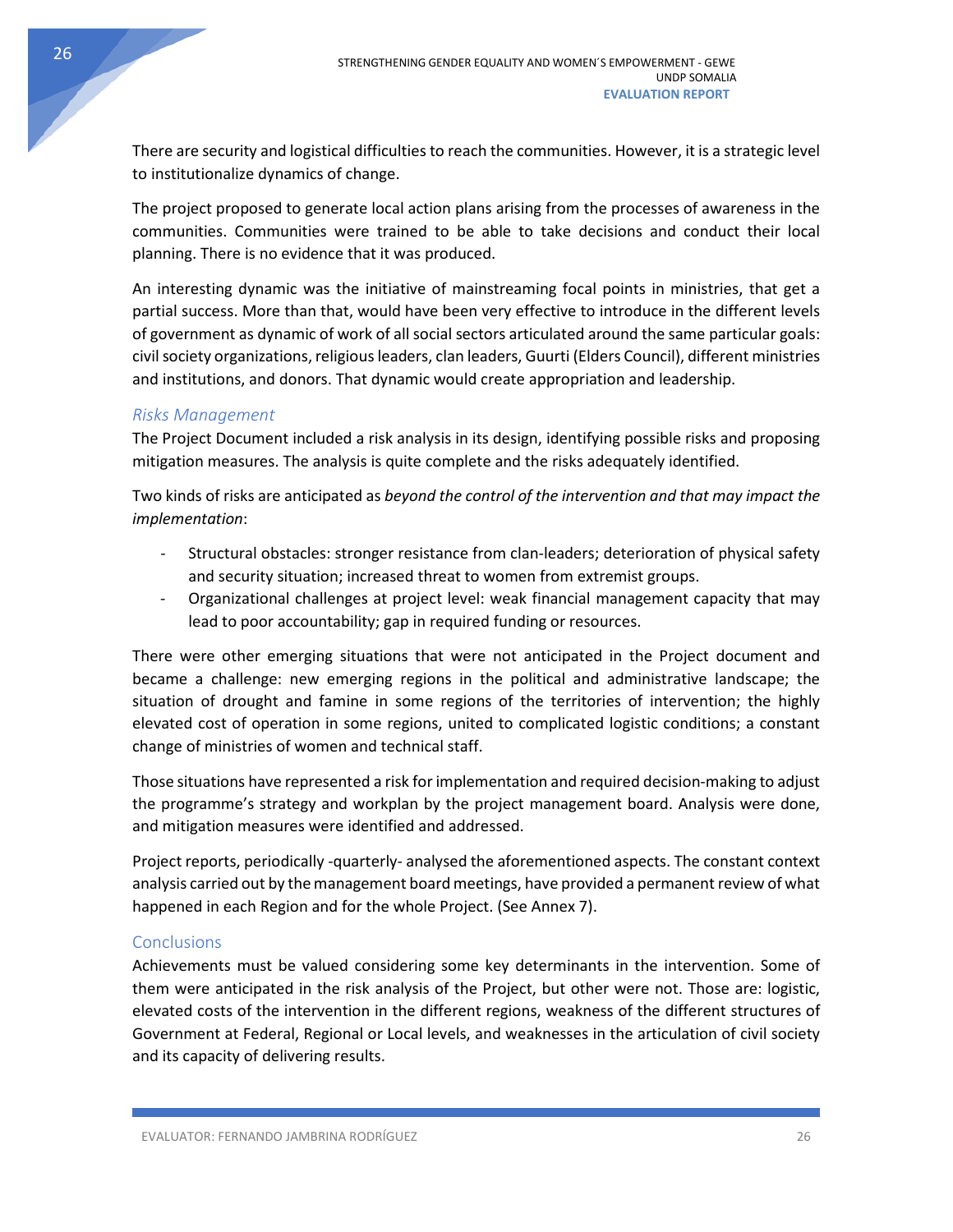Much of the changes have been operated top to bottom. There have been progresses at a higher level, but those changes must be accompanied and sustained by the society. It is necessary to work at both levels parallelly. It is necessary to be always sure that society is prepared and accepts and assumes those changes.

Most of the activity of the Project was aimed for big changes that would have not been achieved acting alone. The successes were produced because of joint efforts with other initiatives working towards the same purpose. That is why we can also talk of changes produced at a major scale. There is no a direct attribution to the project, but changes appreciated in the society help us to understand the contribution of the efforts made and shows that we are walking in the correct direction.

Talking about changes perceived -in the last three years- by contribution of the Project, there are some many interesting, beyond those reported, related to gender equality and women´s empowerment, that announce that there are improvements:

- $\triangleright$  It has become normal to talk about gender issues in a context of great difficulty in talking about these issues. Even religious leaders are addressing the issue.
- $\triangleright$  Now there are women prosecutors. There are 40 lawyers.
- $\triangleright$  Women with better access to university (primary and secondary education). 80% of women in the health sector.
- $\triangleright$  Women organizations advocating.
- $\geq$  80% of national small business by women.
- $\triangleright$  In the meetings at all levels and sectors, now a gender balance is always considered.
- $\triangleright$  Boys are supporting the girls right now in defense of its rights.
- $\triangleright$  Rapes have declined dramatically since the starting of the Project.
- $\triangleright$  In the next elections there are more women interested in participating in politics, because others were successful.
- $\triangleright$  Now men do more at home. It is perceived a small cultural change.

In general terms, the Project had a moderate performance in terms of expected results, with different levels depending on the Outcome.

Outcome 1: It had a very good performance in reaching some levels of quota for women in a very difficult context. The big achievements in advocacy and commitment in the elections process, has already been confirmed at FL. It needsto be confirmed in the following PL and SL elections processes in 2019.

Most of the changes produced were operated from top to bottom. Most of the work were operated at political level and was weakly accompanied with work at the community level. For a better sustainability of changes, those must be also operated at that level. It is necessary to change the perception of the hole society, including religious leaders and clans, in order to get more sustainable changes. It is necessary to create a genuine demand from the society that put the pressure on politics and decision makers at all levels. It is necessary to prepare the society for the changes. Although there was a lot of advocacy and sensitization done with religious leaders, clan elders as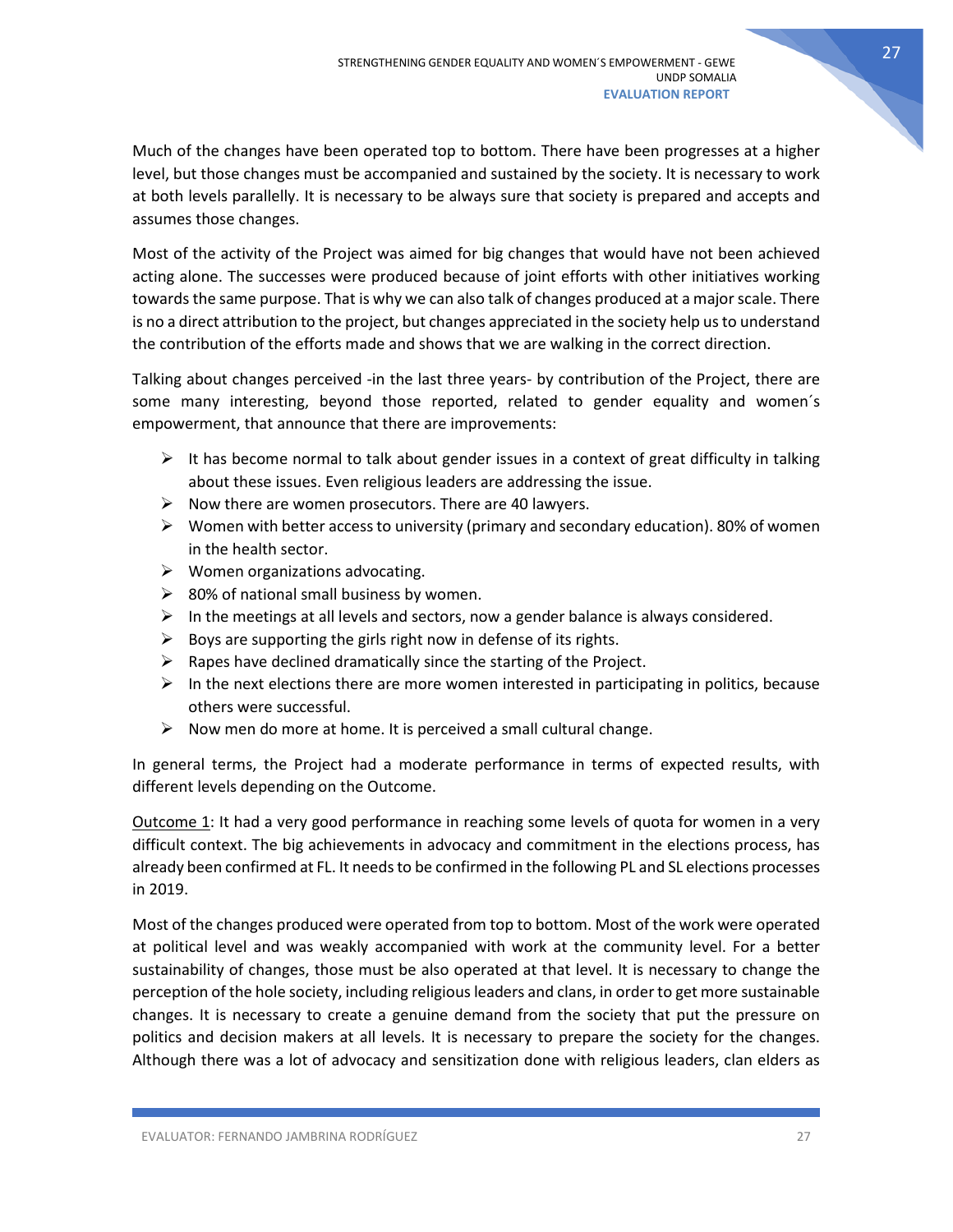well as civic education, gender continues being an issue that progress in small steps, and that speed must be respected, not trying to go faster.

The Project could reach many women candidates and prepared all conditions to succeed in getting political spaces for them, including leadership training which was envisaged in the project, being a very big achievement. However, those women are not prepared to be decision makers. We could get the seats, but not the capacity of taking decisions.

There are five factors that determine the capacity of women in decision making and must be considered for future interventions:

- The clan based structure of politics
- The limited capacities of those women in terms of leadership and knowledges
- The lack of awareness of women about women's agenda
- The weak nexus among women in politics and women in communities
- The lack of a clear women's agenda and priorities for that agenda for more joint and effective actions

Outcome 2: The planning was hardly realized because of lack of funding to implement this Outcome. Most of the lines of work carried out responded to approaches more appropriate to humanitarian approaches than development Projects -campaign of scholarship and small grants-. They are important and are connected directly with singular problems, very people oriented, but that was not the general objective of the intervention.

The resources used in developing those activities, would have been much better oriented to impulse some other activities proposed in the Outcome -activities 2.1 and 2.2- with major impact and sustainability orientation, like policy reform or advocacy with private sector.

Outcome 3: There has been many evidence and real effects produced by the CCE methodology in communities. It is the most remarkable achievement of this Outcome. The other lines of action were more disperse, and oriented to contribute to other initiatives, like access to justice, monitoring to cases, or attention to victims.

The specificity of the action form UNDP in contribution to the fight against GBV and FGM is the CCE approach. This component should have been developed more widely, instead of other lines of action inside this Outcome. It is a question of prioritizing resources. Other achievements in this Output were parallel to those in Output 4, in relation with policy and legislative reform.

Outcome 4: This is the most important Outcome, since it provides sustainability to the other achievements of the Project. Inside a Project oriented to generate changes in the society and in the political structure of the country, the policy and legislative reform provide the necessary framework for a favourable environment for changes.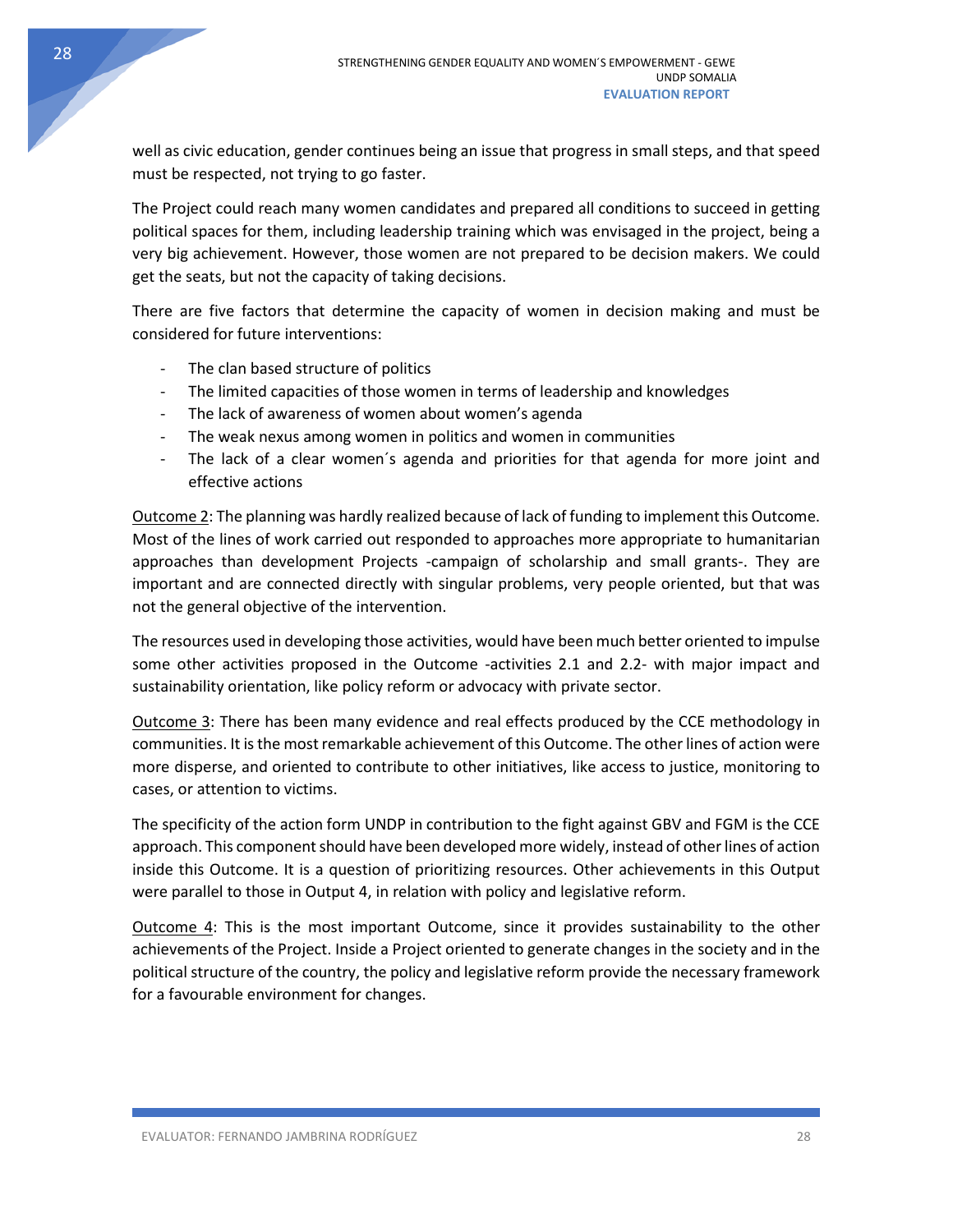<span id="page-29-0"></span>In this chapter, the project management structure, the administrative and financial flow, its articulation and mainstreaming capacity, and its monitoring and reporting system, will be analyzed. From the different analysis, conclusions will be extracted at the end of the chapter.

# <span id="page-29-1"></span>*Project Structure*

The Project Document established the management structure for the Project. All the elements of the structure planned were implemented in the practice, with some little changes.

The Project structure is based on the UNDP management structure, being the Deputy Country Director the top supervisor and having the Gender specialist as the main reference. The Gender specialist has a strong presence and play an important role of accompaniment and quality assurance.

*Under the supervision of the Deputy Country Director Programme (DCDP), the Gender Specialist (P4) and Head of Cross-cutting Unit, is Gender Programme Manager overseeing implementation of the GEWE project as well as the CO Gender Mainstreaming strategy.* 



The National Project Manager is in charge of the operative functions and coordination of the Project team, composed by three Project Officers, one in each region of intervention of the Project -SL, PL and FL-, under the supervision of the Head of Area Office, except in FL where is based the Project Manager.

A National Project Manager (NOC) was recruited to be based in Mogadishu and responsible for dayto-day project implementation and delivery of all project Outcomes. The National Project Manager *will therefore supervise a team of at least 3 persons: three Area Project Officers based at the Federal*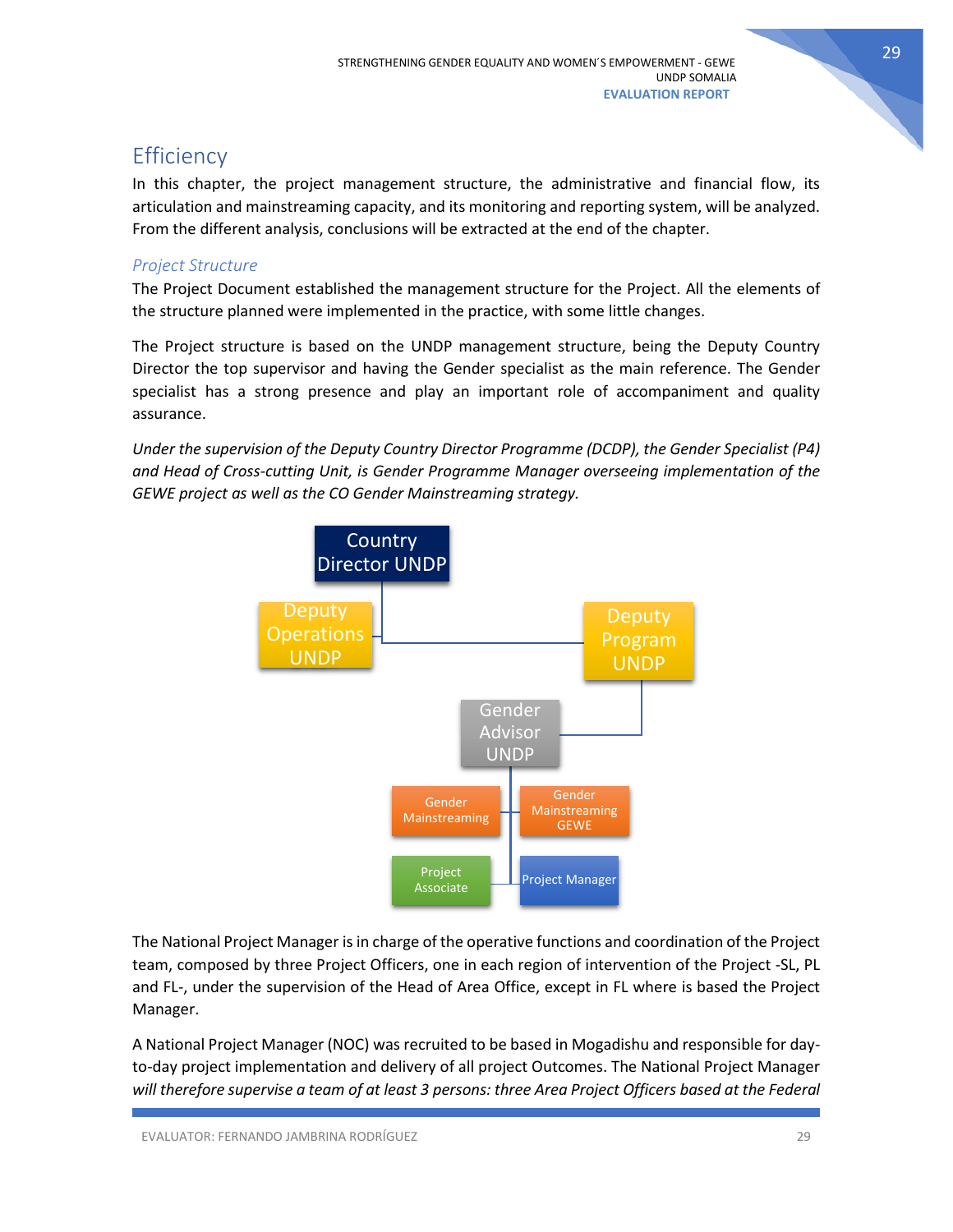*level, Somaliland and Puntland. The overall Gender Programme will enjoy the complement of a Project Assistant (G6) and 2 Gender Programme Analysts (IUNV) to be based in Garowe and Hargeisa.*



The Project Document specify the functions of the National Project Manager. Those were the real operational functions performed by the Project Manager in practice, with the support of all the Project team.

*The National Project Manager, under the supervision of the Programme Manager will be responsible for day-to-day management and decision-making for the project, including the work plan, budget planning and oversight, drafting terms of reference for the acquisition of services and goods, elaborating and implementing a procurement plan, oversight of operations in the field and reporting to the Project Board.*

Heads of Area Offices were called to play an important role in the overseeing and direction of the Project on the field. They had also another role not specified in the Project document, it was a role of articulation with other programs or initiatives. That function was limited by UN structures disjointed in the Regional Areas.

*Heads of Area Offices in Somaliland and Puntland play an integral role in overseeing the day-to-day management and implementation of projects in the respective regions. Quality assurance is handled by the programme team based in Mogadishu.*

This was the original team structure. In the practice, the two Gender Program Analysts were based in Mogadishu and Nairobi. This change happened after the terrorists' attack in 2015. Another adjustment was produced when the National Project Manager renounced in 2016. Then the Project Officer in SL became also with the role of National Project Manager. Those changes didn´t affect the course of the intervention, but the presence of the Project Officer in SL was more limited.

## <span id="page-30-0"></span>*Financial Flow*

The Project received the funds from the donors and came into an account of UNDP. UNDP made annual disbursements according to AWP´s approved by the Steering Committee. Similarly, Regional Offices received the funds according to AWP´s.

UNDP signs Micro Capital Grants (MCG´s) with the CSOs. Letters of Agreement (LoA) are signed with Governments and National Institutions. Both MCG's and LoA's are the standard agreements for UNDP. The duration of those agreements depends on the kind of assignment. In many cases it was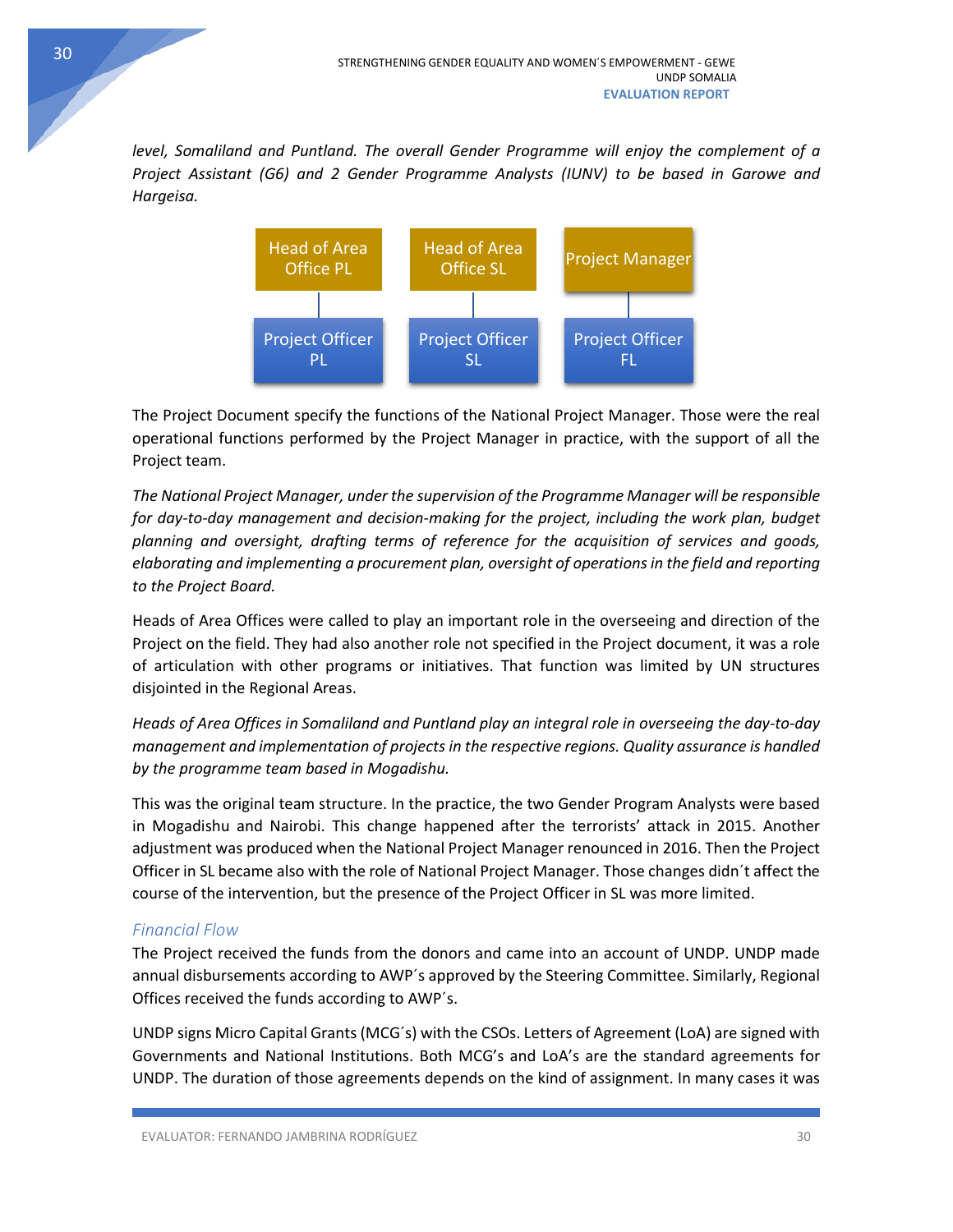12 months agreement, that is the most preferable, since it provides more stability to a more longterm strategy of intervention. With some CSO the agreements are for specific products and have a duration of 6 to 8 months.

Each partner draws up a planning schedule on activity basis and responds for it before the following disbursement. Partners charge salaries and activities -training and mobilization mainly-. Disbursements in the framework of the Letters of Agreement are done on a quarterly basis, depending on the approval of the progress reports, which trigger the next tranche payment.

Sometimes, the NGOs receive the resources in three tranches, responding with narrative and financial reports to an agreement for 40 thousand dollars and 5 months of work. It became a big administrative charge for UNDP and for the CSOs since an efficiency point of view. All partners carry out an annual audit exercise that guarantees a close financial control system.

The financial flow doesn´t report any delays that could affect the performance of the Project. There were produced some delays in contracting and signing at the beginning of each cycle that were an inconvenience. Quarterly Reports are usually submitted at the end of each quarter and sometimes, partners do not have sufficient funds to move to another quarter smoothly. That doesn´t allow a total continuity of activities. But it is the minor of the cases, normally, there are not sensitive delays with the reception of the next tranche Payment.

## <span id="page-31-0"></span>*Monitoring System*

The Project document proposes a battery of monitoring tools. It is a very complete set -within the annual cycle and quality assurance mechanisms-, although not all the instruments designed were operationalized.

Within the annual cycle, it was expected to make quality assessment reports but Instead, there were Quarterly Reports that provided with advances in financial execution, activities implemented, results achieved, indicator´s performance and risks analysis. They had good quality and a complete set of analysis tools.

Atlas was a tool used for monitoring with its different applications: financial flow indicators performance, risks analysis and monitoring activity. A lessons-learned log was not activated. It would have been a useful tool, since the Project did not have a knowledge management strategy. Instead of that, the board reviews include lessons learned and the annual report is uploaded in Atlas.

An Annual Progress Report was issued at the end of each year, summarizing the achievements and analyzing the progress towards expected results. It is a very useful and results oriented report. A Final Project Report, including a final report of the indicator´s values, would have been very useful as a global self-assessment.

As a quality assurance mechanism, the Project Board worked properly and had a good performance. The meetings were periodical and had a good participation of all actors involved in the Project. They were held annually (2 in 2016) in three meetings round -one per Region-. The minutes of the meetings reflect an appropriate level of discussion oriented towards results, analysing the environment and taking decisions -analysis of challenges and correspondent actions-. The AWP´s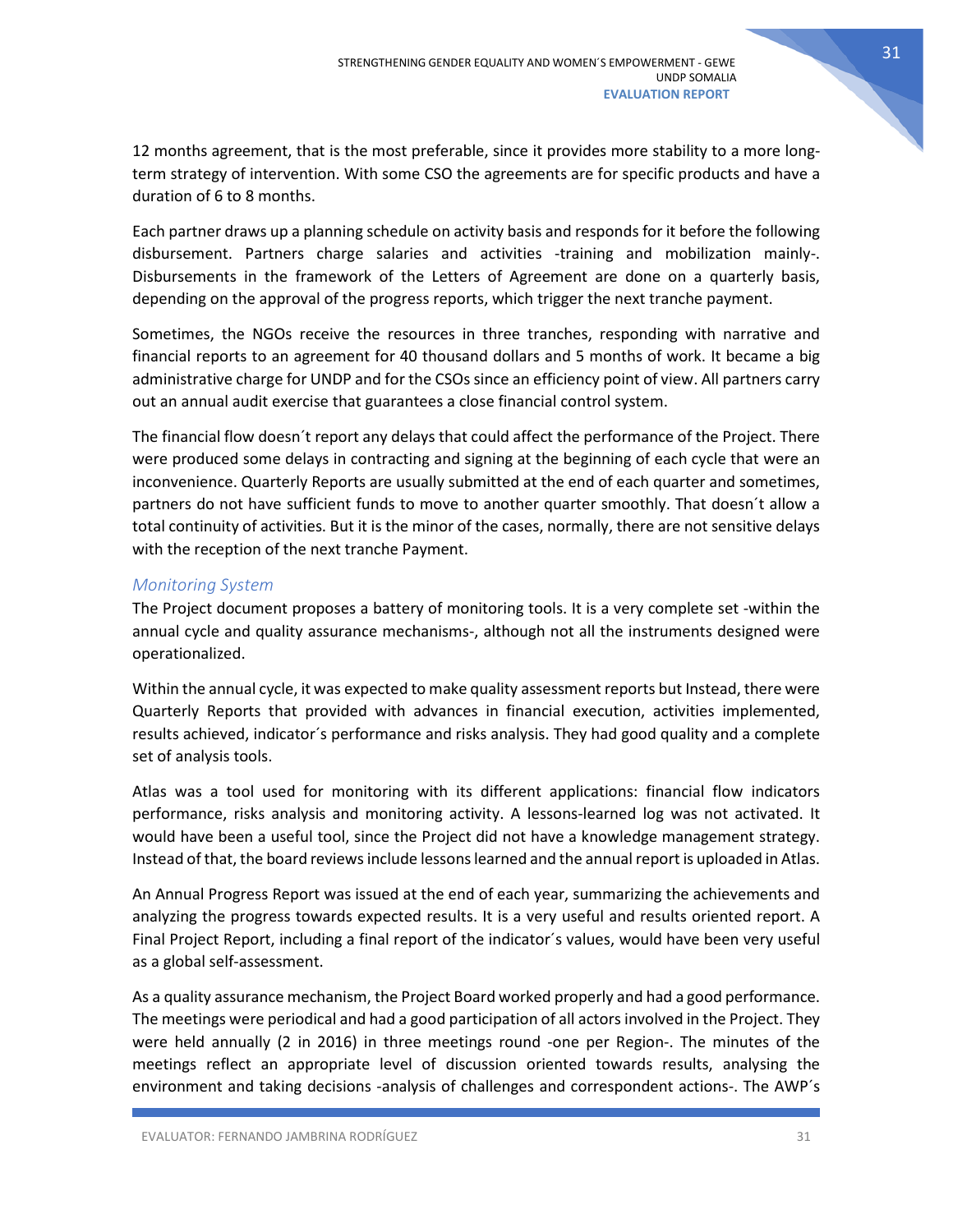and the Reports were presented and validated before the following year. The indicators were not part of the analysis, which is a significant lack, but it was the realization of the risks and correspondent mitigation measures. Meetings were accompanied by donors, UNDP management, and Government institutions involved.

GE*WE Project Board, comprised of donors, government representatives and CSO partners funded by the Project, will meet on a quarterly basis to review progress and provide policy guidance. The overall implementation of the GEWE Project in the field will be undertaken in line with UNDP Somalia's Area Office Guide.*

The Project Board Meetings have been organized jointly with the HIV programming -also was the programming and reporting-, since the Project has been implemented into the same programmatic logic. It is true that the nexus with HIV is evident, however, there are more sectors in the UNDP CPD Program that could have also been part of common discussions and programming. The aspects related to coordination and articulation inside UNDP will be analyzed in a following paragraph.

There was also an Atlas programmatic follow-up, including all its budgetary aspects, risk logs and monitoring plans. It was periodically fulfilled by the Project Manager, but its progress were not part of the analysis and discussions.

The reporting dynamic from the regions serves to ensure proper documentation of progress and financial expense according to UNDP rules. Region´s Quarterly Reports were used as the elements to build the Project´s Quarterly Reports and Progress Reports.

The Project's reports imply there has been a previous planning. Regions had an overall Project planning as well as a quarterly planning that was reviewed and approved by the Regional Head of Office. The Regional Head of Office reviewed all the reports and provided its feedback.

The Monitoring Unit M&E of UNDP Somalia, based in Nairobi, was in charge of implementing a monitoring plan. It consisted in a series of field visits. Due to security decisions, those field visits were contracted to a local company that realized those visits once a year and issued the correspondent reports. The information provided by that field visits has been part of the different reports. Those reports had the added value that provides with the point of view of the beneficiary in the communities.

The reports could be improved if they were more oriented to report changes. The Project was designed under the methodology of Theory of Change, so it would be opportune to report also in terms of changes generated.

The monitoring must be moved gradually to the partners, specially Government partners. The dynamic of results based management must be implemented by the Project Unit in UNDP, but it must be also moved to the partners into a logic of capacity building and sustainability. It is necessary to be assumed by the institutions to produce appropriation and strengthening of capacities. Monitoring is not possible to be driven by UN all the time, it is not sustainable. The generation of data was also a component of work proposed for this Project, and it helps also in terms of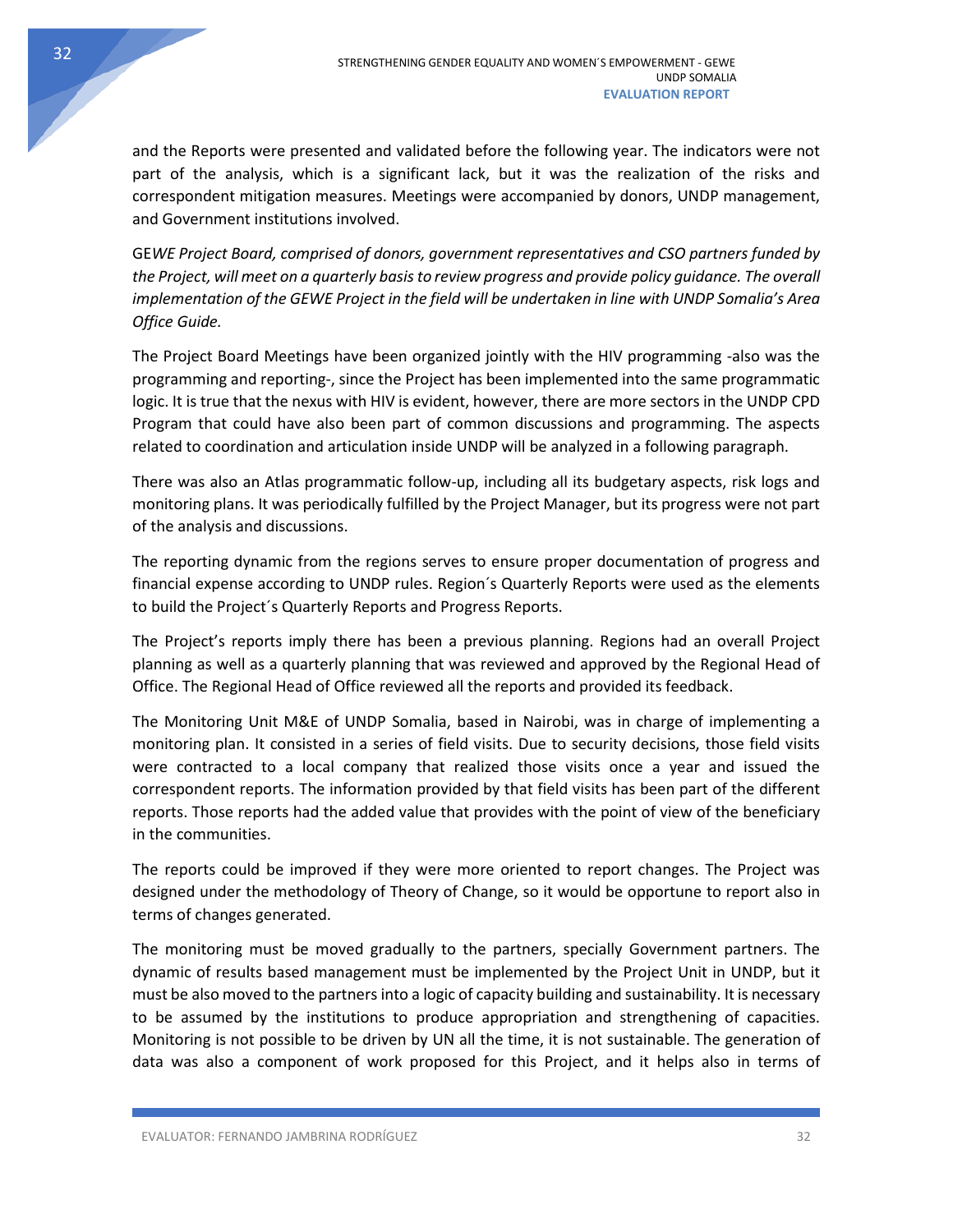governability with gender approach. The data generated is used to design local projects and national policies.

In the Output 2 it was planned a series of trainings in gathering and analysis of information that could not be developed due to the lack of funding. It would had been an interesting line of action oriented to generate sustainable dynamics inside the government structures.

#### <span id="page-33-0"></span>*Execution*

The evolution of the budget shows the same dynamics as the programmatic performance. Outcomes 2 and 3 are reduced in expectations, mainly Outcome 2, which was practically unfunded and was reduced to a few activities. These reductions were in favor of the increase in Outcome 1, which was the most developed and finally the most successful.

| з            | <b>Initial budget</b> | <b>Final budget</b> |  |
|--------------|-----------------------|---------------------|--|
| Output 1     | 1,200,000.00          | 1,851,350.00        |  |
| Outout 2     | 1,500,000.00          | 346,371.00          |  |
| Output 3     | 900,000.00            | 391,373.00          |  |
| Output 4     | 900,000.00            | 609,898.00          |  |
| <b>Total</b> | 4,500,000.00          | 3,198,992.00        |  |

It was expected to mobilize a large amount of resources 3,570,000 USD, which eventually did not occur. This affected the performance of the Project at all levels. The resources of the PBF Project managed by UNDP were used to finance the GEWE Project and entered as mobilized.

Execution for years is very stable, which indicates that there were no execution peaks that implied a hasty execution. The execution followed the annual planning and there were no major delays. The implementation of the Project did not mean a minor execution. The advantage of being a second Phase was exploited, with an operating structure already formed.

| <b>Expenditure by Output</b> |              |              |              |  |  |
|------------------------------|--------------|--------------|--------------|--|--|
| 1                            | 2015         | 2016         | 2017         |  |  |
| Output 1                     | 584,834.00   | 595,562.00   | 670,954.00   |  |  |
| Output 2                     | 98,054.00    | 45,720.00    | 202,597.00   |  |  |
| Output 3                     | 123,484.00   | 100,172.00   | 167,717.00   |  |  |
| Output 4                     | 214,229.00   | 309,531.00   | 86,138.00    |  |  |
| <b>Total</b>                 | 1,020,601.00 | 1,050,985.00 | 1,127,406.00 |  |  |

The largest investment of the Project went to the CSOs. This is related in part to lobbying for achievements in the reform of legislative and policy frameworks. Also work with communities in GBV-FGM and economic empowerment activities of Outcome 2. These activities have a higher cost of logistics, but have a lower performance in capacity transfer and sustainability than if they were government institutions.

| Δ          | <b>By Partner</b> |
|------------|-------------------|
| Government | 938,984.50        |
| CSO        | 1,668,500.00      |
| Other      | 591.507.50        |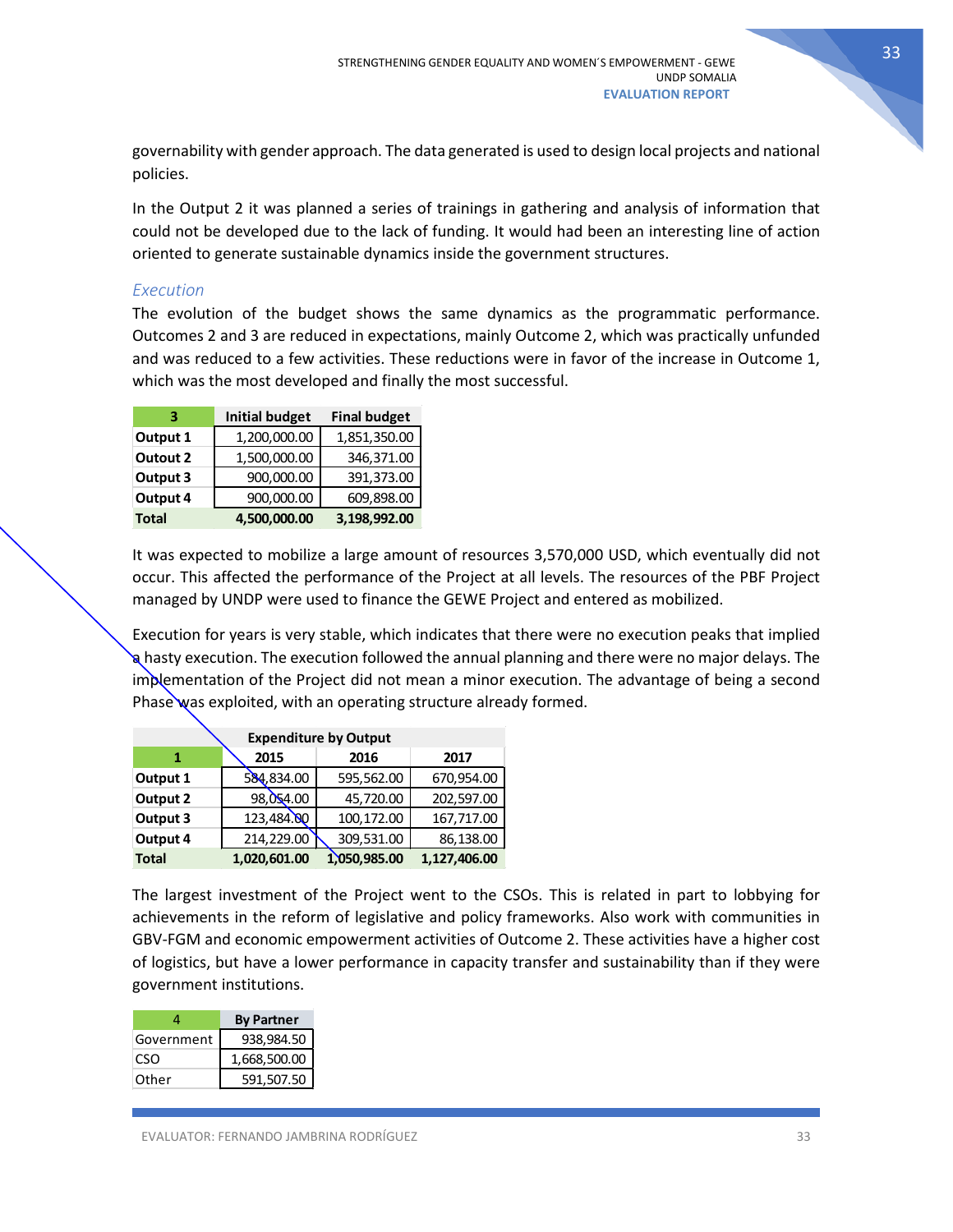The Federal level absorbed the greatest amount of resources. This is related to a greater action of the Project in advocacy, but also to a part of the salaries of the Project staff are charged at this level.

| 6          | <b>By Region</b> |
|------------|------------------|
| Somaliland | 800,000.00       |
| Puntland   | 900,000.00       |
| Federal    | 1,498,992.00     |

A reflection on the budget for the regions is timely. They received 800 thousand and 900 thousand dollars for three years of execution, which means around 300 thousand dollars per year. It means that the budget per year for each region is very low and that limits the impact of the intervention.

As explained in the Relevance chapter, the design was very ambitious in the expectation of mobilization of resources and in the dimension of the intervention, this has reduced the effectiveness of the action.

The evaluation could not have information related to the execution by Item. This analysis would have been useful to know those items in which the expense occurred.

#### <span id="page-34-0"></span>*Timeline*

The Project was signed in December 2014, and activities started in 2015. Throughout the first year, 2015, preparation activities were undertaken.

2015 was a year with many relevant issues that required the attention and conditioned the performance of the Project. It was a year of transitions and negotiations towards the following election process in 2016.

There were delays in the recruitment of the project staff. These arrears were mitigated by the previous existence of a project structure from the previous phase of the Project. Regions advanced in signing agreements with local partners and activities started progressively.

Galkayo Puntland crisis between clan militias provoked thousands of displaced. The general deterioration of the security situation in Somalia had an impact on UN personnel´s mobility and affected the implementation.

The Federal Ministry of Women and Human Rights Development (MoWHRD) launched the National Gender Policy formulation process on 15 September 2015 in Mogadishu. In December, the government and its international partners held a National Consultative Forum to discuss transition options for 2016.

The year 2016 was marked by the elections. The revision of the Federal Constitution of 2012 was suspended. After a long debate to review the electoral system, in January 2016, the Federal Government announced its decision on the electoral model on 28 January, incorporating a "minimum quota of 30% of the seats" in both Houses of Parliament which would be reserved for women. The Federal Government also made public the plan to ratify the Convention on the Elimination of all Forms of Discrimination against Women (CEDAW) in 2018.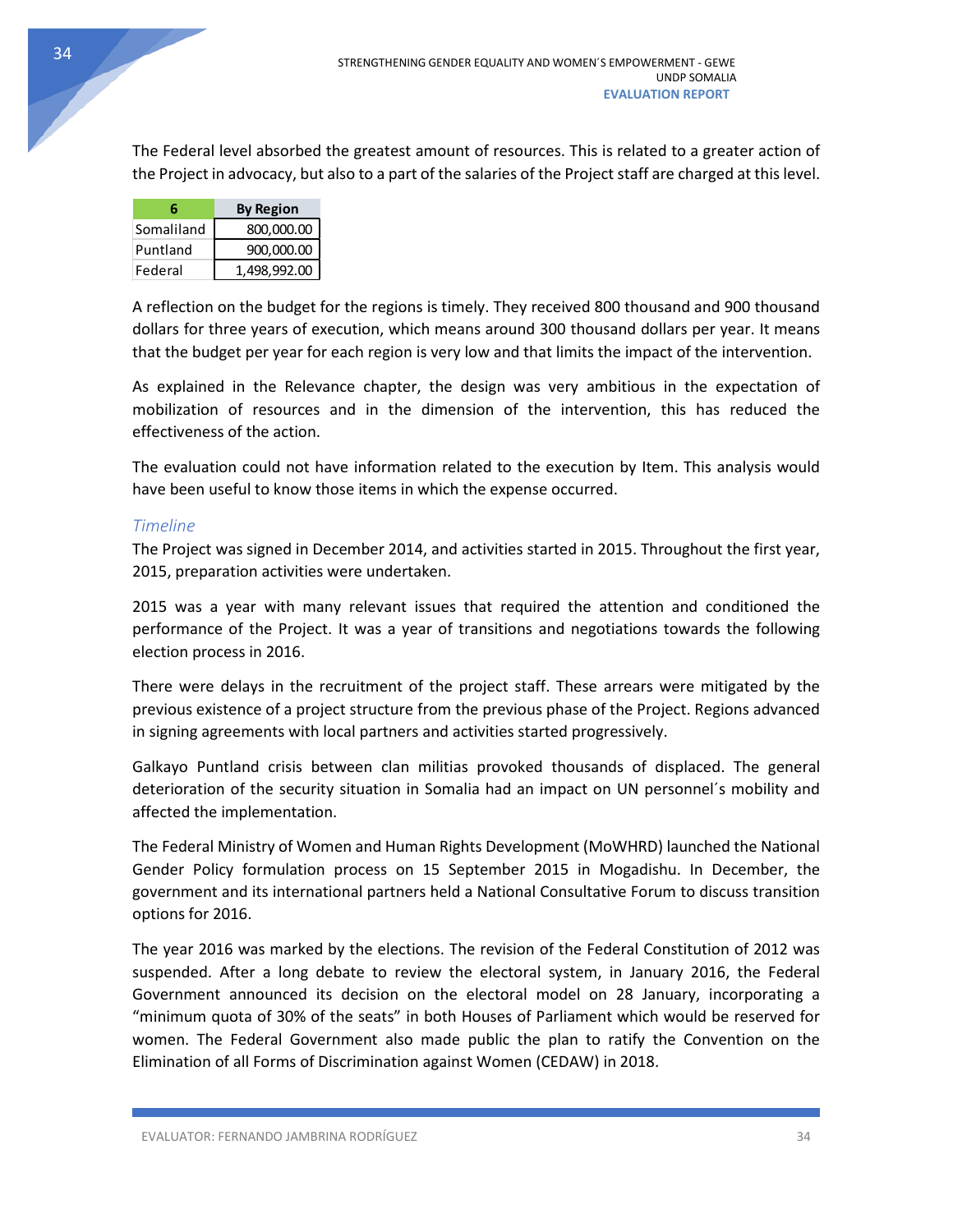The strongest advocacy of the Project towards women participation in the electoral process is produced in 2016 with the joint action of all the agents involved: donors, UN Agencies, CSOs, international organizations, government entities and diaspora. The Constitutional Review process continued with advocacy actions at Federal Level.

In 2017, the drought in the country affected all the programming. People was demanding humanitarian intervention and help. The Project responded with some actions supporting with small grants to women in extreme risk.

An extension for one year of the duration of the Project was approved in 2017.

#### <span id="page-35-0"></span>*Linkages and Partnerships*

Articulating is a model of efficiency. When we join resources and efforts, we are more likely to succeed -harmonization-. Being a Project with limited resources, it was expected that the Project were capable to develop many articulations in order to improve its capacity of producing changes. At different levels, the coordination, articulation and develop of linkages, partnerships and synergies was almost an obligation and an essential role of the all levels´ project staff.

#### At a Management level

The Project Document call to this articulation at a management level. Expressly says: *Building on UNDP's strategic leadership role within the UN system coordination, the project will ensure information sharing, coordination and synergies with other similar initiatives through the mechanism of the UNCT's Gender Theme Group (GTG). Consultation with members of the GTG on the project document will properly highlight potential areas for collaboration and help ensure strategies for joint implementation where this will maximize resources for more effective programming.* 

All UNDP Program managers should be involved in the role of coordination and articulation with other initiatives and inside the Project, in order to strengthen their effects: Country Director, promoting synergies with other UN Agencies; Gender specialist operationalizing gender mainstreaming inside the UNDP Program and in relations with other Agencies; Gender Specialists coming into the practice the gender mainstreaming in the different UNDP Projects; Head of Area Offices, promoting the articulation among different initiatives from different Agencies at Regional level.

In the practice, a very close relationship was stablished with the HIV response. The two Projects - GEWE and HIV- have shared the same Board Meetings and the Progress Report as part of a same programmatic approach. The GEWE Project should have also shared opened connections with other programmatic areas -governability, human rights and economic development-. Nevertheless, there were no established permanent connections with these areas. It was very important to impulse the effects of the GEWE Project from all the sectors possible, in a strong articulation.

This doesn´t mean that there has not been articulation between areas, but it could have been much stronger, in order to achieve better results. Coordination with political participation program was reported. Even, the new CPD was structured a mainstreaming strategy for gender inside a portfolio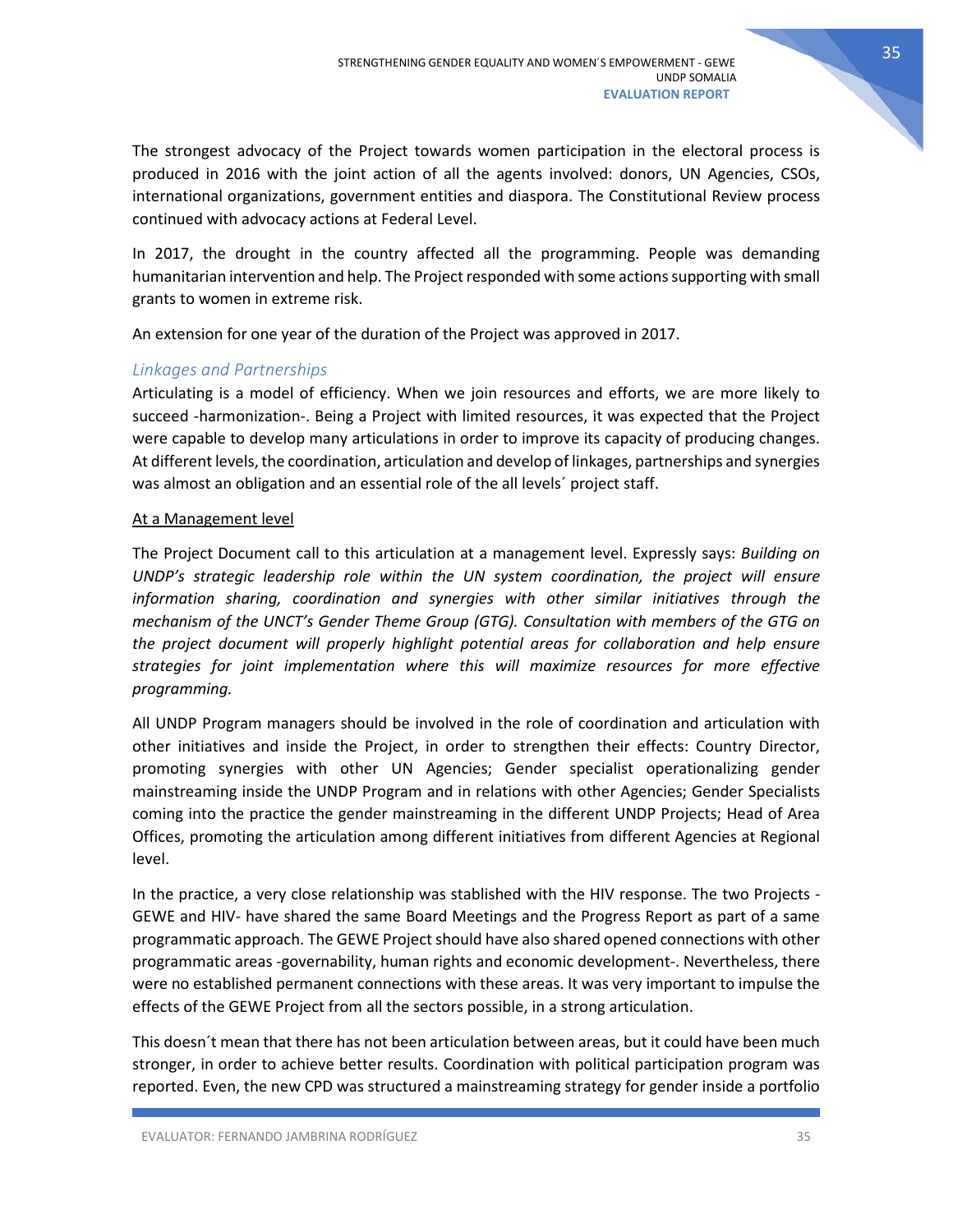modality. The Project devoted efforts to install mainstreaming in the UNDP Program, including a guide on gender mainstreaming that was accompanied by the corresponding staff training sessions. In addition, all the projects and their corresponding programmatic instruments have been reviewed from the gender perspective by the specialists of the UNDP Program.

This evaluation offers an analysis of the current portfolio gender mainstreaming in Annex 8.

#### At an Executive level

The Project Unit staff must also be in charge of operationalizing effectively the articulation with other UN Agencies´ initiatives, especially in Regional Offices where the coordination structures of UN and local institutions are weaker.

The Project Document established that: *The project will also build synergies with other UN Agencies and partners for effective coordination of gender programming and information sharing through participation in the GTG.*

At an operative level, GTG was the instance called by the Project to articulate the different efforts. In the practice, GTG did not have a relevant performance. But there were other instances, not necessarily led by UNDP, that impulse and coordinated the specific efforts:

- $\triangleright$  GBV Working Group + CSO + Gov;
- $\triangleright$  Integrated Election Support Group;
- > FGM Task Force;
- $\triangleright$  Quota Task Force:
- $\triangleright$  Constitutional Review Task Force.

There were reported some punctual coordination activities with other UN Agencies:

- $\triangleright$  UN Women: With not very active articulation. Should improve.
- $\triangleright$  UNSOM: Good coordination in thematic of elections and policy and legislative review.
- $\triangleright$  UNCT: Has played a role in communication with donors. They were expected to have a more active role at all levels of dialogue with the Government.
- $\triangleright$  UNICEF: As a part of the GTG.
- $\triangleright$  Outside of UN: Participation in forums to share information and discuss situation. Share reports Some specific participations with other international NGOs.

The situation on the Regions -PL and SL- is more difficult. In the Regional Offices, a UNCT doesn´t work. Specific task groups are coordinated occasionally to address particular issues, but there are no permanent groups that develop strategic joint actions. The different approaches do not go beyond that sharing information in order to not duplicate efforts. However, the partners do express their satisfaction with UNDP technical support for gender mainstreaming, monitoring and accompaniment, also their support and their interest in improvement and continuous training. Also in the articulation with other UN Agencies such as UNFPA, UN Women and UNICEF.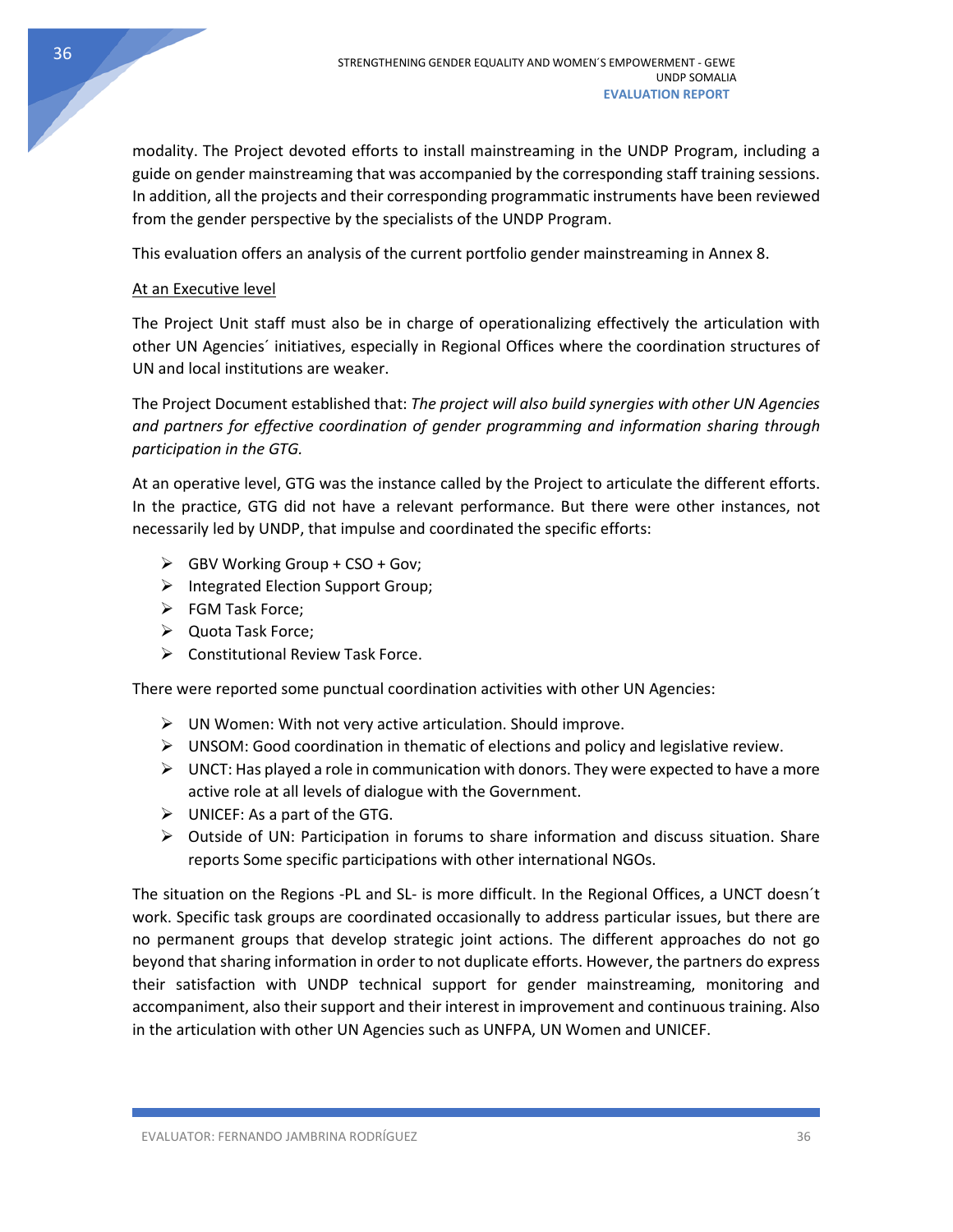#### Articulation among partners:

The weak articulation among UNDP Programs and among UN Agencies on the field, is transferred to the partners in some way. A similar situation can be appreciated in Government instances and in CSOs.

The Project Document establish the importance of building alliances among the different stakeholders: *UNDP Somalia works with multiple partners to implement its projects. It is important to build alliances with these stakeholders (donors, international and local NGOs/CSOs, CBOs and rural communities, traditional sector, the media, private sector and public authorities) and other UN agencies in gender work so that unity is achieved in putting gender equality commitments into action, ensure complementarities and avoid overlap. In implementing this GEWE project, the most critical partners will be the gender ministries in each region (MoWHRD at the federal level, MOLSA in Somaliland and MoWDAFA in Puntland) as well as other relevant line ministries, agencies or public institutions who have a specific role to play in implementing certain components of the project. NGOs/CSOs, CBOs and the media will be instrumental to helping the project reach more local communities. Efforts will also be made to engage the private sector.*

The different Ministries in the different Regional Governments -SL, PL & FL-, show of the same lack or articulation. Being that it is necessary to bring all the efforts for more comprehensive interventions, a closer articulation should have been promoted among the different institutions involved, mainly Ministry of Health, Ministry of Education, Ministry of Labor, Ministry of Justice, Ministry of Social Affairs, Ministry of Planning, Ministry of Religion, … The list is quite long, because of being GEWE a medullar and structural issue.

It is true that the regional offices also report institutional efforts to generate an articulation, such as Mowdafa and Molsa, that try to advance their institutional plan and mainstream the gender approach in the other governmental institutions. They work from the local and try to maintain an institutional vision of direct contact with women. But these efforts require more presence when it comes to promoting and implementing concrete activities

Being that they are weak governmental structures, its capacity to articulate efforts suffer of deficits. That's why it is necessary to provide a close accompaniment to stimulate that reaction. The Project tried it in articulating gender focal points in the 12 ministries, that finally had not much relevance, so it was decided that they were General Directors of the different ministries, in order to provide them with capacity of decision. It did not success either due to the high rotation in those positions, and finally the initiative faded out.

In the case of CSOs, the situation is similar. The organizations act separately and are hardly articulated among them. This subtracts ability to produce impact.

Normally, organizations do not have an institutional vision. They work according to particular plans and are mere executors of projects. It is necessary to support NGOs in generating alliances around prioritized themes; search alliances with specialized NGOs and with their own programming; and strengthen their capacities for a joint vision of approaches and promote complementarity and training between them.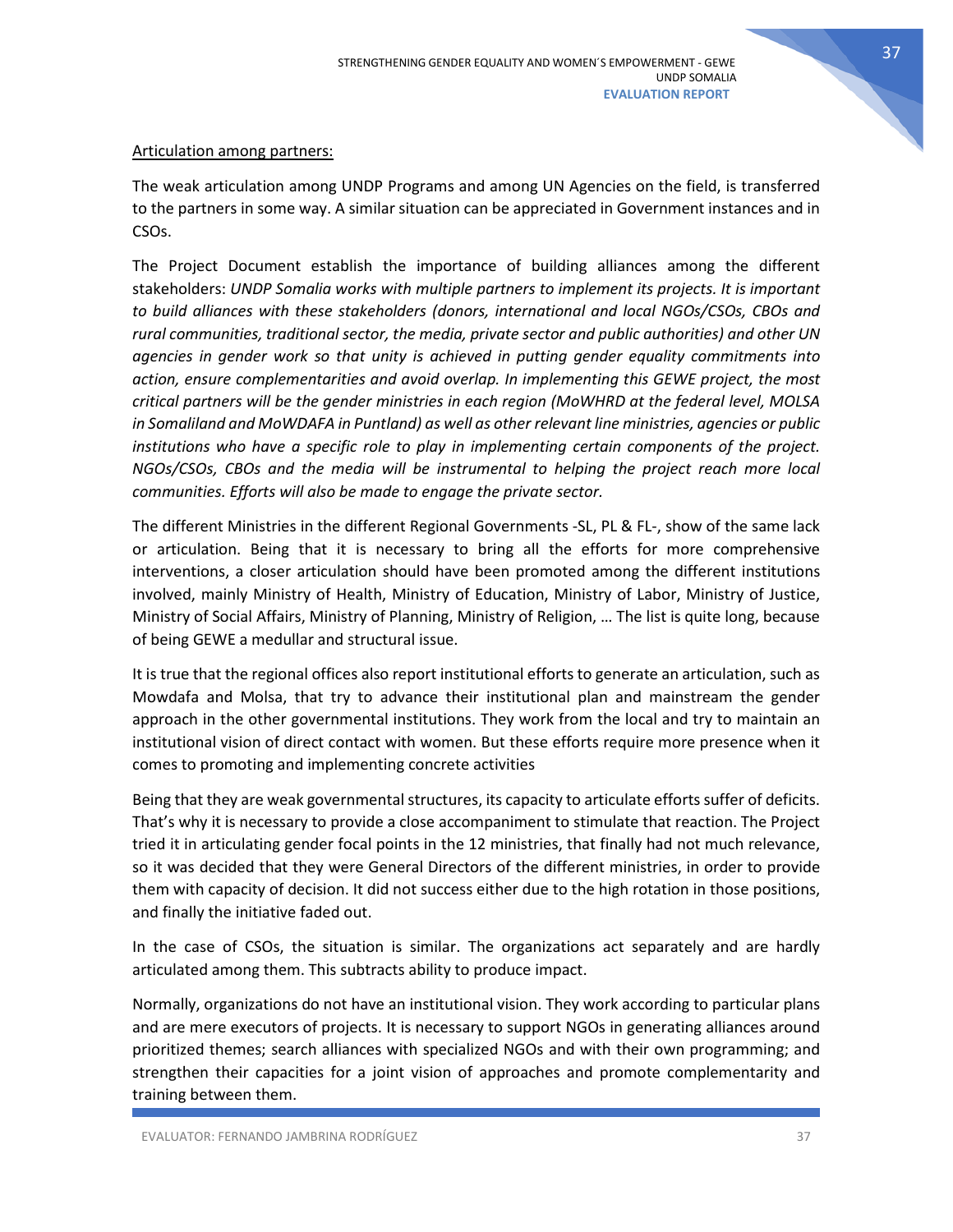#### <span id="page-38-0"></span>*Conclusions*

All the elements of the planned Project structure were implemented in the practice, with some little changes. The Project structure was based on the UNDP management structure, so it provided solidity and sustainability. The existence of regional offices makes it a larger structure. It is an expensive structure that responds to a Project oriented mainly to advocacy.

Heads of Area Offices had the role of articulation with other programs or initiatives inside or outside UN. That function was difficult at the Federal level and more limited in Regional Areas due to disjointed UN structures. The GEWE Project developed a close programmatic relationship with the HIV response inside UNDP. It was not operated with other programmatic strategic areas governability, human rights and economic development-. The weak articulation among UN Agencies on the field, had also a reflect in partners -government instances and in CSOs-, that show the similar weaknesses and attitudes towards articulation.

Gender Thematic Group GTG was called to be a strategic instance for coordination. It did not have a relevant performance, but there were other instances, not necessarily led by UNDP, that articulated specific efforts with significant success: GBV working group; Integrated Election Support Group; FGM task force; Quota Task Force; and Constitutional Review Task Force.

The Project document proposed a very complete battery of monitoring tools -within the annual cycle, annually and quality assurance mechanisms-. Not all the instruments designed were operationalized, but it was not necessary. The reporting system put in place was sufficient and appropriately conducted. However, the monitoring must be moved gradually to the partners, specially Government partners, into a logic of capacity building and sustainability.

The project had to be developed in a difficult context, facing a multitude of challenges from the context, such as security issues, emerging federal regions, constitutional review, electoral processes or climate events -drought-. Those challenges conditioned and transformed the orientation of the programming, which means that the management boards developed their expected functions.

# <span id="page-38-1"></span>Sustainability

Three lines of analysis for sustainability are proposed: sustainability of results; social sustainability; and financial sustainability. Conclusions are offered at the end of the chapter.

## <span id="page-38-2"></span>*Sustainability of Results. Strengthening of Capacities*

The Project did not consider a sustainability strategy, although some activities in the programming and practices in the implementation conducted to that direction.

Federal and Regional governments were subject of some training components -gender mainstreaming, women's participation, GBV- as a strategy of intervention. To that respect, all the training activities along the Project must be conceived as a formative process to reach a more effective result. Must be results oriented and accompanied by practical activity that must be supervised to assure that new skills are effectively implemented. It is opportune to carry out the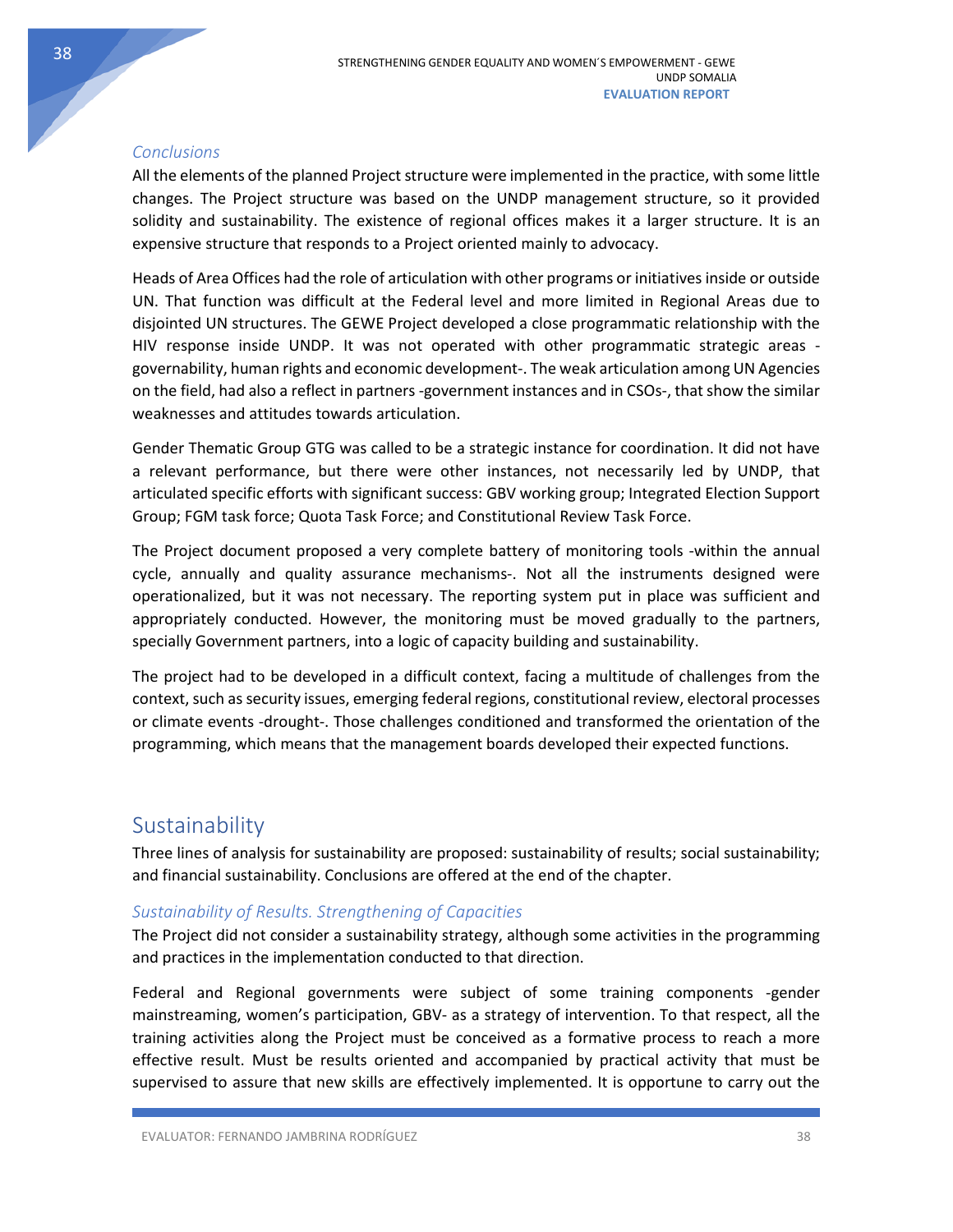training work towards partners, including the CSOs, in a more structured way. Greater emphasis has been placed on working with the UN staff. It is necessary, but also towards partners.

Many working dynamics have been institutionalized, which guarantees sustainability. Federal and Regional governments and its institutions have experimented new logics of work -mainstreaming gender focal points in ministries-, trying to give sustainability to the dynamics established, but changes in elected local principals and officials -GDs in ministries- are a challenge. The tendency, in terms of sustainability, must be institutionalize working dynamics, protocols and normative. In that sense, the Project was strongly oriented to the review of the national legislative framework, so it can introduce and institutionalize permanent dynamics.

Coordination between Regional and local instances is weak. A bottom-to-top/top-to-bottom relationship has not been built in transferring work dynamics, neither within and among institutions. The lack of this flow doesn´t allow to improve the local work, and a regional and local institutions with a higher level of coordination and awareness.

In the Project document it was expected the participation of academia and private sector in some components. Both two are important elements to be considered in the sustainability approach. Academia can be an ally in introducing thematic of women´s rights into the curricula of some disciplines as human rights, women´s rights specifically, and the international law framework. Also in the schools in its different levels. In the case of Private Sector, it was expected to have been produced some approaches in order to strengthen a commitment to improve the employability of women. Those two approaches were no sufficiently developed by the project.

CSO show also a lack of approach to results. Most of them do not have an institutional plan or strategy of intervention inside an institutional mission and vision. Do not work internally under a planning with yearly goals. Mainly they implement activities responding to the demand or the international cooperation, even covering disparate thematic. There is a lack of articulation among them to reach common goals.

In terms of harmonization, that lack of institutional vision comes together with a lack of clear national agenda (from every national actor, including international cooperation) that could prioritize issues and do small steps towards common and joint goals.

All these efforts in strengthening capacities face the problem of staff turnover in institutions (and probably in CSO´s also). This is a risk that should also have been considered from the design stage.

The local Projects have supported productive investment initiatives to stimulate local economies, mainly to women mobilized by the war, famine and drought. It is too soon to demonstrate the results and sustainability of those interventions, but a quick review shows more an emergency and very small response than a Programmatic one, oriented to sustainable effects.

A bank of information on the subject of GBV was generated which would be useful for planning at local, Regional or Federal levels. This is an essential aspect for sustainability. But there is no information regarding the effective use of that information.

39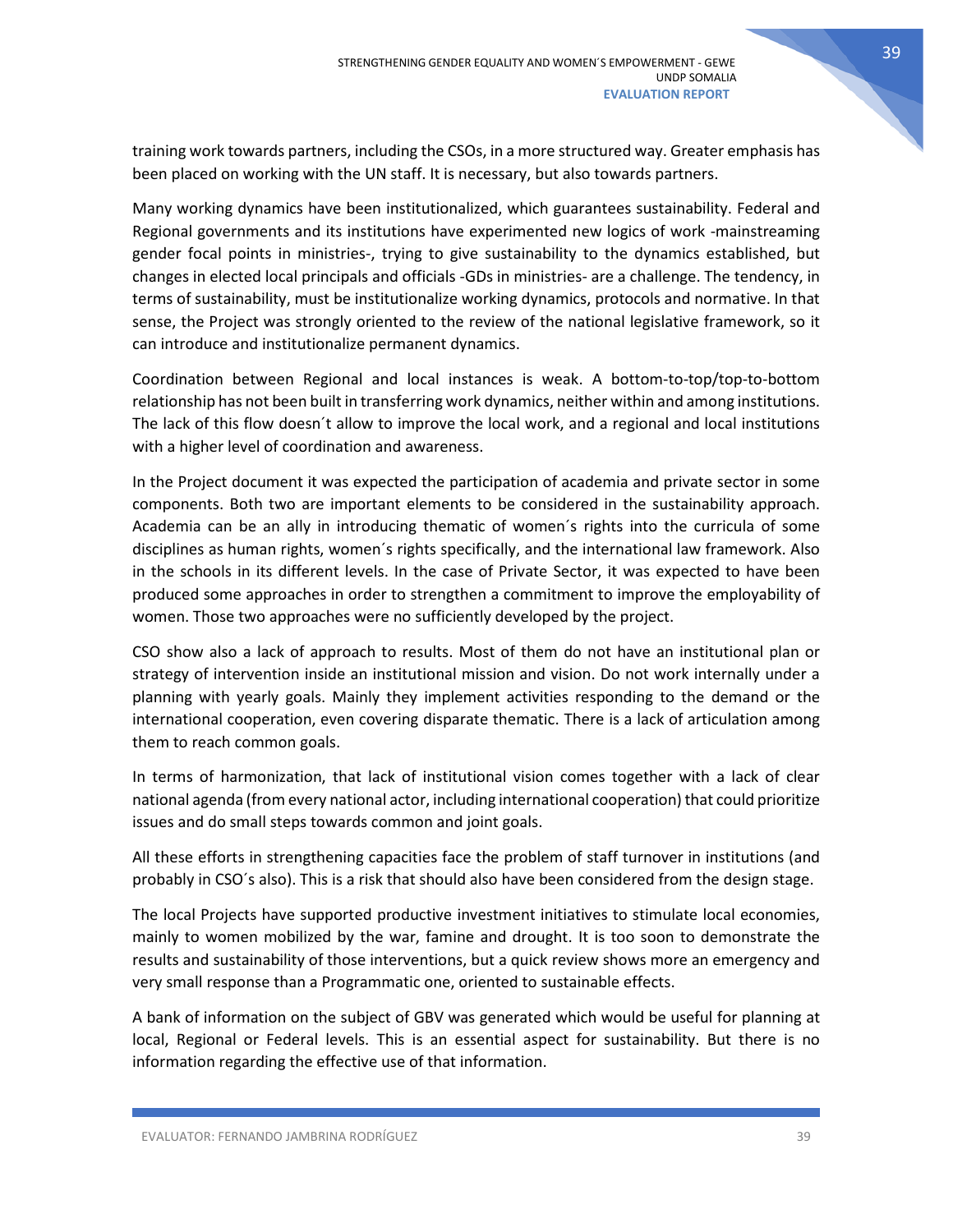An important achievement of the Project was the quota obtained in favor of women in some important decision-making spaces. However, a debate is opened from the point of view of sustainability. There is the possibility that those achievements suffer a set-back in a fragile political situation with external and strong factors (fundamentalism) playing against. A strong legal framework -ratification of international law, adapted to national law- won't permit set-backs. The Output 4 of the Project is aimed to that important function.

There was not (implicit or explicit) a logic of collecting experiences that allow create models of intervention that can be replicated in other Regions in a scaling-up strategy of the effects of the Project. Documentation of success stories and life stories have not been developed. Those use to be an important tool to generate cascade effects of achievements and contribute to sustainability.

#### <span id="page-40-0"></span>*Social Sustainability*

To maintain the achievements, all intervention that promotes social changes must have a social sustainability approach. An effective way to fight against the set-backs at a medium and long term is the capacity to mind-set population into new points of view. That creates an irresistible current towards the changes promoted.

The Project applied a methodology of community sensitization and awareness that demonstrated to be very effective. The CCE-CC is a methodology oriented to provoke changes in the society. That was an approach very coherent with the main goals that the Project wanted to operate. In Puntland and Somaliland, it was accompanied by some dynamics of knowledge management -stories of live, systematization of successful experiences-, but those were isolated actions. They did not respond to a strategic line formulated from the Project.

It would have been very effective to have a communication strategy aimed at changing knowledge, attitudes and practices in the population, using different media -radio broadcasting and the creating of videos for enhancing public awareness and project visibility-. UNDP at a global level has guidelines to carry out Communication for Development C4D $^8$  $^8$ , focused on social changes.

It is opportune to involve the different agents of the educational community and Ministry of Education. Internalize the expected changes within the educational curricula at all levels. It is a form of appropriation and the best way to produce sustainability. It is the alternative to the traditional training of the projects.

However, it is necessary to search for other methodologies that allow a more sustainable effort. CCE is limited to some reduced groups of population. When those kinds of strategies are implemented, it is necessary to expressly include strategies aimed at duplication of its effects in housekeeping, leave mechanisms installed for it, and make an accompaniment to its realization.

The advocacy strategies to produce changes must be comprehensive and involve all the sectors. Not only working with institutions, but also communities, CSO´s, diaspora, Elders, religious leaders and

<span id="page-40-1"></span> <sup>8</sup> [http://www.undp.org/content/undp/en/home/librarypage/democratic-governance/civic\\_engagement/c4d](http://www.undp.org/content/undp/en/home/librarypage/democratic-governance/civic_engagement/c4d-effectivenessofun.html)[effectivenessofun.html](http://www.undp.org/content/undp/en/home/librarypage/democratic-governance/civic_engagement/c4d-effectivenessofun.html)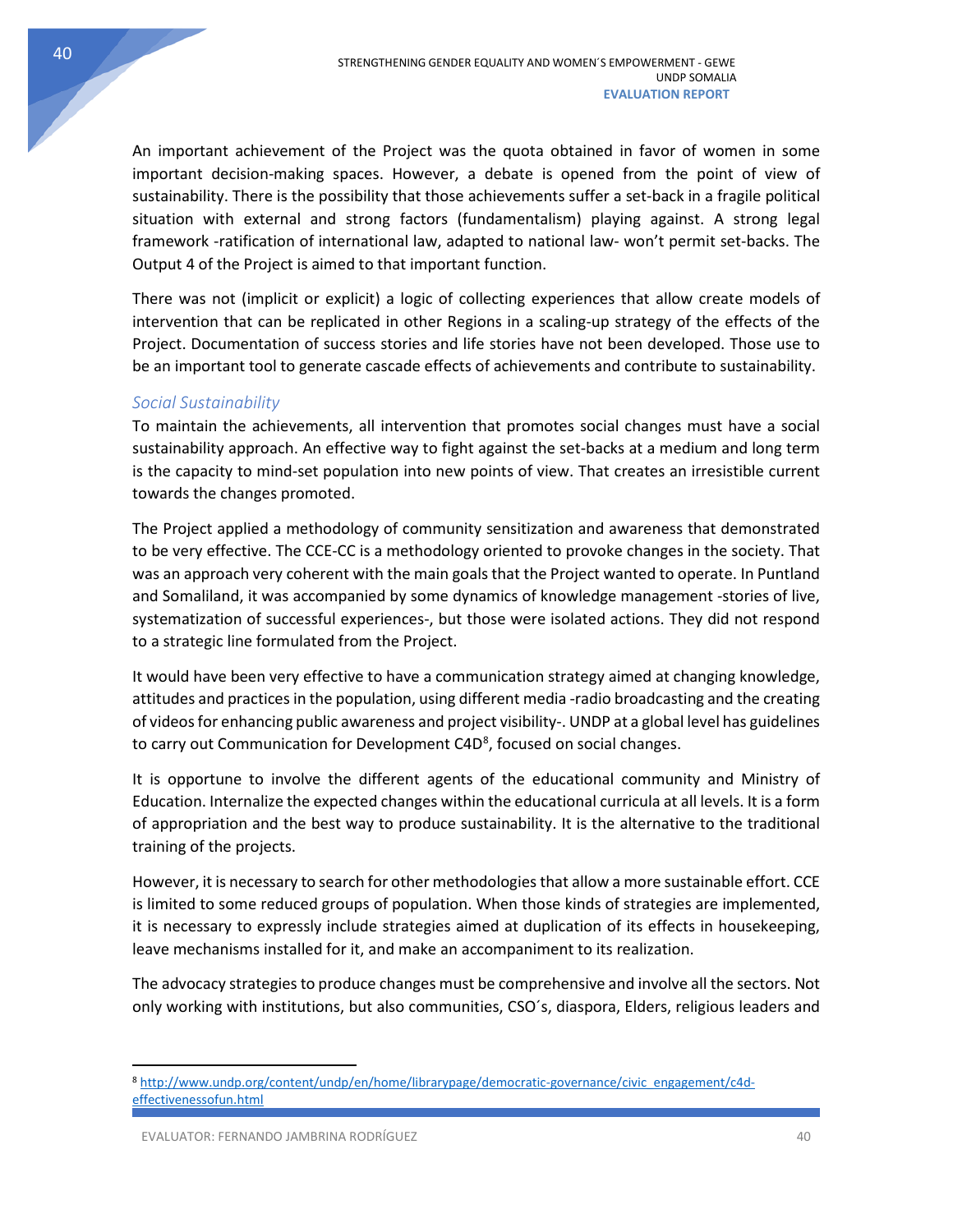society in general. That was the success of the demand of 30% of women´s participation in politics. The same approach must be applied in the other different issues.

## <span id="page-41-0"></span>*Financial Sustainability*

It is necessary to look for the implication of national, regional and local institutions and authorities. Some sectors are crucial, as education is. A commitment must be shown from the government in terms of appropriation. If this do not occur, we´ll be fighting alone and the results are lower.

Institutionalization permits a more integrated approach. The strategy of including specialized staff focal points- in institutional units is a very adequate way to guarantee it. The difficulty is the low professional capacities of officials in governmental sectors and the low resources available to implement strategies and activities. But it is not always a question of resources. There is a big quantity of actions that do not need resources.

Another option is fundraising from cooperation agencies. That is the more common dynamic operated to mobilize new initiatives from different donors to continue the dynamics and tools created. In that sense, the best way to mobilize resources use to be demonstrating the capacity of the Project to produce changes. A good monitoring strategy and a robust reporting activity are the most efficient way to mobilize resources.

A knowledge management strategy allows to work in that sense and is very useful to put into relevance the achievements of the Project. It becomes also a tool for the resource mobilization.

There must be an understanding with donors to support those more strategic lines of action that are prepared to produce changes. It must be planned based on very focused actions, but within a long-term agenda.

#### <span id="page-41-1"></span>*Conclusions*

The Project did not consider a sustainability strategy. However, some activities in the programming and practices in the implementation conducted to that direction.

Training processes are adequate elements to generate permanent work dynamics, but those must be accompanied by a monitoring process to ensure the correct implementation of the new knowledges. A transfer of knowledge must be produced from UNDP to the partners and also to promote the transfer of capacities among them.

The mainstreaming and articulation is another element that favors sustainability. It must be done firstly inside UNDP and UN, to transfer that dynamic to the partners. This is more evident in Regional Offices, were the coordination is even more difficult. UN agencies must improve its relationship, but also the internal coordination in Ministries and among CSOs.

It must be avoided isolated actions related to humanitarian response. The small grants to women affected by drought is not a strategic activity, neither the scholarship to a reduced quantity of women.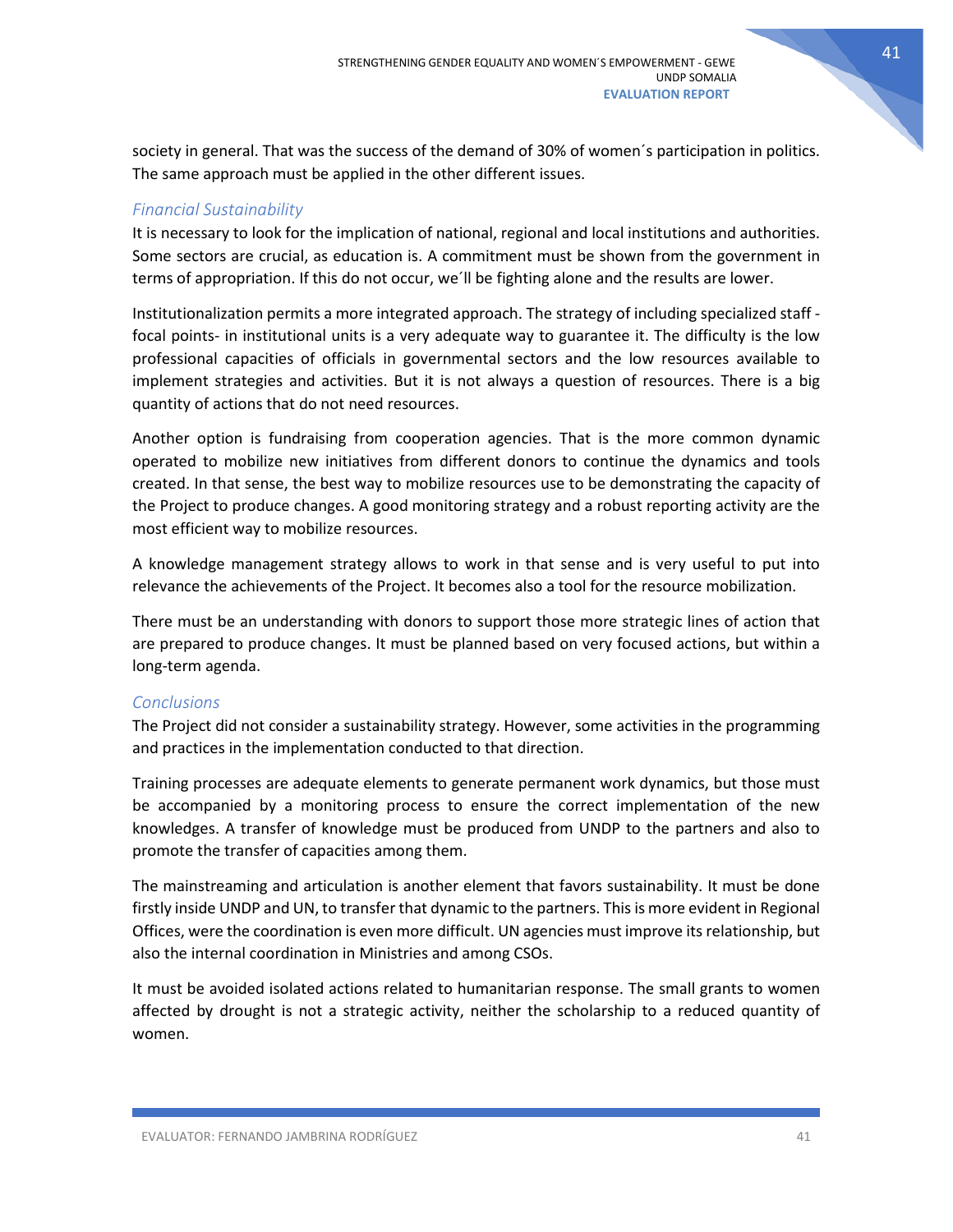A dynamic of collecting experiences that allow create models of intervention that can be replicated in other Regions in a scaling-up strategy of the effects, can be an important tool to generate cascade effects on achievements and contribute to sustainability.

The social sustainability allows that the society support the changes generated to avoid a set-back in the progress achieved. Some activities of the Project were oriented to that purpose, specifically the CCE methodology of work with communities in thematic of GBV and FGM, although it was a limited action due to the lack of resources.

The advocacy strategies towards the 30% of women in parliaments were a good example of action oriented to change knowledges, attitudes and practices, for generating social sustainability. Advocacy was accompanied of communicative elements, sensitization and training. Society was more prepared to those changes.

A resource mobilization strategy would have been interesting for a more fruitful effort. Those efforts must be accompanied by evidence generated to demonstrate the capacity to generate changes and reach results.

# <span id="page-42-0"></span>General Conclusions

RELEVANCE

- The Project was designed in a very complex context, with many external constraints: logistics, security, cultural rooted beliefs and practices, groups of power contrary to the aims of the Project, and emerging situations such as the political-administrative dismemberment of the territory. and climatic events such as the drought.
- There is a timely alignment of the proposal with the national framework and cooperation in the country. Also with the UNDP mandate and global programmatic orientations.
- The design of the Project is adequate in terms of coherence in its construction and logical framework instruments -activities, indicators, risks and assumptions/theory of change-. Nonetheless, a weakness is identified in proposing an area of intervention that is too large, programmatically and territorially, for the available resources.
- The project proposed the mobilization of a large amount of resources in a difficult context to obtain cooperation funds. Later, it became a problem of lack of resources.
- It is proposed to influence structural problems with a big dimension, which require specific and much larger and more comprehensive interventions, such as Outcome 2 -economic empowerment of women-, and Outcome 3 -GBV/FGM-.
- The main emphasis of the Project is on advocacy, which entails a very interesting strategic approach from the point of view of sustainability and programmatic-financial coherence.
- The design did not include interesting programmatic instruments that should have contained minimal strategic guidelines for intervention such as: communication, sustainability, resource mobilization, or knowledge management.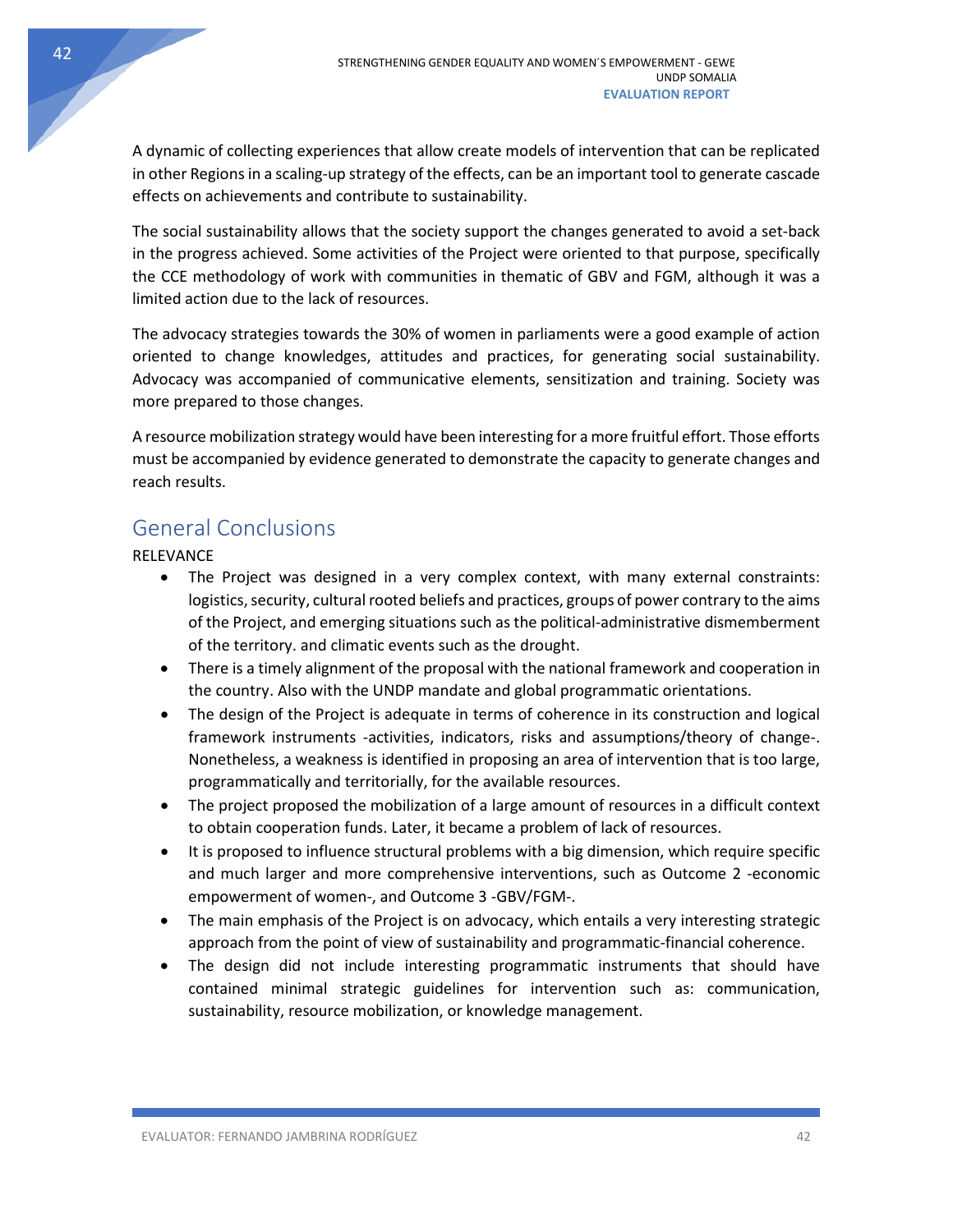#### **EFFECTIVENESS**

- There are remarkable achievements produced with the contribution of the Project, mainly in Outcomes 1 and 4. The lobby for the 30% of the representation of women in Federal and Regional Parliaments was a big success. At Federal level it is a reality with a 24% of women in Parliament. In the Regional level, strong commitments have been funded. The progress in the Policy and Legal reform has reached important milestones: GBV Policy, Gender Policy, FGM Policy, SOB, Constitutional review, CEDAW ratification.
- They are not achievements attributable exclusively to the Project, but to the action of all the actors involved. Project´s success must be measured in terms of contribution.
- This success lies in a coordinated and comprehensive action of all social and political actors: donors, cooperation, the UN, Federal and Regional governments, CSOs, diaspora, and with the support of many sectors of men.
- Outcome 2 had a very low performance. It was unfunded and the scarce resources were allocated to non-strategic activities or without large-scale impact -small grants and scholarship-. Outcome 3 had a good performance in terms of results oriented -CCE methodology-, but its scope was conditioned by a limitation of available resources. Its value lies in having demonstrated the effectiveness of a work methodology.

#### **EFFICIENCY**

- The Project is based on a functioning structure from a previous Phase, and uses the UNDP administrative structure and its management staff and programmatic gender specialists. This is a positive aspect that favors the internal articulation. At the same time, the structure becomes a difficulty because of its dimension. In a Project with limited resources for three years and three Offices, it is a heavy burden. On the other hand, UNDP is shown as an agile administrator, and all the difficulties in logistics were handled with solvency.
- A Project with limited resources and aimed to such complex objectives, necessarily required a strong dose of articulation and coordination to generate complementarities. These complementarities were necessary within the UNDP, within the UN in Somalia, with other donors and cooperation agents, with governments and their various bodies, and with CSOs and between them.
- This articulation occurred in the case of the most successful Project's line of action, the advocacy for 30% representation of women in Parliament. Lobby for the adaptation of the legal framework and policies, also was strong.
- The mainstreaming efforts within the UNDP Office have been remarkable. An attempt was made, to impulse the gender approach within the CPD structure, consisting in the transition from having a specific Outcome (3) to a thematic Portfolios system, which always constitutes a challenge of internal articulation.
- The interagency articulation is weak in its maximum mechanism of articulation in gender thematic, the GTG. However, there have been interesting and operational initiatives that have emerged in the practice, to address various thematic: elections and women participation task force; CBV-FGM task force; Constitutional review task force. They have proven to be very effective. The interagency coordination is an even greater challenge in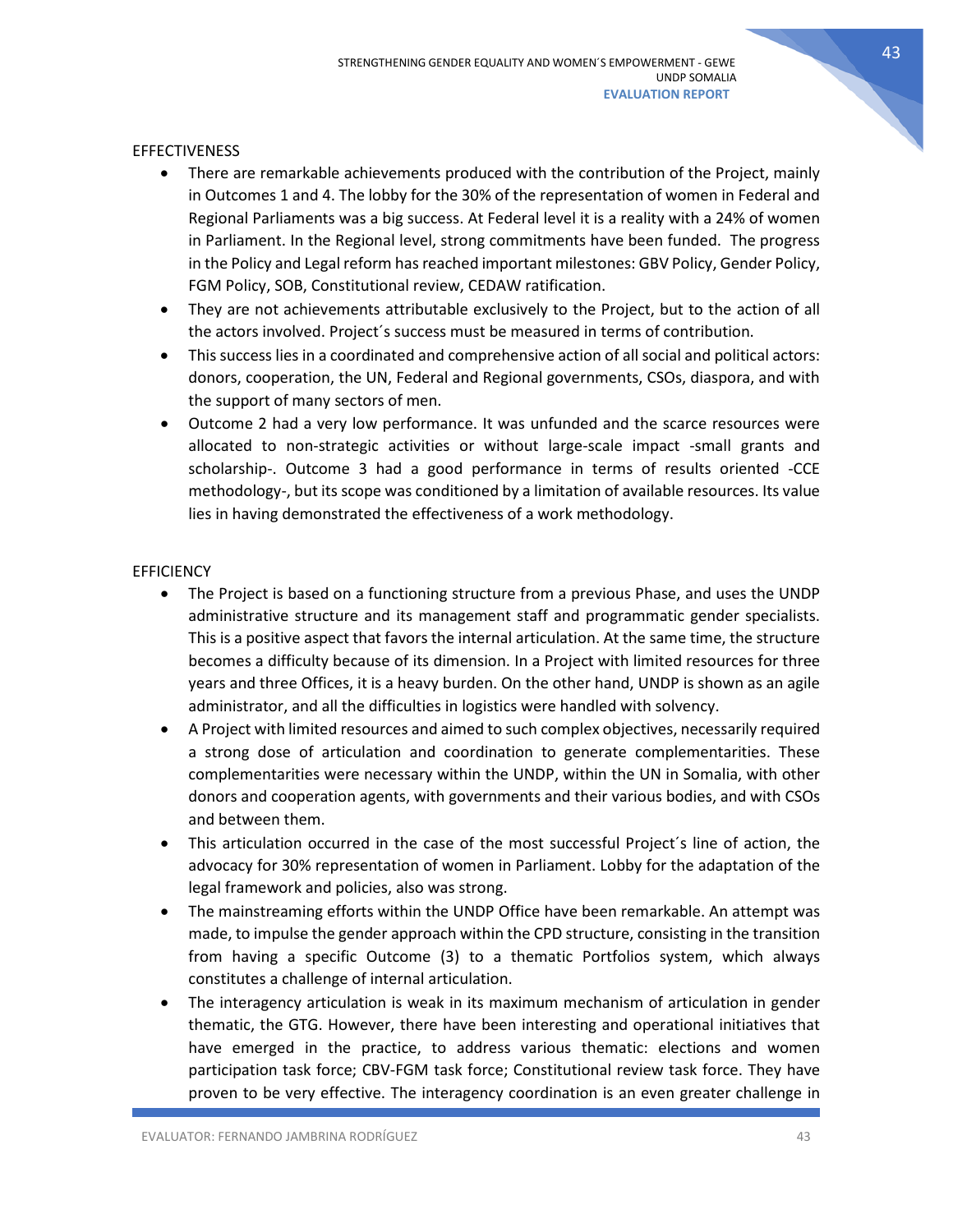the Regional Offices. There are not UNCT at that level, and although there are specific thematic instances of coordination, the overall performance is low.

There is weakness in the articulation with the implementing partners and among themselves. Collaboration agreements do not include necessarily a transfer of skills and close technical support, or this is weak. Governments have made efforts to promote an articulation between the ministries, which reached a modest success due to structural causes. NGOs are disjointed and their efforts are more isolated.

#### **SUSTAINABILITY**

- Sustainability is part of the strategic proposal of the Project. In its essence, it is a Project focused on advocacy to produce solid changes in decision-making bodies. Although the Project did not have a specific guideline for the sustainability approach, part of the lines of action developed had this orientation, mainly the advocacy to achieve 30% representation of women in Parliament, and the advocacy for the reform of the legal and policy framework.
- Not many actions were developed to strengthen capacities of partners. Capacity transfer through permanent accompaniment to the activities is a gap identified between UNDP and the partner that can be improved.
- Training actions towards the population, unless they are mass communication campaigns, usually lack a focus on sustainability. The Project lacked a communicative strategy aimed at changing attitudes and practices toward certain topics. In this sense, the work with the formal or informal educational instances are more sustainable than the training processes from the cooperation.
- An intervention aimed at producing profound social changes, since they touch on aspects related to tradition and even religion, is more than a mere isolated action of advocacy. To avoid setbacks, it is necessary to generate a current of social support that sustain those changes. There must be a population prepared for these changes. The work in communities through the CCE methodology was shown as an effective tool, focused on producing permanent changes in the theme of GBV / FGM. The few communities reached corroborate the evidence of notable changes produced within society.
- Financial sustainability is always a challenge. The best way to generate financial sustainability is through the institutionalization of favorable dynamics within the different instances of Government and in partner CSOs. The Project proposed an innovative solution by installing gender focal points in the different ministries and stimulating their functioning as a network. For different reasons it had a modest success, but it stimulated an awareness of the need for internal articulation.
- There was no a strategy for mobilizing resources, that would have expanded the scope of the effects. Knowledge management for the cascade duplication of the effects of the Project would also have been a useful tool that also helps demonstrate the capacity to produce changes and, therefore, mobilize resources.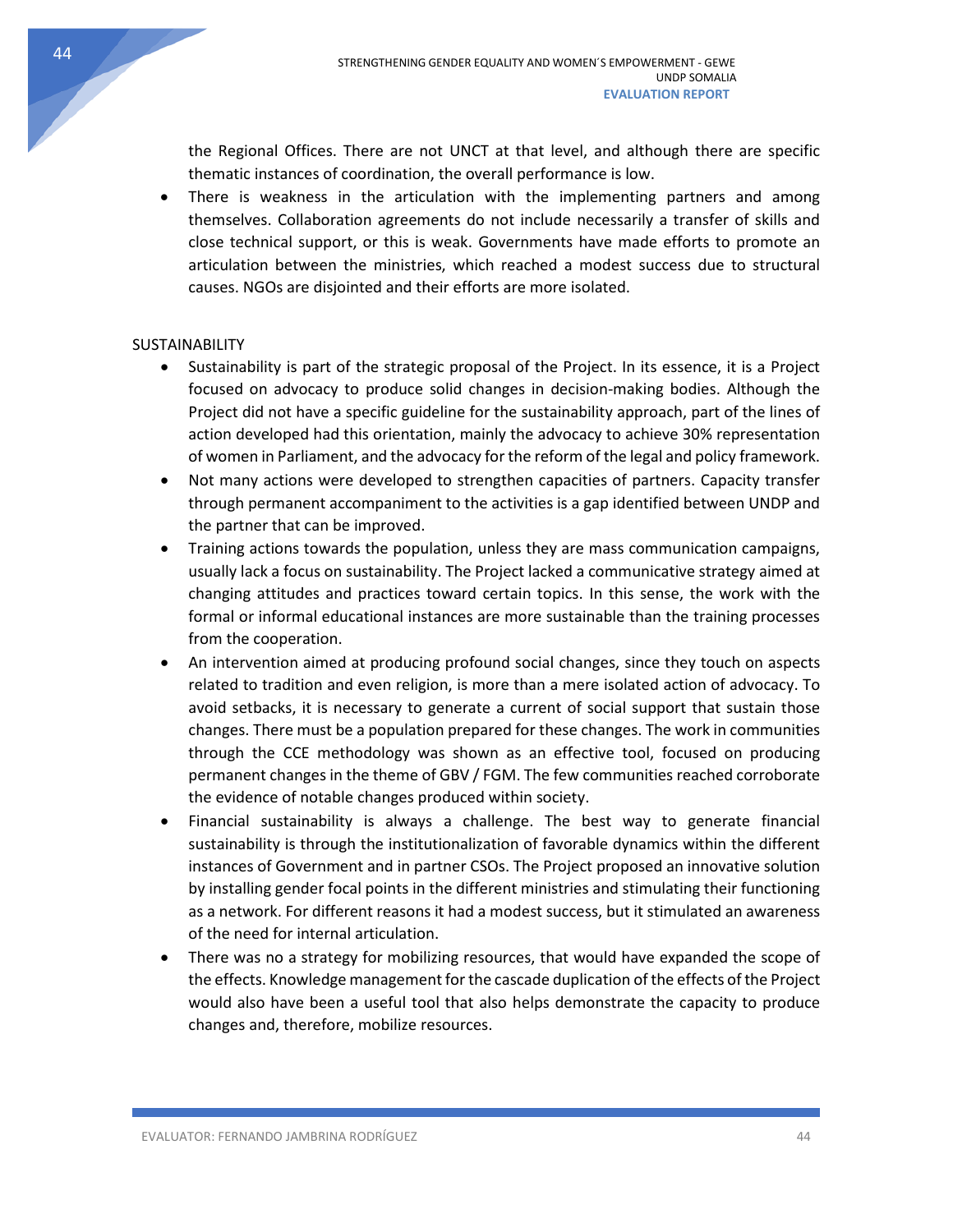45

# <span id="page-45-0"></span>Lessons Learnt

- A focused and coordinated action between all the different social, institutional and international cooperation agents is an effective and efficient approach in a complex context, with many factors against it and with limited resources. It was demonstrated with the lobby for the 30% of seats for women in Parliament. A focused intervention, in the frame of a wider strategy, is a proper strategy to produce small changes inside a bigger agenda.
- In a context of difficulty in the mobilization of resources, planning must be done on the consideration of available funds. If new funds can be mobilized, they can be added later to the intervention to increase their reach.

# <span id="page-45-1"></span>Good Practices

• The work of raising awareness in the communities through the methodological approach of Community Capacity Enhancement -CCE-, has been successful thanks to its ability to be in touch with the population. It is an effective way of approaching communities to bring about changes in knowledge, attitudes and practices regarding the theme of GBV and FGM. Through arousing reflection among the population, the communities addressed experiment immediate and obvious changes that transform their daily lives. This experience has the capacity to be easily replicable and can produce multiplier effects in its near context.

# <span id="page-45-2"></span>Recommendations

## RELEVANCE

- The planning should be very focused and oriented to address those specific issues agreed upon as priority within a clear agenda in the longer term. A clear and wide consensus among all the agents involved on the priorities is fundamental, as well as a precise agenda of action within the national and UN strategic frameworks in Somalia. This clearness provides with common and precise goals and it is the beginning of the articulation and coordination.
- In the design of the Project, it is very useful to expressly include guidelines that define some strategic approaches regarding some programmatic approaches such as: communication, knowledge management, capacity building, sustainability, mobilization of resources, and cross-cutting approaches such as: human rights or governance. It helps for a common understanding about the essence of the programming and the elements that define the intervention.
- Given that interagency coordination and with partners is difficult, it will also be important to establish precisely the degree of articulation expected with and between the different agents -Project staff, UNDP-UN Managers, Government, CSOs- involved in the Project. In this way, the board committee must be the instance called to monitor its performance.

#### **EFFECTIVENESS**

It is appropriate to direct efforts towards those priorities, sectors and places that are most prepared to assimilate the changes and to adopt the expected capacity building dynamics.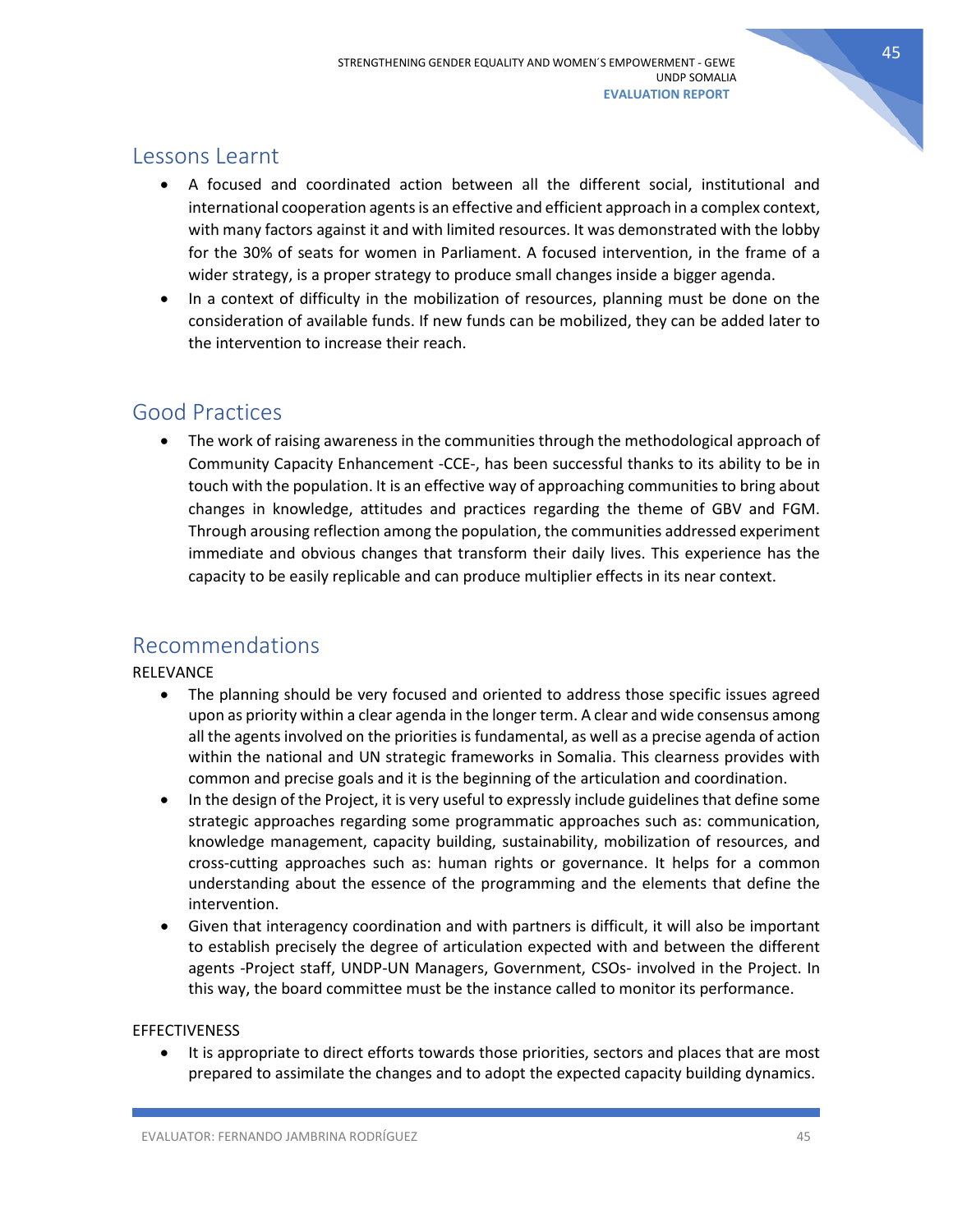- In agreement with donors, it is necessary to design long-term programming for structural problems and more small and immediate projects on agreed priorities among all social, political and cooperation actors. The priorities must be based on mature themes to be addressed, very focused, and under the commitment and coordination of all actors involved, for a true mainstreaming and joint action.
- Some thematic intervention recommendations identified from this evaluation are:
	- o Once the effort has been made to get a representation of women in parliament, it would be opportune to work with them so that they know the roadmap of a specific agenda around women's rights.
	- $\circ$  It is necessary to strengthen the link between these women and their communities. Communities is the origin of the electoral system and were it is possible to contribute to produce more permanent social changes. Given that a space was created for the participation of women in political life, it is necessary to expand work in the communities so that women can continue demanding for political participation in their communities and local governments.
	- o GBV is too broad a problem to be addressed from a small Project. It requires much more comprehensive interventions and within a long-term programming. The CCE methodology of working with communities proved to be very effective in generating permanent changes in the communities. Actions aimed at changing knowledge, attitudes and practices are very useful to prepare society for major changes. It is appropriate to continue with this methodology by expanding its geographical scope in small steps. Communication for Development -C4D- approach would be a useful tool for those approaches.
	- o Specifically, in Somaliland the scenario seems more propitious for a more intense address towards the FGM eradication. At the social level and at the institutional level, there are signals that it is possible to produce a substantial change. A very strategic intervention in this Region can be timely if it is part of a consensus of all the sectors involved, including religious leaders and the council of Elders.
	- o A dialogue should be opened from the upper UN management with the Ministries of Education to introduce some topics -gender equality, GBV/FGM, human (women´s) rights- in the curricula of the different levels of formal education. Projects with isolated training actions are not sustainable and its impact is limited. The commitment of the governments must be reflected in agreements for the gender approach from the ministries of education.
	- o The reform of the legal framework and policies has been promoted and has produced relevant progresses. These actions must continue, but it is important not to expand further the scope of action. There are many open fronts and efforts should be directed to a few prioritized instruments. The most opportune moment must be found for its approach to strike when there are favorable conditions to act more effectively. The actions of political work cannot be separated from actions of preparation of conditions at a grass-root level to assume the changes and generate sustainability for them.
- From a results-based management point of view, short term programming must be aimed at producing small changes. The theory of change must be a useful management tool in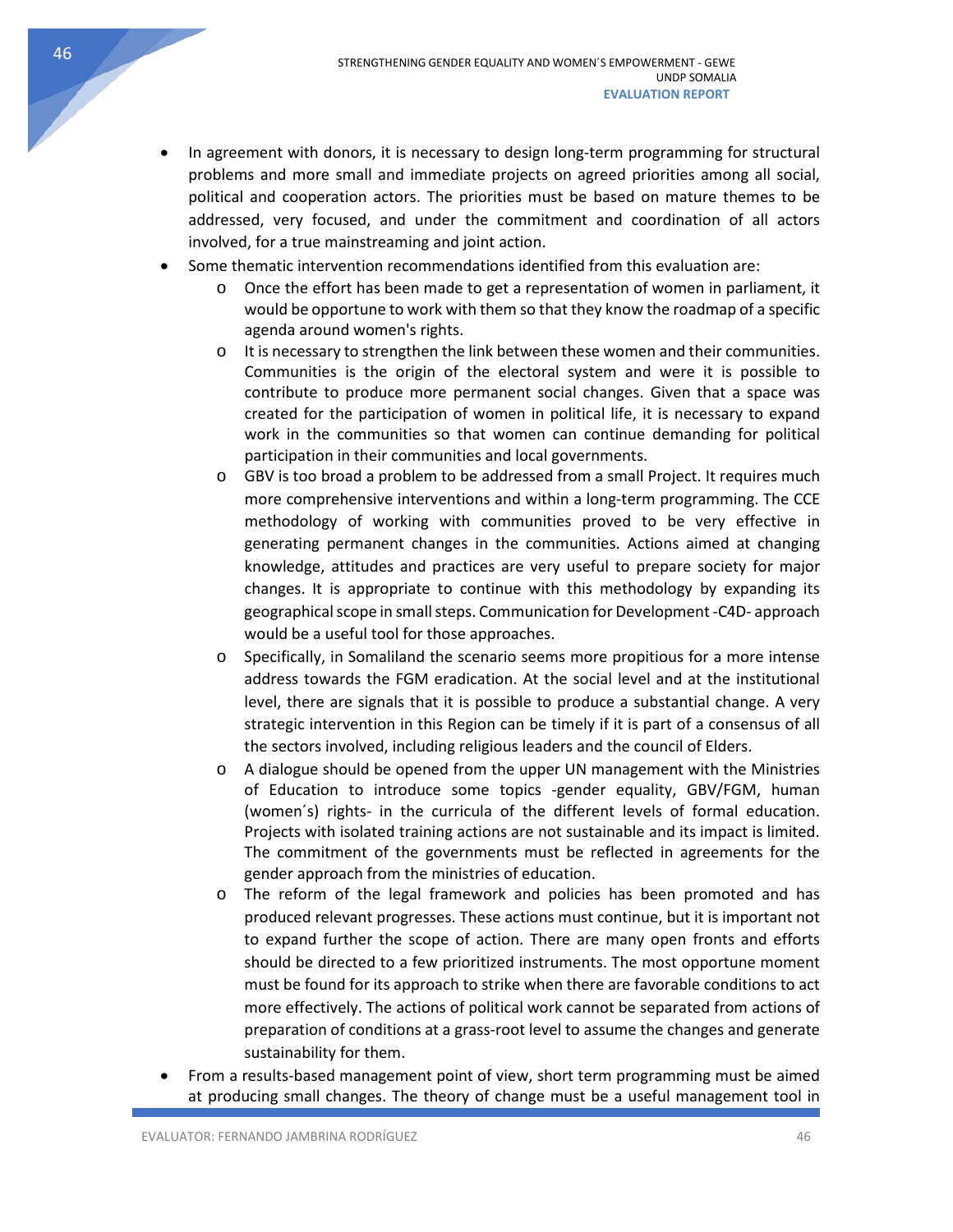practice to define activities and measure progress. In that sense, the reports should be oriented to show the production of changes. This will enrich the quality of the reports and the programmatic discussions of the board committee, and will favor the mobilization of resources.

- Capacity transfer activities should be oriented to constitute long formative processes, not mere single training. It must involve a permanent follow-up of the technical staff of the Project in accompaniment and monitoring of the implementation of the knowledge acquired.
- The strategies for human rights and governability approaches must be evidenced in the proposed activities. The human rights approach generates awareness of rights subjects among the population, and bearers of obligations among the officials of the different government instances. The governance approach allows to establish a dialogue between the community and the government to define planning and to involve the population in public life.
- The gender approach must do a bigger effort in working with men and include them in the planning for more comprehensive efforts. Production of data is a necessity, not only in sex disaggregated data, but also in specific studies that contribute to define policies and action plans.
- The interventions must maintain a link with the community. People should be reached as much as possible. Working with decision makers to advance certain issues must be accompanied by the corresponding work in the communities. Work in political participation must be reflected in local communities and governments for a more solid sustainability of the progresses. In addition, women parliamentarians must maintain a link with the communities and represent the interests of the women´s agenda.

#### **EFFICIENCY**

- The Project's main intervention strategy is advocacy. Having a large Project staff structure, means that part of the resources is allocated to this function. Therefore, the performance of this task must be greater. The work content of the gender staff members -at all levelsand Project staff should be defined more precisely, so that it includes mainstreaming tasks within the UNDP, within UN, with the government partners and between its different instances, and with the partners of civil society and between them.
- The Project has demonstrated that the articulation of all social, political and cooperation agents towards the same purpose is an efficient strategy. This type of strategy should be oriented, as far as possible, towards objectives that are ripe to be addressed at a certain time and place. The articulation and coordination with all actors is essential when we count with limited resources. In this way, UNDP positions its role and added value as interlocutor with governments and key actor in the different national processes.
- Regional Offices must make a greater effort for articulation in gender issues. Inside UNDP, it should be easier, because normally the staff articulates several initiatives. At the interagency level, it is necessary that there be an interagency coordination instance in which integral approaches to problems that require comprehensive responses are discussed.
- Acting under this logic, these dynamics can be transferred to the different government instances involved, so that they can develop integrated responses as Government. The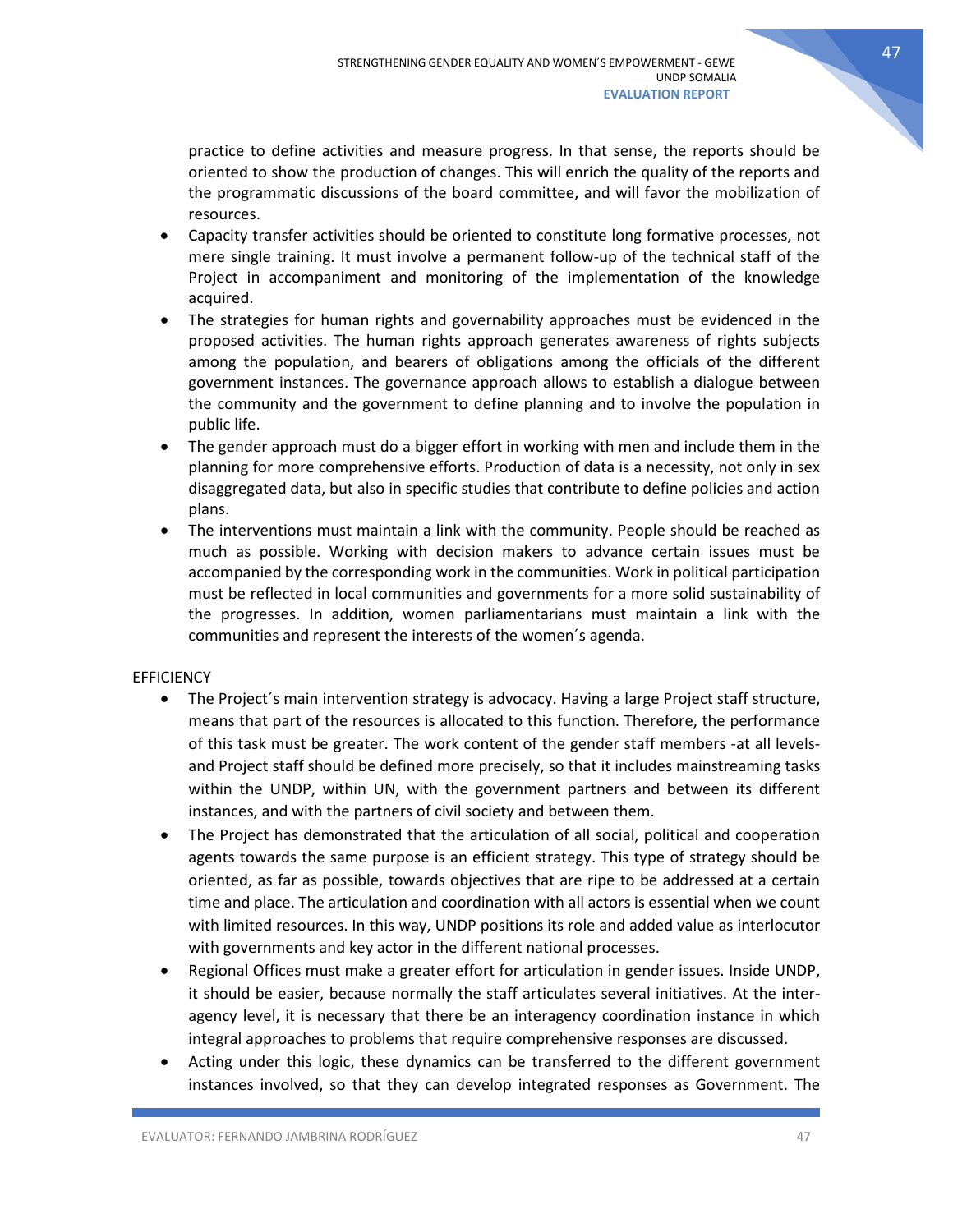Heads of Regional Units are responsible for their impulse, but also the Project Officers must perform the operational part by spending more time with the partners and transferring capacities and installing work dynamics in partners.

• In the same way, greater involvement with civil society partners should be achieved. CSOs should be accompanied by the gender staff for an effective skills transfer, but also, an articulated work dynamic should be encouraged among them. For this purpose, it is opportune select the CSOs that will accompany each intervention according to their expertise and geographic coverage. Afterwards, dynamics of articulation and complementarity between them must be aroused, including the formation between each other.

#### **SUSTAINABILITY**

- It is necessary to pay attention to the social sustainability of the advances promoted. In addition to working at a decision-making level, it is necessary to work with society to create conditions to accept the changes. The society must be prepared in advance for these expected changes. Communication for Development C4D strategies can be used. It is about using communication as a programmatic tool oriented to generate social and political support for the changes promoted. UNDP has issued Guidelines for this methodologic approach at a global level.
- Systematize experiences into a strategy of knowledge sharing, use to be a very useful strategy for identify what good practices are interesting and innovative and can be turned into knowledge products at country level, and how they complement each other.
- Systematizing experiences serves to multiply successful ones, but also to mobilize resources through demonstrating the capacity to produce changes. Communication actions with donors and with other cooperation agencies facilitates the visibility of achievements, interagency coordination, and resource mobilization.